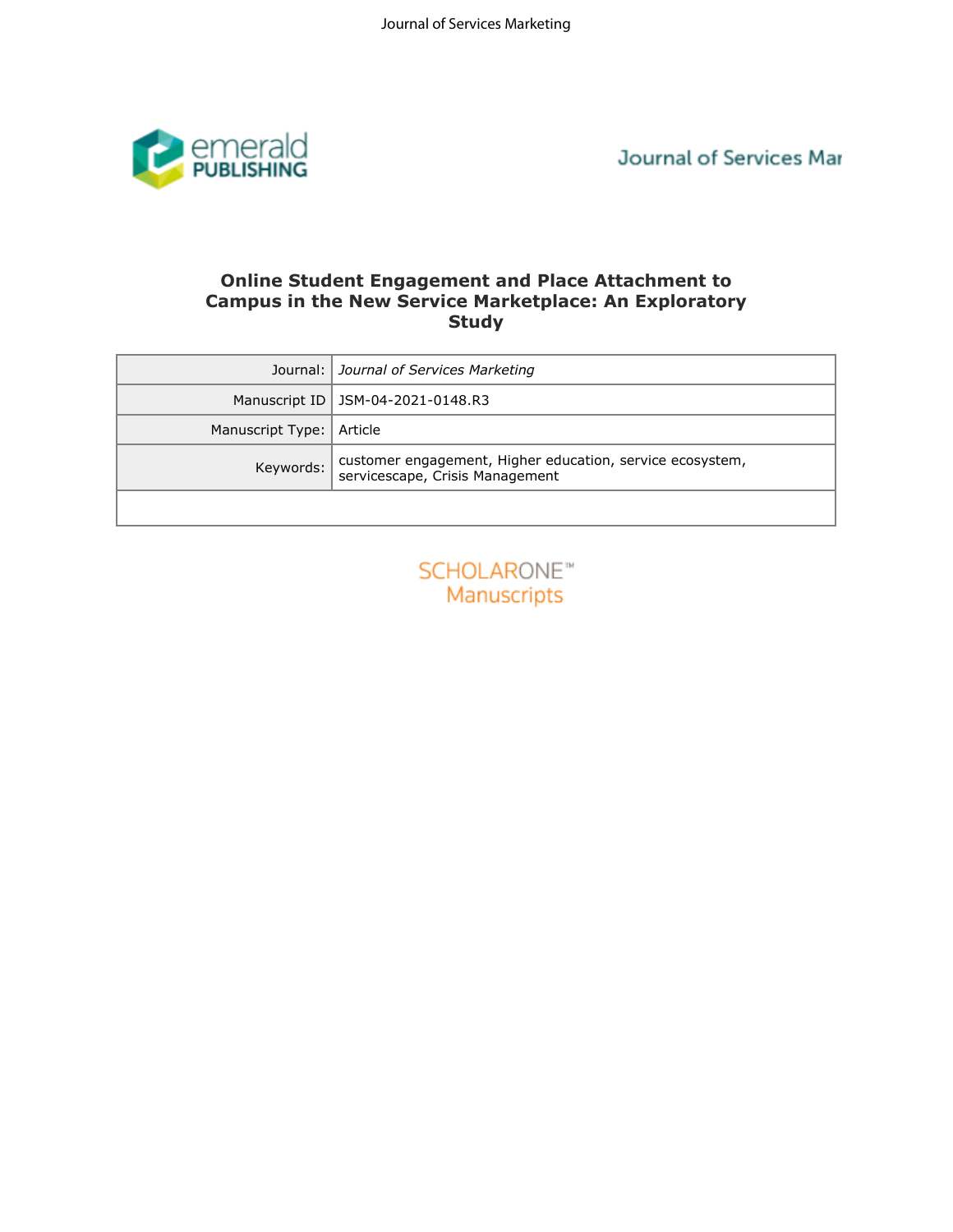# **Online Student Engagement and Place Attachment to Campus in the New Service Marketplace: An Exploratory Study**

#### **Abstract**

*Purpose:* The pandemic has accelerated the use of virtual learning spaces and led to rethinking post-pandemic course delivery. However, it remains unclear whether students' online engagement in e-servicescapes can influence attachment to a place, i.e. a physical servicescape. Our study conducts an exploratory study to inform place attachment and actor engagement literature in an online service context.

*Design/methodology/approach:* This study employed quantitative survey design and collected 98 usable responses from undergraduate and postgraduate students at a major New Zealand university during the COVID-19 pandemic in 2020. The questionnaire consisted of 23 items relating to three dimensions of online student engagement and 19 items referring to six dimensions of campus attachment.

*Purpose:* The pandemic has accelerated the use of virtual learning spaces and<br>g post-pandemic course delivery. However, it remains unclear whether stude<br>gagerment in e-servicescapes can influence attachment to a place, i. *Findings:* Results of the exploratory study indicate that classmate community in online lectures, referring to student–student interactions, can positively influence five of the dimensions of campus attachment, including place identity, place dependence, affective attachment, social bonding, and place memory, even though students are physically not on campus. However, it cannot influence place expectation. Moreover, instructor community (student–instructor interaction) and learning engagement (student–content interaction) in online lectures have insignificant impact on campus attachment.

*Research limitations/implications:* This study emphasises the social dimension when interacting in e-servicescapes. Person-based interactions are more influential than contentbased interactions for student engagement. Educational service providers should integrate the eservicescape and the physical servicescape by encouraging more student–student interactions to contribute to ecosystem well-being at the micro, meso, and macro levels.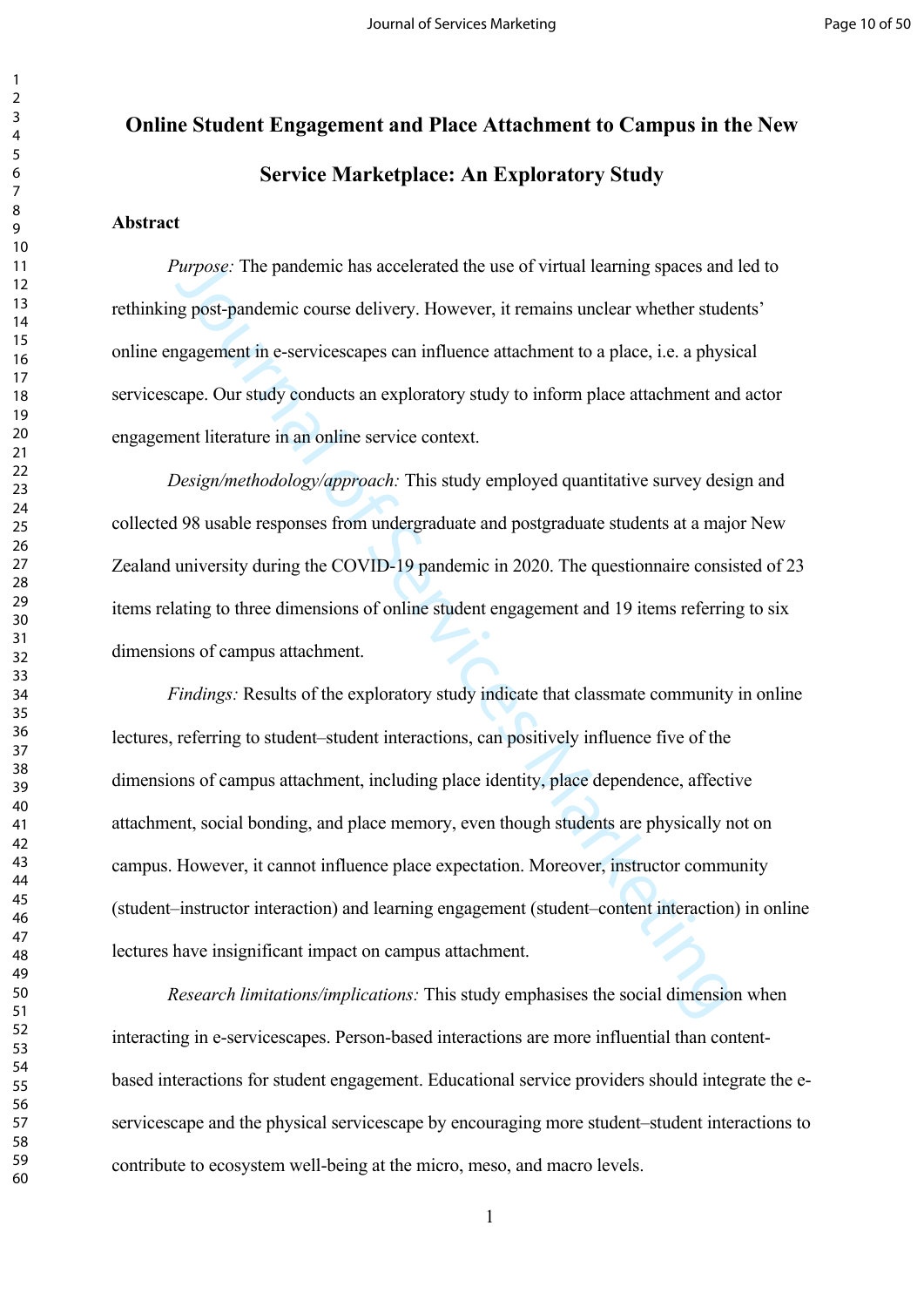*Originality/value:* This study indicates that customer-to-customer interaction serves to integrate customer engagement across the digital and physical realms for process-based services like education.

Journal of Services Marketing *Keywords:* COVID-19; place attachment; student engagement; e-servicescape; tertiary

education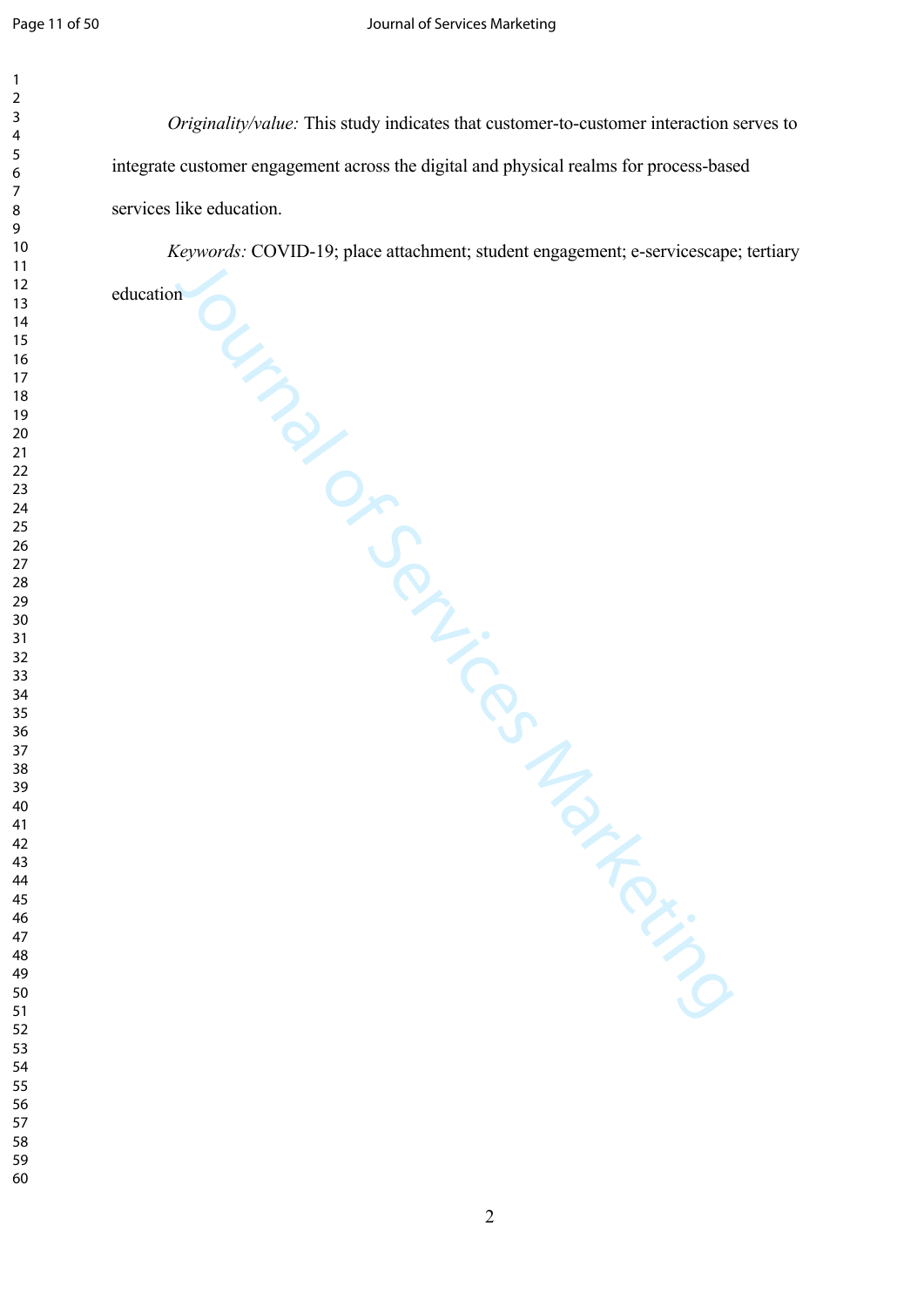# **Online Student Engagement and Place Attachment to Campus in the New Service Marketplace: An Exploratory Study**

## **Introduction**

**CONDUM** (COVID-19) pandemic has created extensive challengther the C[o](#page-30-0)ronavirus 2019 (COVID-19) pandemic has created extensive challengt and and communities and put pressure on ser[vic](#page-35-0)e industries (Finsterwalder & vieser, The Coronavirus 2019 (COVID-19) pandemic has created extensive challenges for individuals and communities and put pressure on service industries (Finsterwalder  $\&$ [Kuppelwieser, 2020\)](#page-28-0). Specifically, customer or actor engagement requires to be revisited in such context, as the pandemic is calling for new and evolving ways of engaging consumers, such as via online channels (Karpen & Conduit, 2020). Tertiary teaching as a unique type of educational service (Ng  $&$  Forbes, 2009) has also been heavily influenced by the pandemic ([Kang, 2021\)](#page-29-0). At its peak in 2020, 172 countries had implemented nationwide closures, i.e. lockdowns, and the majority of schools and universities enforced localised closures, influencing about 85% of the world's student population (UNESCO, 2020). Students experienced an unprecedented "mass migration" from conventional face-to-face lectures to online lectures, leading to a significant gap between expected and actual (e-)campus experience [\(Crawford et](#page-27-0)  [al., 2020\)](#page-27-0). It also led to a sudden demand of virtual learning options which oftentimes resulted in poorly executed online teaching in tertiary institutions (Chen et al., 2020).

There is a likely continuation apparent indicating that after the pandemic online learning in tertiary education may become a more significant supplement or even substitute for traditional face-to-face teaching activities (Murphy, 2020), requiring integration of physical and digital tools and methods for learning (Rapanta et al., 2021). Regarding education as a service, tertiary institutions provide both a physical servicescape, that is, campus and its built environment and tangible aspects ([Siguaw et al., 2019](#page-35-1)) but also e-servicescapes for online learning, particularly relevant during pandemics [\(Dassanayake & Senevirathne, 2018](#page-27-1)). A transition to online-only course delivery during pandemics calls for a better understanding of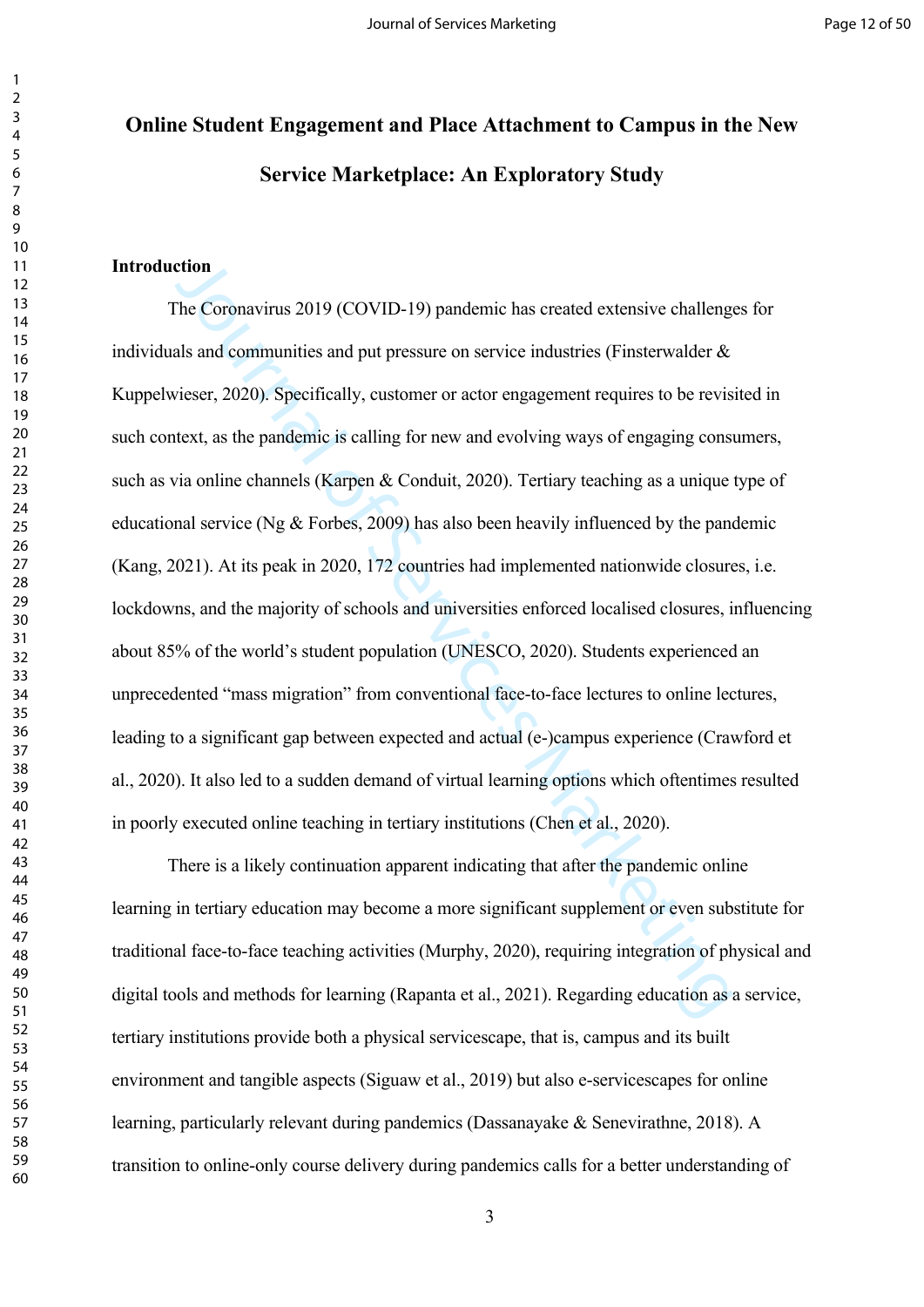#### Page 13 of 50 **Journal of Services Marketing**

student–campus psychology in such environment, which may further shed light on e-servicescape requirements provided by educational institutions [\(Ballantyne & Nilsson, 2017;](#page-24-0) [Dassanayake & Senevirathne, 2018](#page-27-1)) and the design of university service ecosystems (Akaka  $\&$ [Vargo, 2015\)](#page-24-1). Research shows that students' individual and collective wellbeing fundamentally depends on effective student engagement on campus (Chu, 2020), which may be via the development of attachment to campus in a physical and social realm [\(Bolton et al., 2018](#page-25-0); [Ramkissoon, 2020\)](#page-33-0). Therefore, the swift shift from physical engagement on campus to online learning due to the pandemic provides a suitable scenario to investigate the service ecosystem of university education and potential influence on student attachment to place.

3000 methods and an int[er](#page-27-3)est methods and social realm who society ventering variety<br>on effective student engagement on campus (Chu, 2020), which may be via<br>nent of attachment to campus in a physical and social realm (Bolto Online learning in such e-servicescapes has been evaluated using various concepts, including student engagement (Butts et al., 2013), student learning (Priluck, 2004), effectiveness of learning (Comer et al., 2015), student performance (Dendir, 2018), student satisfaction (Landrum et al., 2021), class experiences (Eastman & Swift, 2001), student preferences and experiences (Weldy, 2018), and principles of good practice [\(McCabe &](#page-31-0)  [Meuter, 2011](#page-31-0)). Among these concepts, student engagement emphasises interactions in teaching and learning environments (Trowler, 2010). Students interacting and engaging in a campus environment entails a process of endowing meaning to the place and can foster campus attachment (Chen et al., 2021). Studies have identified the associations between student engagement and campus attachment while students are on campus physically (e.g., [Bogdan et](#page-24-2)  [al., 2012;](#page-24-2) Lovett & Chi, 2015; O'Rourke & Baldwin, 2016). However, as the outbreak of COVID-19 induced the rapid transformation from conventional education to online learning, the lack of on-site activities might not have facilitated place attachment to be fostered.

Therefore, the purpose of this study is to conduct exploratory research to analyse student engagement in e-servicescapes and campus attachment, while being physically offcampus during a pandemic related lockdown. Student engagement in online lectures refers to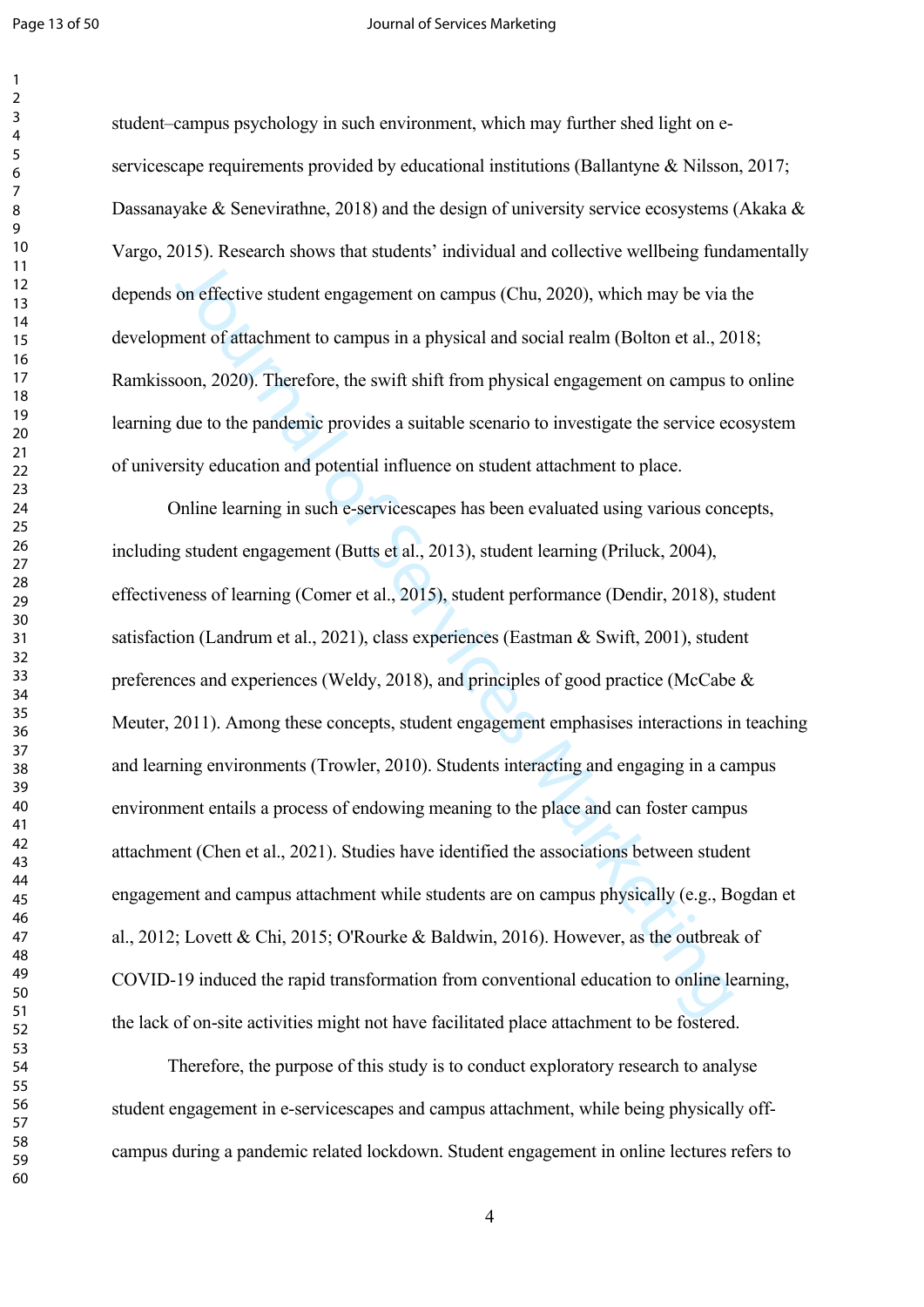The conception of the Servicescape is defined as the spherical interactions in<br>tudents' interactions with peers and instructors in both the digital and physics<br>e customer experience in the social realm. As customer experie the interaction among students, with instructors and with the learning content (Bolliger  $\&$ [Martin, 2018](#page-25-2)), comprising of the resulting overall customer experience in a digital realm. Place attachment refers to the bond formed by people to a place through the interactional process of place meaning-making [\(Milligan, 1998](#page-31-2)), and thus entails the customer experience in a physical realm. Students' interactions with peers and instructors in both the digital and physical realms reflect the customer experience in the social realm. As customer experiences arise at the intersection of the digital, physical, and social realms (Bolton et al., 2018), this study argues that student engagement in the form of social interactions in online lectures (digital realm) can endow meaning-making to campus and thus enhance attachment to campus in the physical realm. Therefore, this exploratory study investigates the potential relationship between online student engagement in e-servicescapes and attachment to a physical campus, providing insights into understanding students' psychological makeup in light of navigating a virtual service marketplace.

#### **Conceptual development**

#### *e-servicescapes for online teaching and learning*

The concept of servicescape was coined to describe an organisation's physical environment (Bitner, 1992) and organisations increasingly provide services in online environments. The concept of e-servicescape is defined as the aspects of the atmospheric environment in the virtual space where service encounters occur between service providers and customers (Harris & Goode, 2010). Taking this perspective, educational institutions tend to provide the physical servicscape in the form of traditional campus settings but increasingly combine it with an e-servicescape by providing online teaching spaces. The e-servicescape enables students' online learning experiences ([Dassanayake & Senevirathne, 2018\)](#page-27-1). Based on the framework of the perceived servicescape ([Rosenbaum & Massiah, 2011](#page-34-1)), the eservicescape for online learning contains: 1) a physical dimension which includes the design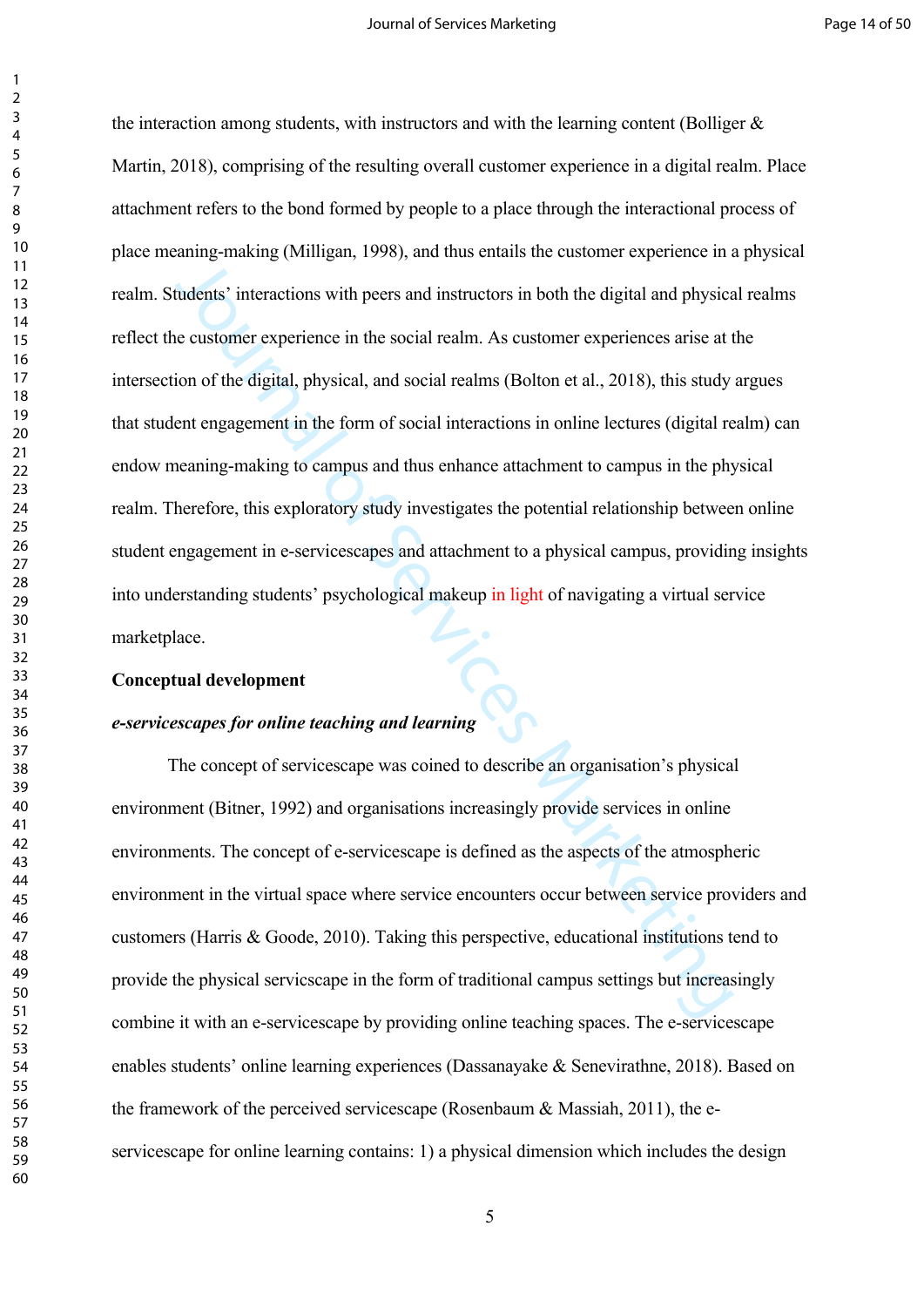and layout of the online platform and its tools as well as the learning materials provided online to enable virtual learning; 2) a social dimension, referring to the instructors, other students and support staff who facilitate and enhance the online activities; 3) a socially symbolic dimension, denoting the cultural artefacts, signs, and symbols of educational institutions with sociocollective meanings. In the context of distance education, service providers of e-servicescapes have to pay special attention to the social dimension because students seek and maintain interactions with peers, instructors, and other support staff based on their inner tendency to belong (Eldegwy et al., 2018).

## *Student engagement in online lectures*

Customer and actor engagement have emerged as important topics in service research ([Karpen & Conduit, 2020](#page-30-0)). In this context, the term engagement denotes a "dynamic and iterative process that reflects actors' dispositions to invest resources in their interactions with other connected actors in a service system" (Brodie et al., 2019, p. 174).

and states are the context of distance education, ser[vi](#page-25-3)ce providers of e-servial meanings. In the context of distance education, service providers of e-servial and stat[es](#page-25-4) of the servial of the servial dimension because stu In the context of COVID-19, engagement has been investigated for various service sectors, relating to community engagement (Burgess et al., 2021; Gilmore et al., 2020), consumer engagement (Mundel & Yang, 2021), public engagement [\(Mundel & Yang, 2021\)](#page-31-3), employee engagement (Chanana, 2020) or media engagement (Bhati et al., 2020). Regarding the dramatic change in the education sector, student engagement in online lectures has also attracted extensive attention as it has significant impact on a university's service ecosystem consisting of students, instructors, administrative and other staff as well as available resources ([Carter & Yeo, 2016](#page-25-5); Finsterwalder & Kuppelwieser, 2020). Enhanced student engagement can contribute to highly valued educational outcomes, such as students' improved academic achievement, enhanced teaching practice for instructors, and better managed and developed services for educational institutions [\(Chu, 2020](#page-27-2); [Ogunmokun et al., 2021\)](#page-32-3).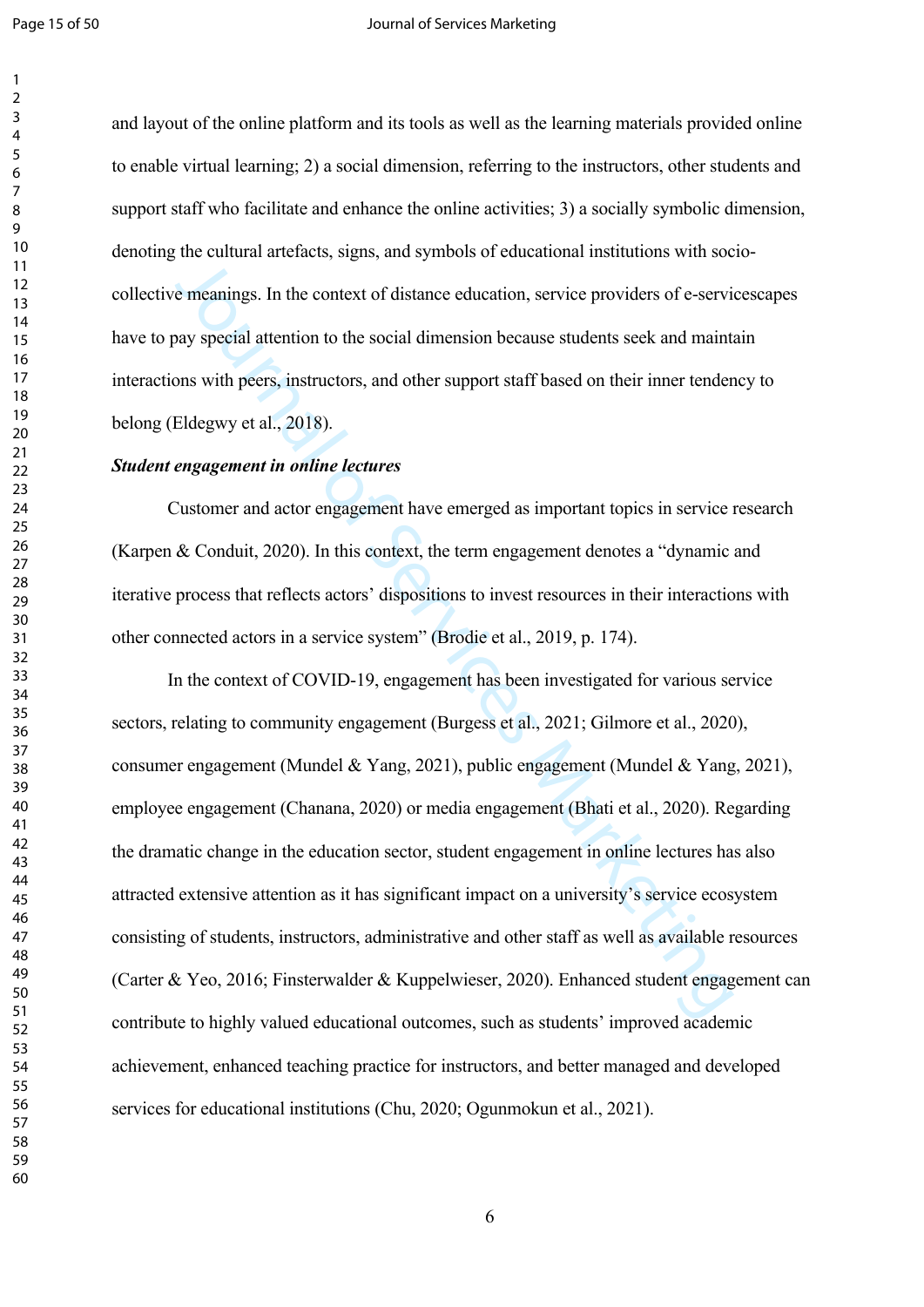Student engagement indicates how environmental conditions, individual dispositions, quantity and quality of student effort influence learning effectiveness ([Schindler et al., 2017\)](#page-34-2). [Trowler \(2010, p. 2\)](#page-35-2) defines *student engagement* as "the interaction between the time, effort and other relevant resources invested by both students and [the service providing human actors in] their institutions intended to optimize the student experience and enhance the learning outcomes and development of students and the performance, and reputation of the institution." The resources include the virtual learning context (Rajabalee et al., 2020; [Schindler et al.,](#page-34-2)  [2017\)](#page-34-2). This definition resonates well with the above mentioned definition of actor engagement, both highlighting the elements of interaction, time spanning processes, multiple actors and resources, and the systemic environment or institutional context (Brodie et al., 2019; [Trowler,](#page-35-2)  [2010\)](#page-35-2).

The vector electric in the activative and pro[vi](#page-25-2)dence and providence and providence and institutions intended to optimize the student experience and enhance the learn sand development of students and the performance, and re Fostering interactions is instrumental in enhancing student engagement in an online learning environment (Bolliger & Martin, 2018), including frequent and quality interactions with instructors (student–instructor), dynamic discussions with peers (student–student), and transparent interfaces with the technological platforms and content (student–content) [\(Swan,](#page-35-3)  [2003\)](#page-35-3). Due to the fact that some students may experience increased anxiety, stress, and depression of varying degrees during the pandemic (Finsterwalder, 2021; [Parola et al., 2020](#page-32-4)), enhancing student engagement can also contribute to individual wellbeing [\(Ogunmokun et al.,](#page-32-3)  [2021\)](#page-32-3).

Similar to Swan (2003), Young and Bruce (2011) focus on the interactive elements of engagement by employing classmate community, instructor community, and learning engagement, in the following applied to e-servicescapes:

*Classmate community (CC)* is defined as "the connections among students (…) that lead to increased learning" and hence relates to student–student interactions ([Young & Bruce,](#page-36-1)  [2011, p. 220\)](#page-36-1). Through shared activities, such as discussions, collaboration, and resource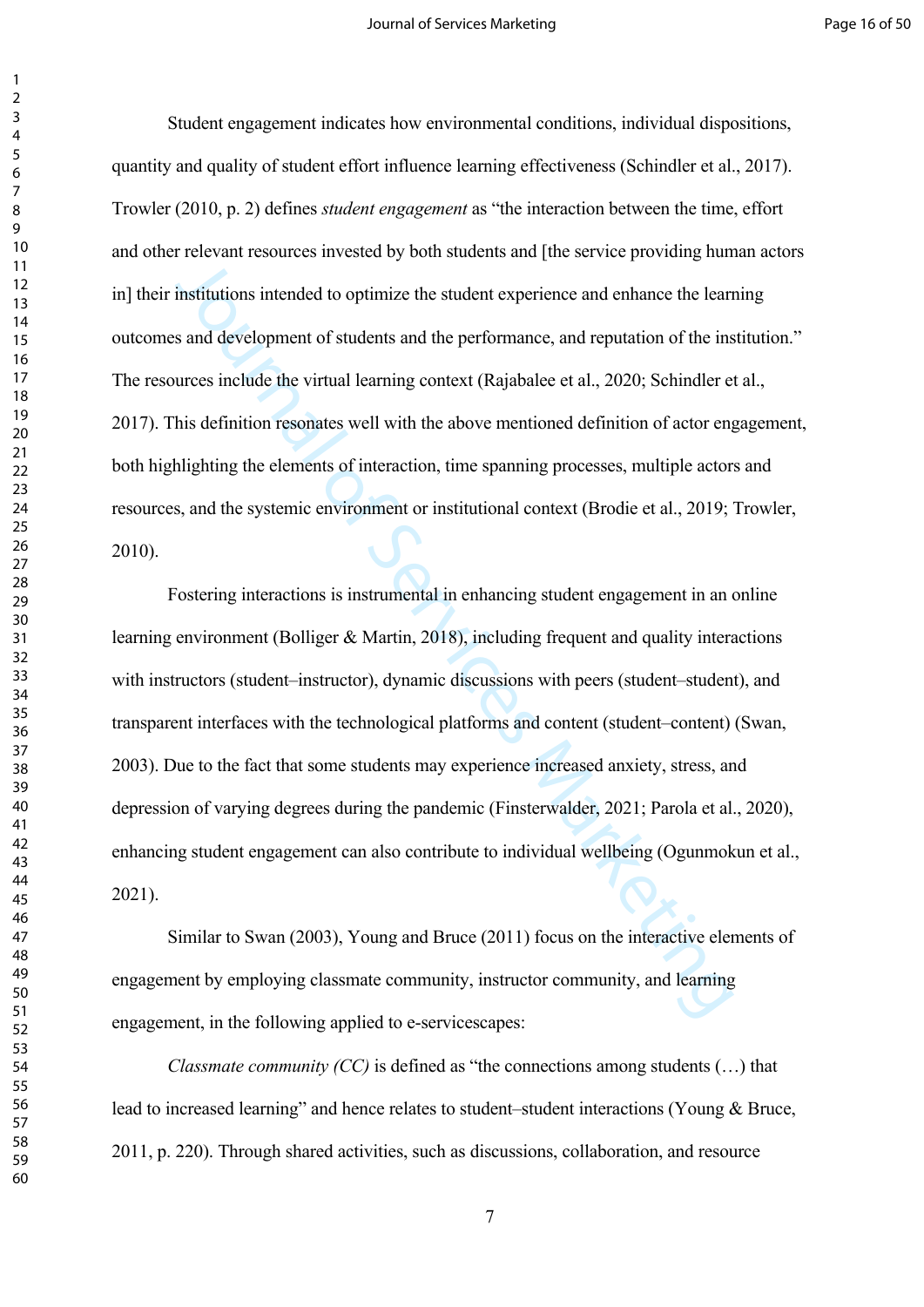#### Page 17 of 50 **Journal of Services Marketing**

partaking in a classmate community ([Bolliger & Martin, 2018\)](#page-25-2), students can familiarise themselves with each other, develop feelings of belonging, and further increase wellbeing during the pandemic ([Stepich & Ertmer, 2003\)](#page-35-4). CC reflects the social dimension of the eservicescape.

*Instructor community (IC)* refers to the relationship between learner and instructor and hence includes student–instructor interactions (Young & Bruce, 2011). IC is vital in stimulating students' interest in online learning environments, which play a critical role in achieving their maximum educational potential (Chen et al., 2008). Zhong et al. (2021) indicate that highquality student–instructor interactions and effective faculty teaching practices can impart hope and keep students on track with their goals and pathways during the pandemic. Similar to CC, IC reflects another aspect of the e-servicescape's social realm.

metric community (IC) refers to the relationship between learner and instricted<br>cludes student-instructor interactions (Young & Bruce, 2011). IC is vital in s<br>interest in online learning environments, which play a critical *Learning engagement (LE)* is defined as "the interest and motivation students have in their own individual learning of course content" and relates to student–content interaction in online learning (Young & Bruce, 2011, p. 220). Here, students interact with the physical dimension, that is, the learning content provided in the e-servicescape. Students with high learning engagement in online lectures can achieve a high level of educational outcomes, such as visible in the quality of their work and participation, despite the challenges of a pandemic ([Wang et al., 2021](#page-35-5)).

## *Attachment to campus as the "place"*

Campus is positioned as the essential "place" or the servicescape from a consumer perspective. The architectural model of an educational institution, including the teaching spaces (lecture theatres, tutorial rooms, and libraries), administrative and working areas, and social and leisure environments, has dominated the fashion of a traditional educational servicescape throughout the 20th and parts of the 21st century (Jamieson et al., 2000). While the student– campus relationship remains a key factor influencing students' learning experience and sense of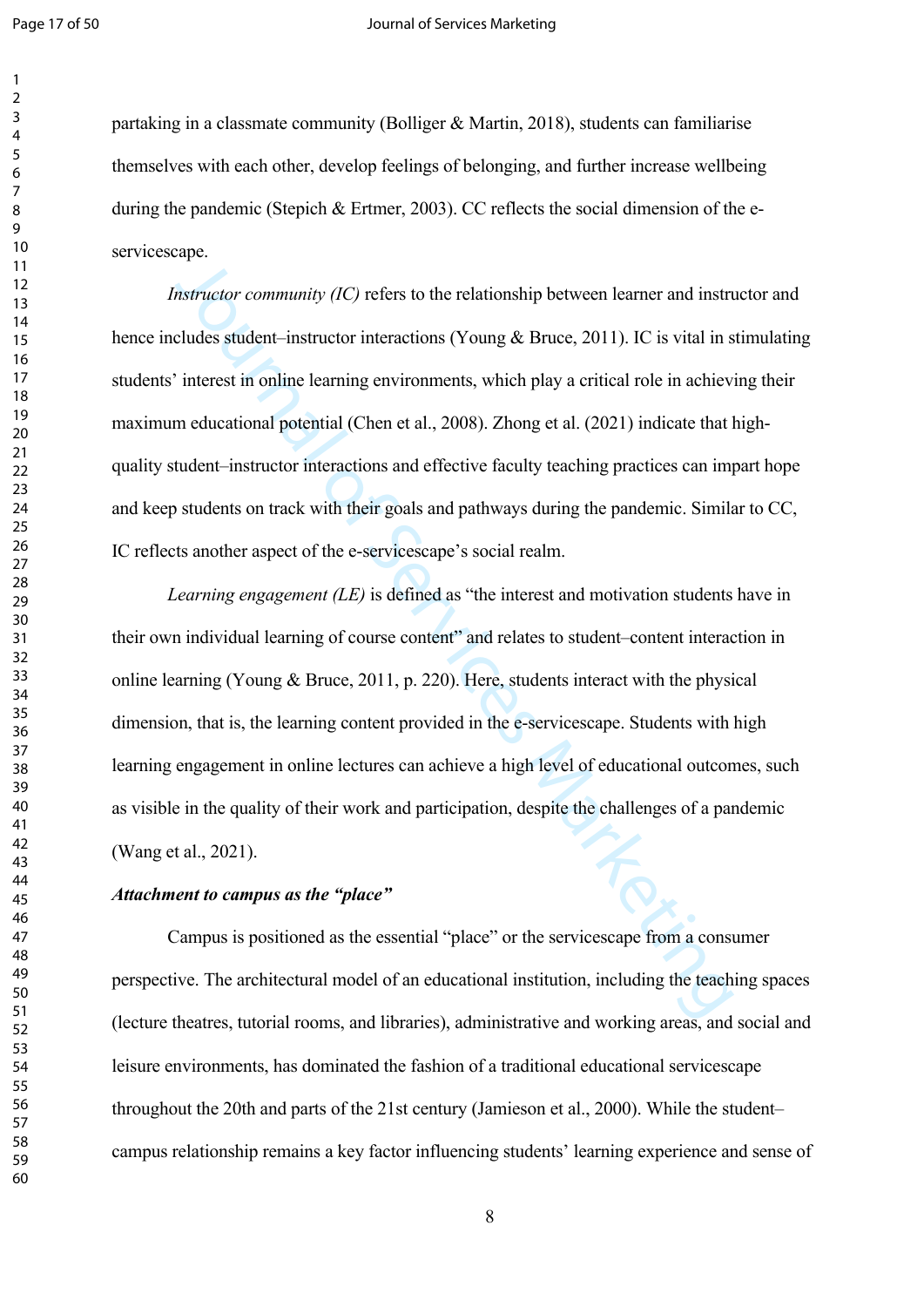int[er](#page-31-4)iory substitutional cluestings, provided and the vertext of the term in place.<br>
Institutional educational functions enabled by information and<br>
interior dechnologies (Jamieson et al., 2000). [M](#page-36-4)ore recently, post-pandem community (Radloff, 1998) and results in students' identification and attachment (Oingjiu  $\&$ Maliki, 2013), there is an increasing shift towards online components in the teaching environment. That is, the modern concept of "campus" is a combination of the physical servicescape including buildings, space, and facilities, and the e-servicescape fulfilling supplementary or substitutional educational functions enabled by information and communication technologies (Jamieson et al., 2000). More recently, post-pandemic studies claim that the pandemic has not rendered campus futile as a location but has led to its evolution and a place where learning is fostered and collective experiences are shaped (e.g., [Deshmukh,](#page-27-5)  [2021;](#page-27-5) Hill et al., 2020; Nenonen & Danivska, 2021). Thus far, place attachment has been developed to examine people's attitude toward a physical setting (Chen et al., 2021). Scholars have investigated place attachment to places in pandemic and post-pandemic contexts, including home (Meagher & Cheadle, 2020), town (Grocke et al., 2021), and city [\(Wnuk &](#page-36-3)  [Oleksy, 2021\)](#page-36-3). These studies indicate that enhancing place attachment can contribute to individual wellbeing during a pandemic. Equally, studies in a tertiary context also emphasise the significance of developing place attachment to campus to enhance student wellbeing (e.g., [McLane & Kozinets, 2019;](#page-31-5) Sun & Maliki, 2013; Xu et al., 2015). Moreover, while to date literature on place attachment has examined the places where people stay physically [\(Manzo &](#page-31-6)  [Devine-Wright, 2020\)](#page-31-6), our work investigates students' place attachment to the physical campus while interacting and learning in virtual spaces.

As indicated, the concept of place attachment focuses on the people–place relationship ([Chen et al., 2021\)](#page-26-1). The word 'attachment' highlights affection, and the term 'place' emphasises the environmental settings to which people give meanings and are attached to ([Cresswell, 2015;](#page-27-6) [Low & Altman, 1992, p. 5\)](#page-31-7). Place attachment is "formed by an individual to a physical site that has been given meaning through interaction" [\(Milligan, 1998, p. 2](#page-31-2)). As a multidimensional concept, place attachment can be measured with two types of dimensions.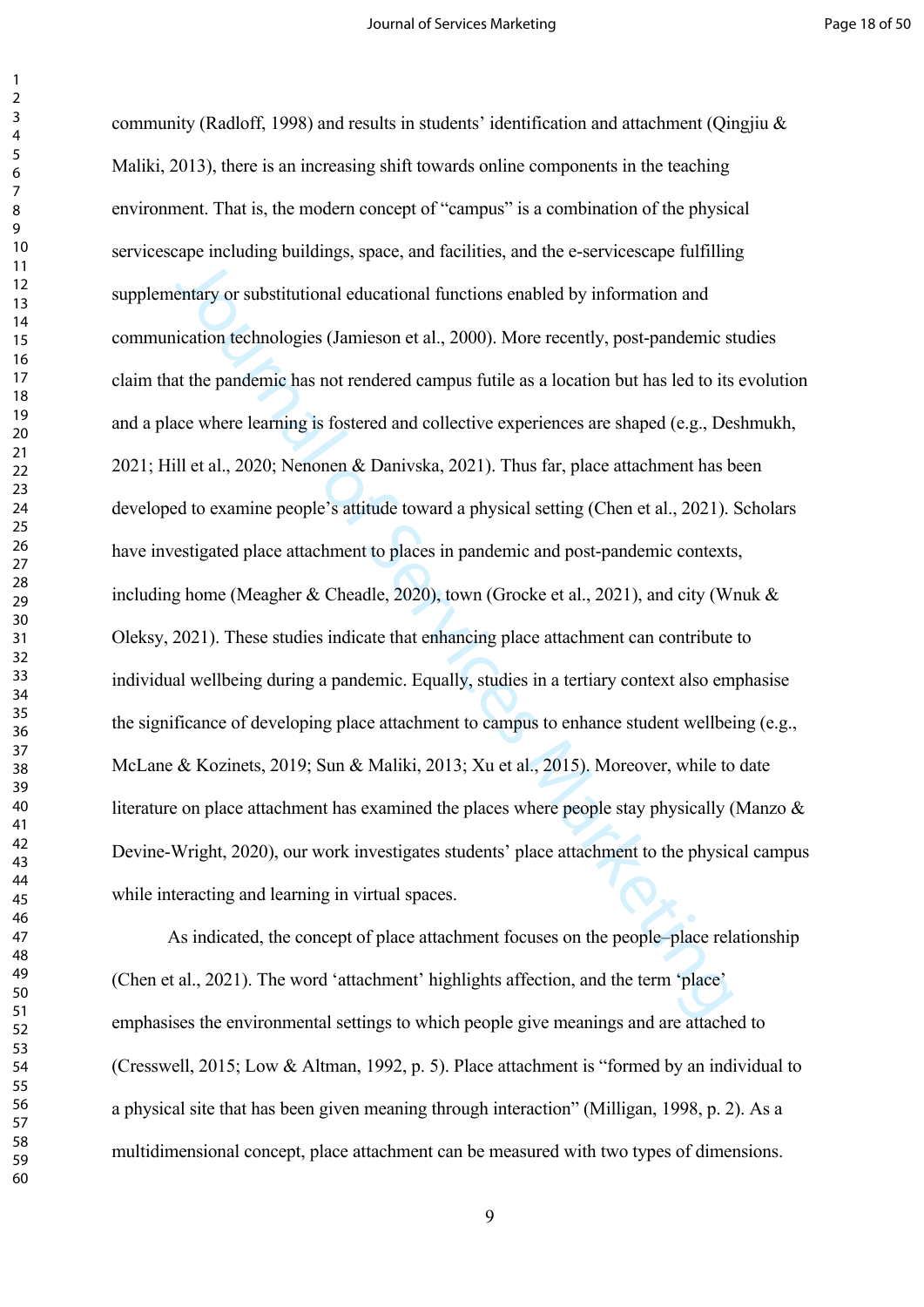*Accumulation-based* dimensions (i.e., place identity, place dependence, affective attachment, social bonding) have been widely adopted for a long-term perspective to place [\(Kyle et al.,](#page-30-2)  [2005\)](#page-30-2), i.e. actors need to remain for a longer period of time in a given place to develop attachment. *Interaction-based* dimensions (i.e., place memory, place expectation) indicate place attachment as the limited experience actors have on-site when visiting short-term ([Chen et al.,](#page-26-4)  [2014\)](#page-26-4). Student experience on campus varies depending on their study level. For instance, freshmen usually have a more limited experience due to not having been on campus for long. To investigate students' campus attachment the current study thus employs the six dimensions in combination as explicated below.

The limited experience ators have only place intended (or), place intended the procedure of the service of the service of control (Chudent experience actors have on-site when visiting short-term (Chudent experience on camp As the broadest dimension of place attachment, *place identity (PI)* is regarded as a cognitive sub-structure of self-identity (Proshansky et al., 1983) and as the association between individual actors and particular places that contains "memories, interpretations, ideas and related feelings about physical settings as well as types of settings" ([Proshansky et al., 1983, p.](#page-33-3)  [62\)](#page-33-3). Regarding campus identity, previous studies indicate that students' demographics, subject major, visitation frequency and visiting for a course can influence their behaviour on campus via place identity (Lawrence, 2012).

*Place dependence (PD)* refers to the functionality and specificity of a particular place ([Kyle et al., 2005\)](#page-30-2), which is an outcome of the cognitive justification process according to comparisons and evaluations (Chen & Dwyer, 2018). For example, Xu et al. (2015) claim that social responsibility and social relationships indicated by place identity entail campus dependence through campus activities, such as learning, entertainment, and peer communication.

*Affective attachment (AA)* is conceptualised as an emotive link that individuals develop by building their sentiments about a place and giving meaning to it [\(Tuan, 1977\)](#page-35-7). The geographic spaces can be endued with the emotional significance based on human experiences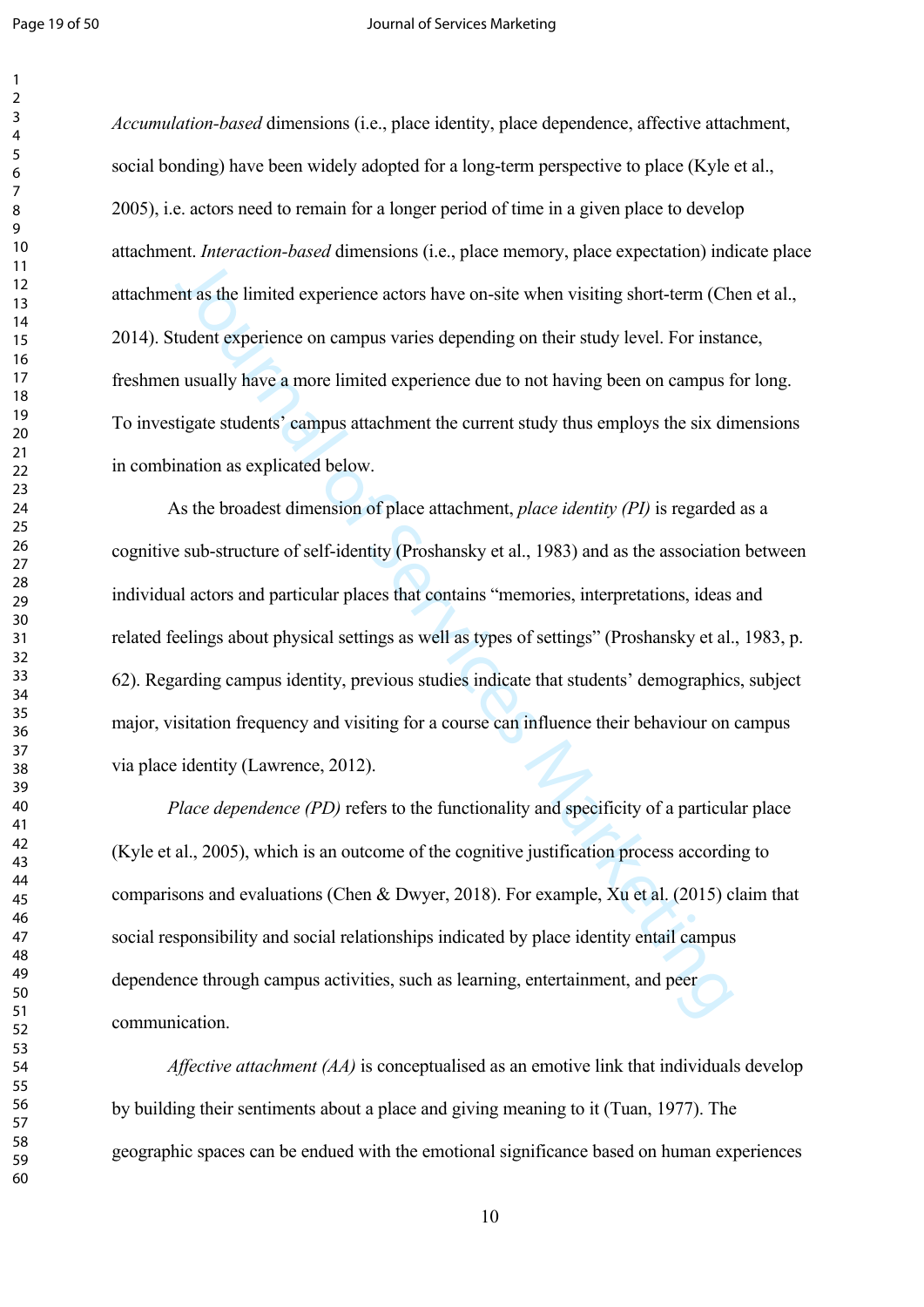and transformed into "places" ([Giuliani, 2003](#page-29-3)). [Dworkin \(1986\)](#page-27-7) investigates affective attachment in a school context and finds that feelings of prestige and usefulness of the learning process, and a sense of communality at the school, contribute to affective attachment toward the school.

Fromthe loading (SB) is regarded as both a conative dimension and an affective<br>on The conative aspect emphasises individuals' behaviours of establishing at<br>ing interpersonal relationships within this setting (Kyle et al. *Social bonding (SB)* is regarded as both a conative dimension and an affective dimension. The conative aspect emphasises individuals' behaviours of establishing and maintaining interpersonal relationships within this setting (Kyle et al., 2004; [Mesch & Manor,](#page-31-8)  [1998\)](#page-31-8), while the affective component highlights the experiences with close social relationships, such as family (Kyle & Chick, 2007; Lin & Lockwood, 2014). Previous studies have identified students' social relations as a key aspect of place attachment in a campus context (e.g., [McLane](#page-31-5)  [& Kozinets, 2019](#page-31-5); Rioux et al., 2017; Scopelliti, 2010).

*Place memory (PM)* is defined as "how strong (...) the memories of stories associated with a place" are, depending on the individual actor's unique experiences enhanced by the events, activities, atmosphere, culture and history of the place (Chen et al., 2014, p. 327). [Bogdan et al. \(2012\)](#page-24-2) indicate that place attachment increases with community life opportunities producing campus experience and memory.

*Place expectation (PE)* is defined as "how much the future experiences [are] perceived as likely to occur in a place" (Chen et al., 2014, p. 327), which is mainly affected by personal interaction with place (Milligan, 1998). Geagea et al. (2019) state that campus expectations are developed by facilitating students' access to the people and information related to their desired university, enhancing their expectations of the tertiary education provider.

In the light of technological advancements, organisations increasingly provide services both on online platforms and in physical places to create consistently superior customer experiences which thus arise at the intersection of the physical, digital, and social realms ([Bolton et al., 2018\)](#page-25-0). With this in mind, a sudden transition from face-to-face lectures to online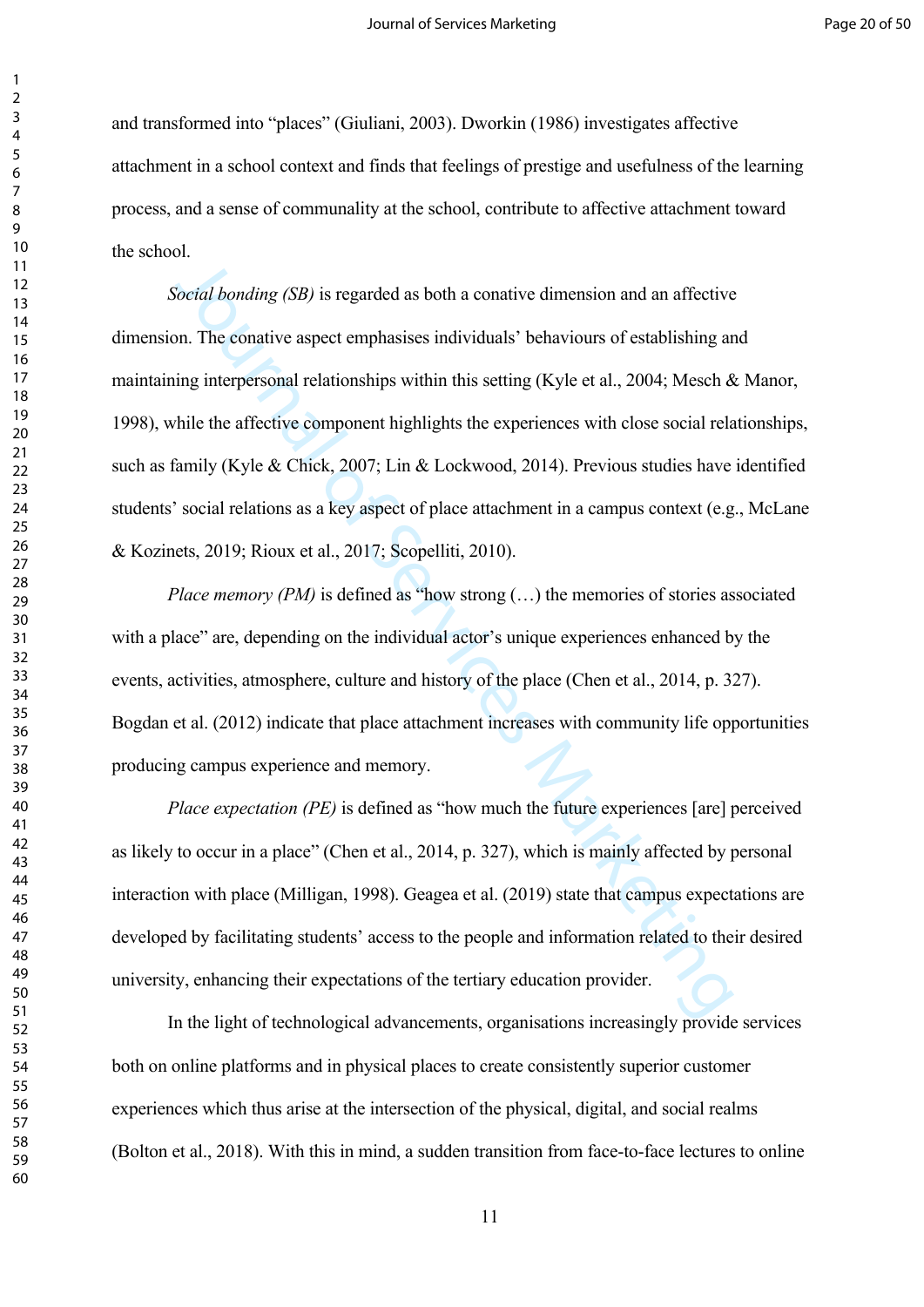#### Page 21 of 50 **Journal of Services Marketing**

learning due to a lockdown could facilitate a closer integration of students' experiences partaking in online lectures (digital realm) with their experiences on campus (physical realm) via their interactions with peers, instructors, and other support staff (social realm). Several studies have identified a positive relationship between servicescape and place attachment (e.g., Hanks et al., 2020; Johnstone & Todd, 2012; Xu & Gursoy, 2020). As outlined above, in this study, CC and IC reflect the social dimension of the e-servicescape, and

[o](#page-29-4)rthology and the columnion and positive relationship between our relationship and the time of the servic[es](#page-30-3)  $\&$  Todd, 2012; Xu  $\&$  Gursoy, 2020).  $\&$  above, in this study, CC and IC reflect the social dimension o LE reflects its physical dimension. This study argues that student engagement in eservicescapes can reinforce campus attachment by integrating students' experiences across the physical, digital, and social realms and thus endowing meaning to campus. It has been found that customer engagement in online brand communities, with its high similarity to virtual student engagement in a tertiary education context, significantly drives members' commitment and continued participation in the community relationships as well as the sense of belonging (Wirtz et al., 2013). Originating from attachment theory, the engagement–attachment relationship has also been evidenced in educational contexts, such as relating to student attachment and academic engagement (Johnson et al., 2001). Based on the dimensionality of student engagement and place attachment, in the theoretical framework for the study we thus hypothesise as follows (see Figure 1):

**Hypothesis 1:** Classmate community (CC) positively influences place identity (PI) (**H1a**), place dependence (PD) (**H1b**), affective attachment (AA) (**H1c**), social bonding (SB) (**H1d**), place memory (PM) (**H1e**), and place expectation (PE) (**H1f**).

**Hypothesis 2:** Instructor community (IC) positively influences PI (**H2a**), PD (**H2b**), AA (**H2c**), SB (**H2d**), PM (**H2e**), and PE (**H2f**).

**Hypothesis 3:** Learning engagement (LE) positively influences PI (**H3a**), PD (**H3b**), AA (**H3c**), SB (**H3d**), PM (**H3e**), and PE (**H3f**).

--- Insert Figure 1 about here ---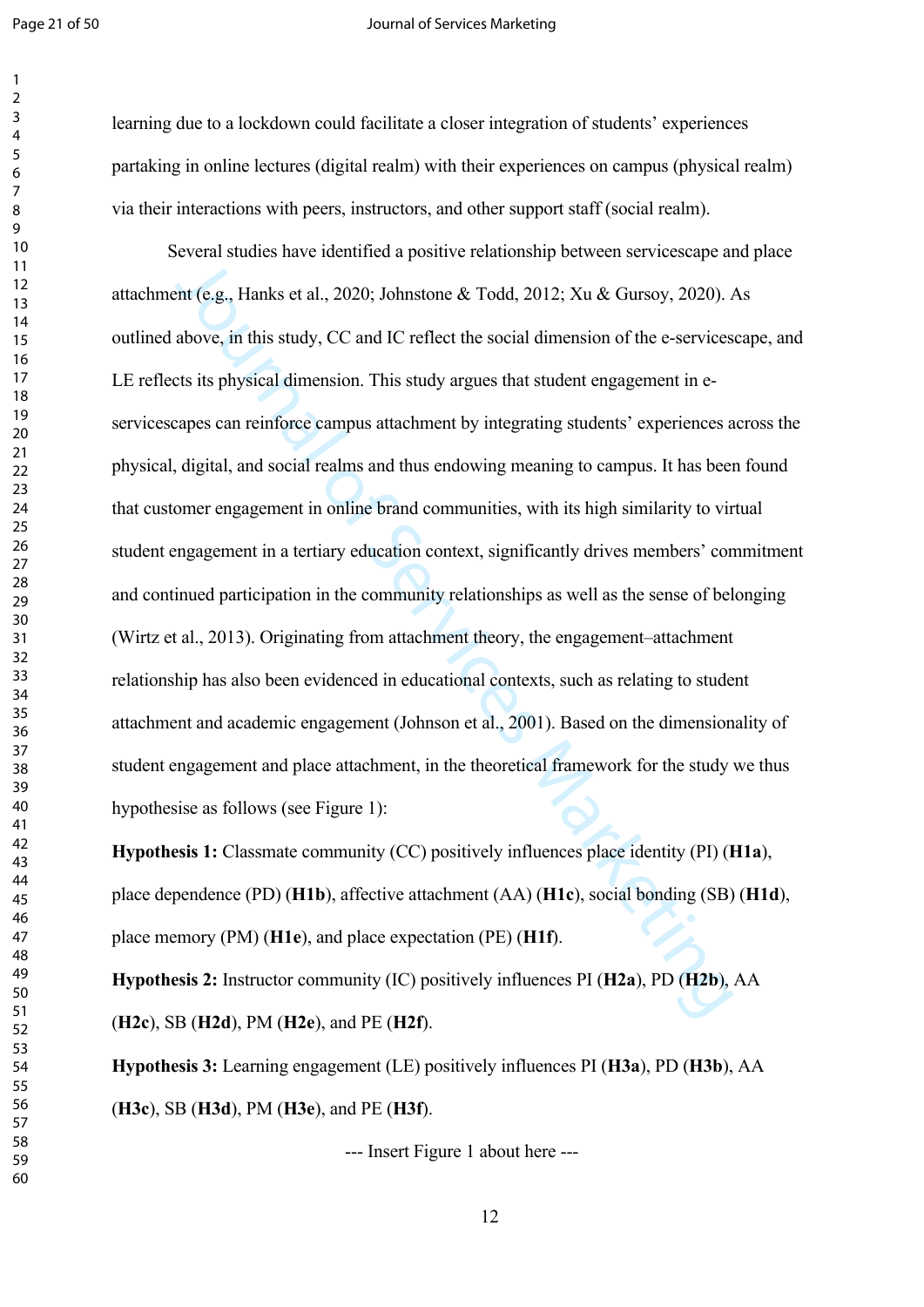#### **Methodology**

## *Data collection*

This study chose a major university in New Zealand as the study site and used the online survey platform facilitated by Qualtrics to collect data in the third quarter of 2020 (after two national lockdowns). The online survey was distributed using links on students' virtual noticeboards of two courses and via three social media groups established by students. The two courses were randomly selected from a list of 30 marketing courses using a randomisation software. There were also a variety of student social media groups with follower numbers ranging from 200 to 32,000 members. Using the same software, three social media groups were randomly chosen. A total of 98 usable responses were collected for this study. The sample demographics are indicated in Table 1.

--- Insert Table 1 about here ---

## *Measurement*

The parameter of statement and the services Marketing Internal and the services And lockdowns). The online survey was distributed using links on students' varias of two courses and via three social media groups established The questionnaire consisted of four sections and all measurement scales were adopted from previous studies. Measurement of *student engagement in online lectures* was adopted from Young and Bruce (2011) based on a multi-dimensional measurement and included 23 items across class community, instructor community and learning engagement. The second section surveyed 19 items for *campus attachment* with six dimensions (i.e., place identity, place dependence, affective attachment, social bonding, place memory, place expectation) proposed by [Chen et al. \(2018\).](#page-26-6) The third section surveyed the overall evaluation of online lectures with one item: *"Overall, my experience with online lectures during the lockdown was of high quality"*. All items were measured using 5-point Likert scales from  $1 =$  strongly disagree to  $5 =$ strongly agree. The last section consisted of nominal items for demographics and students' preferences for lecture types.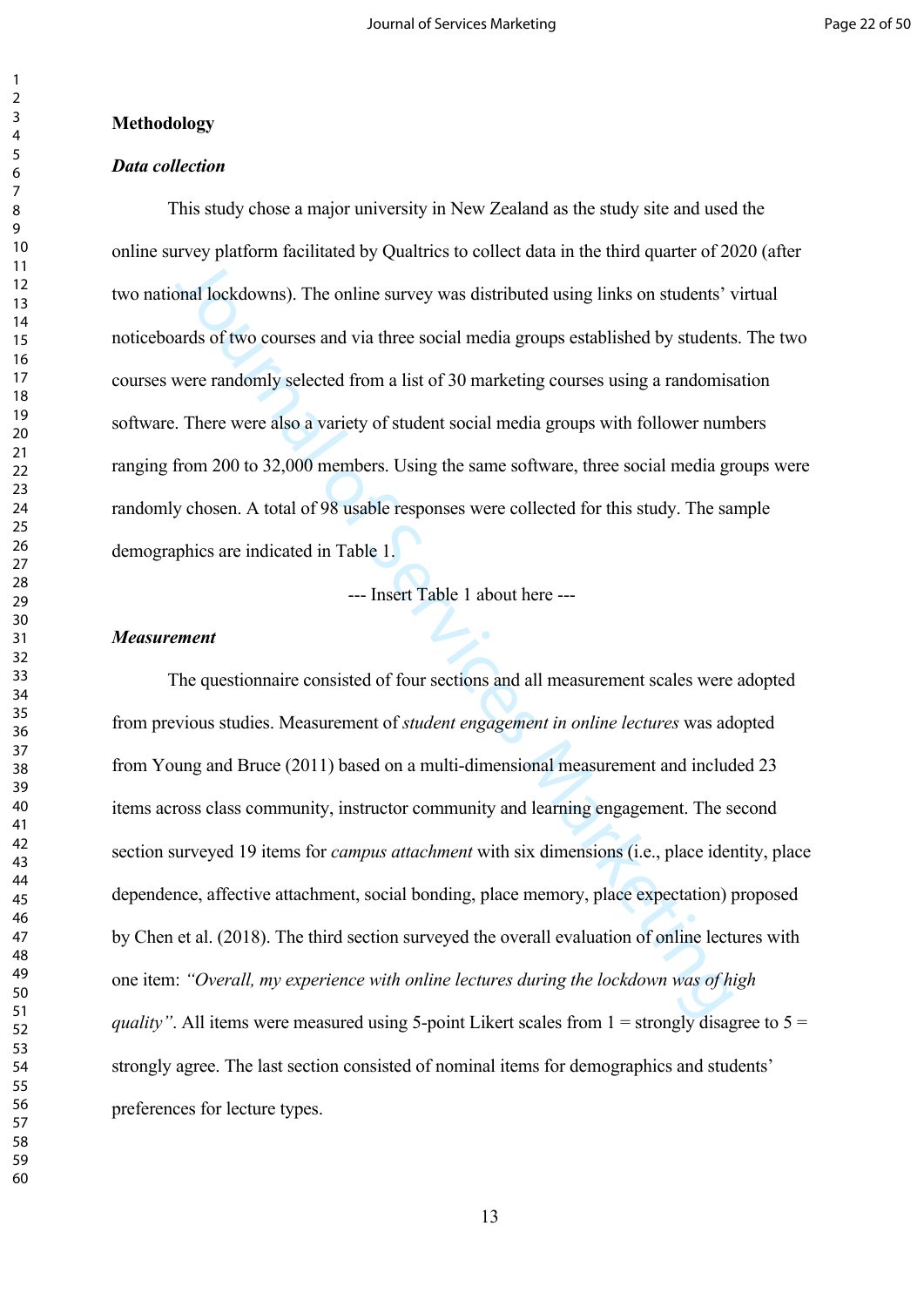#### 

#### **Results**

The survey responses were analysed with IBM SPSS statistics 27. As the measurement of student engagement is unidimensional, an exploratory factor analysis (EFA) was conducted to extract identifiable and interpretable factors from the 23 items and test construct validity. The Kaiser-Meyer-Olkin (KMO) value between 0.8 and 1 (see Table 2) indicates that the sampling is adequate.

--- Insert Table 2 about here ---

Maximization and interpretation theres were the matter of exerculture or<br>
For-Meyer-Olkin (KMO) value between 0.8 and 1 (see Table 2) indicates that<br>  $\frac{1}{2}$  is adequate.<br>  $\frac{1}{2}$  in the service of Figure 1.<br>
The CFA The CFA results for student engagement with four factors in the solution are provided in Table 3. According to the dimensionality proposed by Young and Bruce (2011), factors 1, 2 and 3 were labelled as CC, IC, LE, respectively. Factor 4 with its two items was removed as it did not match the pre-set dimensions. As a result, the constructs of the three factors of student engagement in online lectures were valid. Additionally, the 19 items of campus attachment were multidimensional with the six factors, i.e., PI, PD, AA, SB, PM and PE. Factor scores were calculated in SPSS for regression analysis.

--- Insert Table 3 about here ---

Composite scales for all variables were created for the analysis, where item responses were summed and divided by the number of items in the overall scale. A summary of the intercorrelations between variables, together with means, standard deviations (SD), and Cronbach's alpha, are provided in Table 4. Cronbach's alpha results were over 0.70, indicating that the measurements of each dimension were reliable (Field, 2013). The intercorrelations among CC, IC, LE and among PI, PD, AA, SB, PM, PE were significant and close to 1, indicating that the measurements of student engagement and campus attachment were valid ([Field, 2013](#page-28-5)).

--- Insert Table 4 about here ---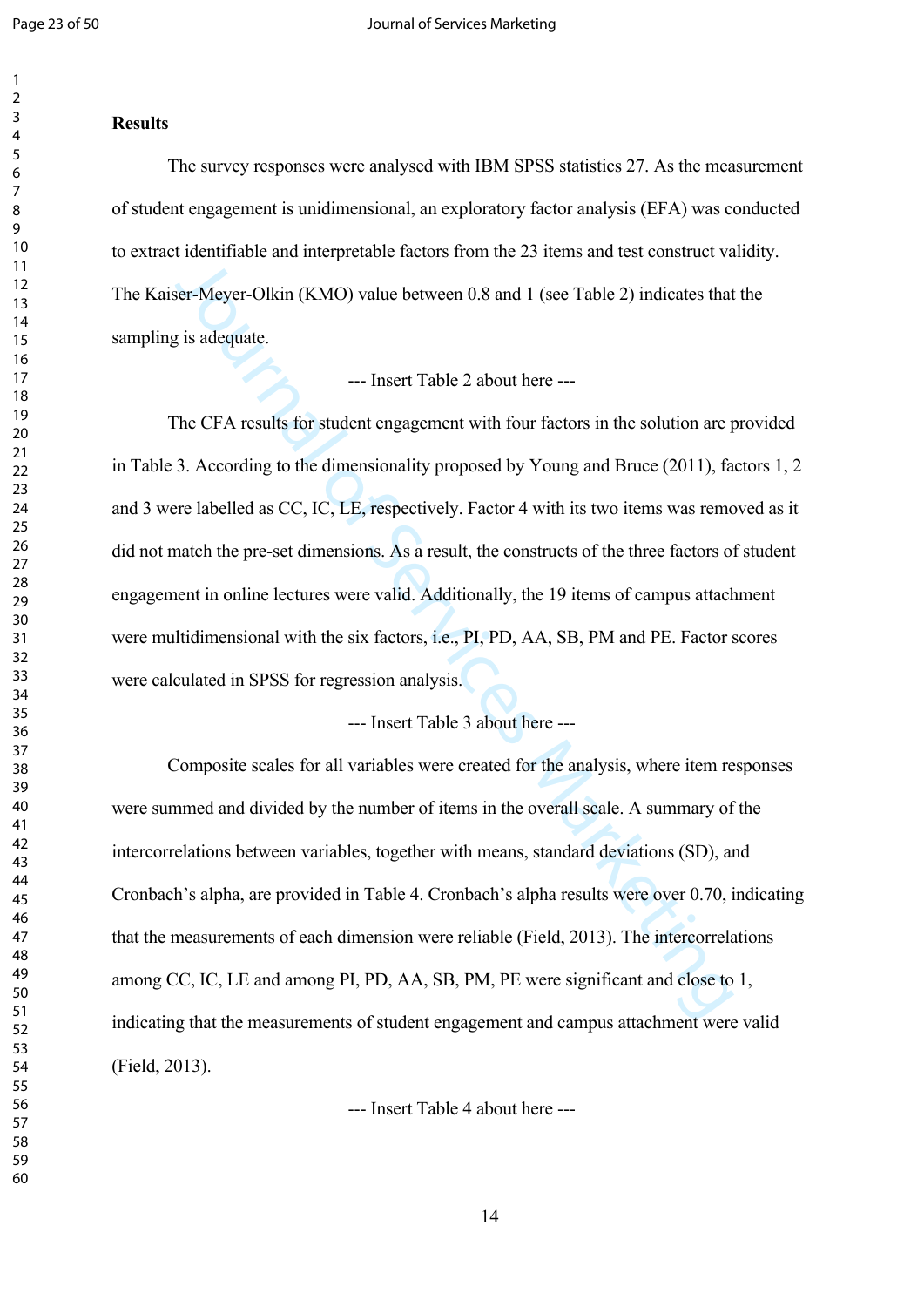Journal of Services Marketing Six multiple linear regressions were conducted to predict each dimension of place attachment based on CC, IC, LE and controlled for the demographics (i.e., gender, age group, study level, enrolment, course-load, years on campus, accommodation). All variables had acceptable ranges of skewness  $(-1, 1)$  and kurtosis  $(-2, 2)$ , meeting normality requirements ([Field, 2013](#page-28-5)). All models passed Durbin-Watson's test of autocorrelation and met the criteria of  $1.5 < d < 2.5$ , indicating that there was no autocorrelation in the data (Field, 2013). From Table 5, the regression models of five campus attachment dimensions were significant for CC, except for PE. CC had significant impact on PI ( $\beta = 0.443$ ,  $p < 0.001$ ), PD ( $\beta = 0.365$ ,  $p < 0.01$ ), AA (*β* = 0.395, *p* < 0.01), SB (*β* = 0.533, *p* < 0.001) and PM (*β* = 0.492, *p* < 0.001). The results thus supported H1a, H1b, H1c, H1d, and H1e. Interestingly, IC and LE did not significantly influence any dimension of campus attachment.

## --- Insert Table 5 about here ---

Additionally, surveying students' perceived experience with online lectures, the results show that 43% of students believed that online lectures were of good quality while 38% did not think so, with 19% of students being indifferent. The current study also surveyed students' preferred lecture type and found that 48% of students favoured face-to-face lectures, 46% preferred a mix of face-to-face and online lectures, and only 6% desired online courses.

#### **Discussion**

The current study examined the dimensionality of student engagement in eservicescapes when moving to an online study format during a lockdown and found that classmate community is the most influential factor, followed by instructor community and learning engagement. This is consistent with the findings by [Young and Bruce \(2011\)](#page-36-1). Considering the sudden transition from face-to-face lectures to online learning during a lockdown, the findings emphasize that person-to-person interactions enable students to maintain engagement in e-servicescapes. Since students have limited opportunities for face-to-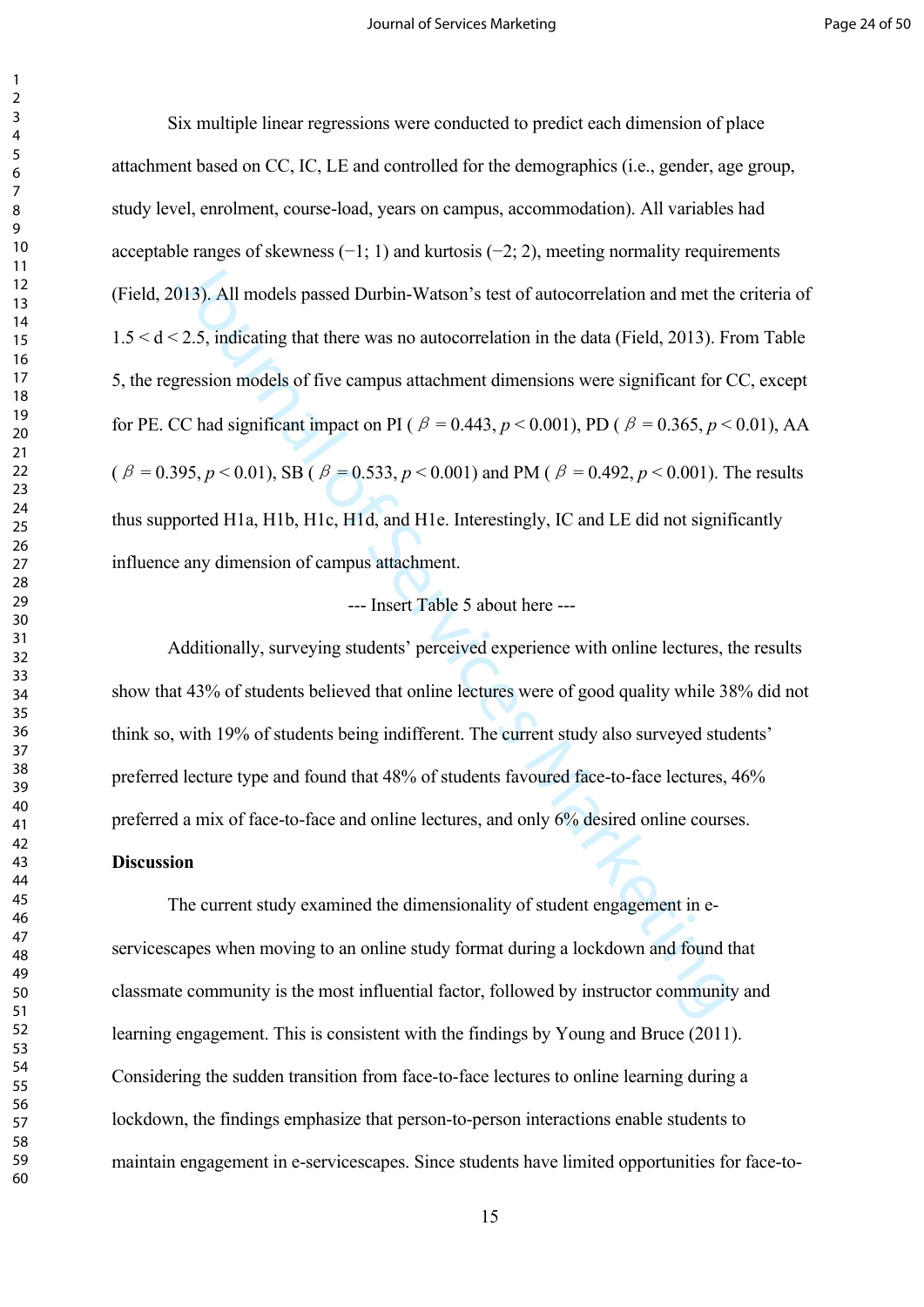#### Page 25 of 50 **Journal of Services Marketing**

face interactions during such times, they are more likely to interact with others in such eservicescapes to fulfil their need of belongingness to the community ([Eldegwy et al., 2018\)](#page-28-2). The relatively weak influence of learning engagement can be explained by the lack of appropriate learning content prepared for online lectures due to the sudden transition.

Th[e](#page-25-6) standard constraint properties of Service and Service Cale is the Service dependence,<br>The simal bonding, and place memory, while the influence on place expectation.<br>In the social bonding, and place memory, while the in Classmate community positively influences place identity, place dependence, affective attachment, social bonding, and place memory, while the influence on place expectation is nonsignificant. Luzón (2018) uncovered that communicating and collaborating online can benefit identity construction which could explain the positive relationship between classmate community and *campus identity.* Classmate community provides students with richer opportunities for collaborative learning (Paulsen & McCormick, 2020), emphasising the importance of the social fabric and reinforcing *campus dependence* . Human beings are more likely to have a sense of isolation and campus outsideness during the pandemic (Wang et al., [2021\)](#page-35-5). However, online classmate community enhances *affective attachment* and *social bonding* to campus. As the interactions among class members significantly influence student experience in online lectures (Brockfeld et al., 2018), positive experiences during this period can benefit students' *campus memory*. The nonsignificant relationship between student engagement and *campus expectation*. can be explained with the short-term experience of attending online lectures, as students believed that they still had the opportunity to return to face-to-face lectures after the lockdown.

Instructor community and learning engagement does not influence campus attachment in this study. Student–lecturer and student–content interactions are likely to be less relevant for feeling attached to having an experience on *campus*. This finding also indicates that the nearirreplaceability of conventional face-to-face lectures in relation to place attachment is mainly due to the fact that some online lectures to date might not provide equivalent student–instructor interaction and appropriate engagement with learning content compared to face-to-face lectures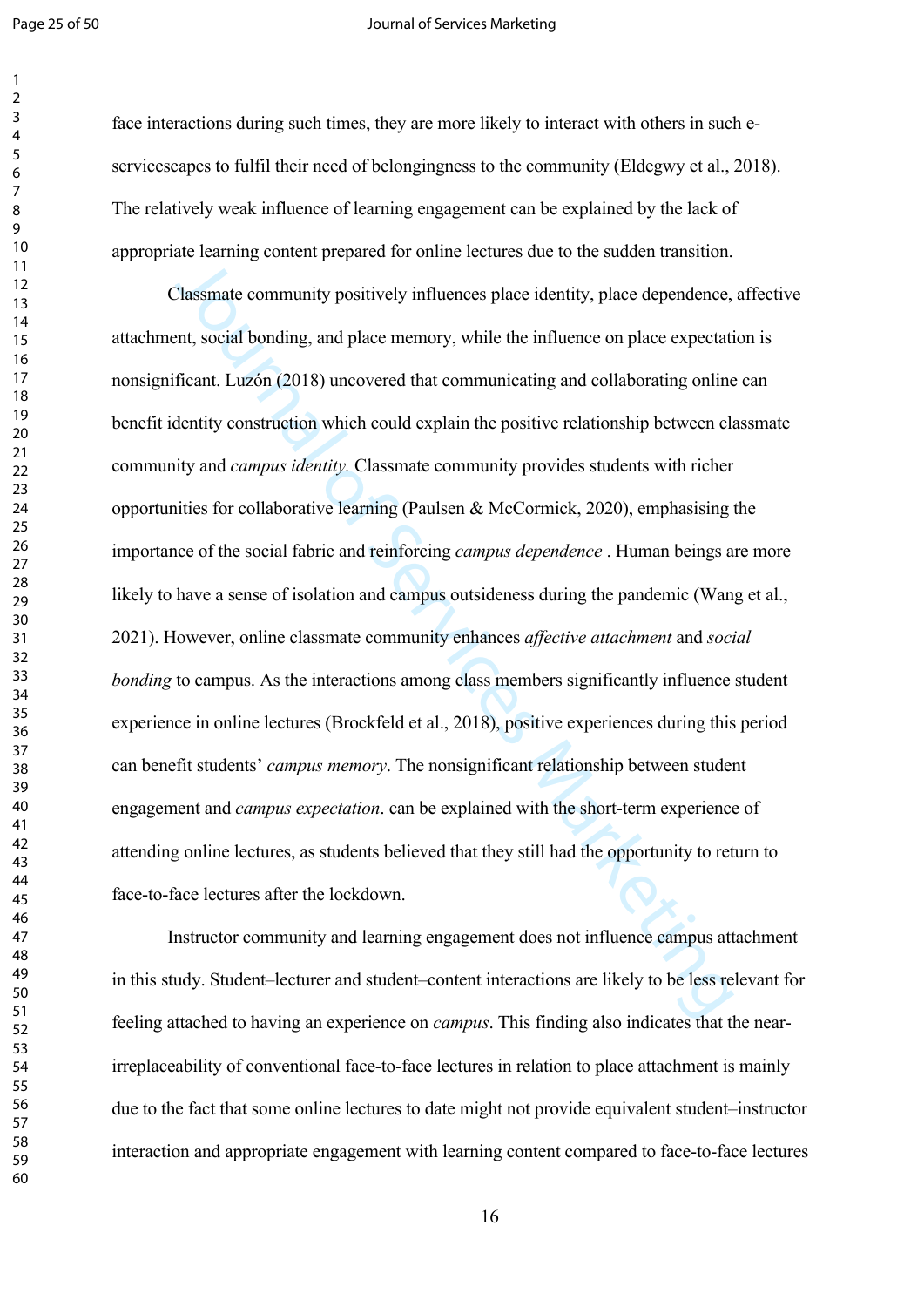([Kang, 2021\)](#page-29-0). The sudden shift to an online format resulted in a short preparation time for instructors to move from physical lectures to online lectures, for the instructors often leading to an abrupt adaption of in-class content for online teaching and limited online learning content appropriately designed for the students ([Sandars et al., 2020\)](#page-34-5).

Customer-to-Customer (C2C) interactions in the digital realm, such as students' discussions, activities in a flipped e-classroom or shared evaluations of a course in online education, can influence students' future "approach or avoidance" decisions when it comes to course selection as well as their attachment to place and the physical realm [\(Bolton et al.,](#page-25-0)  [2018\)](#page-25-0). However, thus far student interactions with tertiary service providers and the service itself have not been integrated across the physical and digital realms.

They adopted to the shadow (calibration of the digital realm, such as student<br>
2ustomer-to-Customer (C2C) interactions in the digital realm, such as student<br>
ans, activiti[es](#page-36-3) in a flipped e-classroom or shared evaluations o In regard to students' evaluation of online courses, their lack of quality can be explained by two phenomena: 1) potential problems occurring having unstable internet access while mass accessing university servers from home or other places that might have poor connections ([Adnan, 2020\)](#page-24-1), and 2) the above mentioned short preparation time for instructors when moving from face-to-face instruction to online lectures (Sandars et al., 2020). The preference for faceto-face or a mix of face-to-face and online lectures revealed that at this stage online courses cannot replace face-to-face lectures completely, even with today's advanced learning technologies during the pandemic (Totlis et al., 2021). By exploring student engagement in an e-servicescape at a tertiary education provider

#### *Theoretical implications*

during a lockdown this study extends the literature on student engagement and place attachment with empirical evidence for a pandemic context. Our work captures the essence of people-based and content-based interactions, providing insights for a new (virtual) service marketplace with online learning platforms as e-servicescapes becoming more relevant. Similar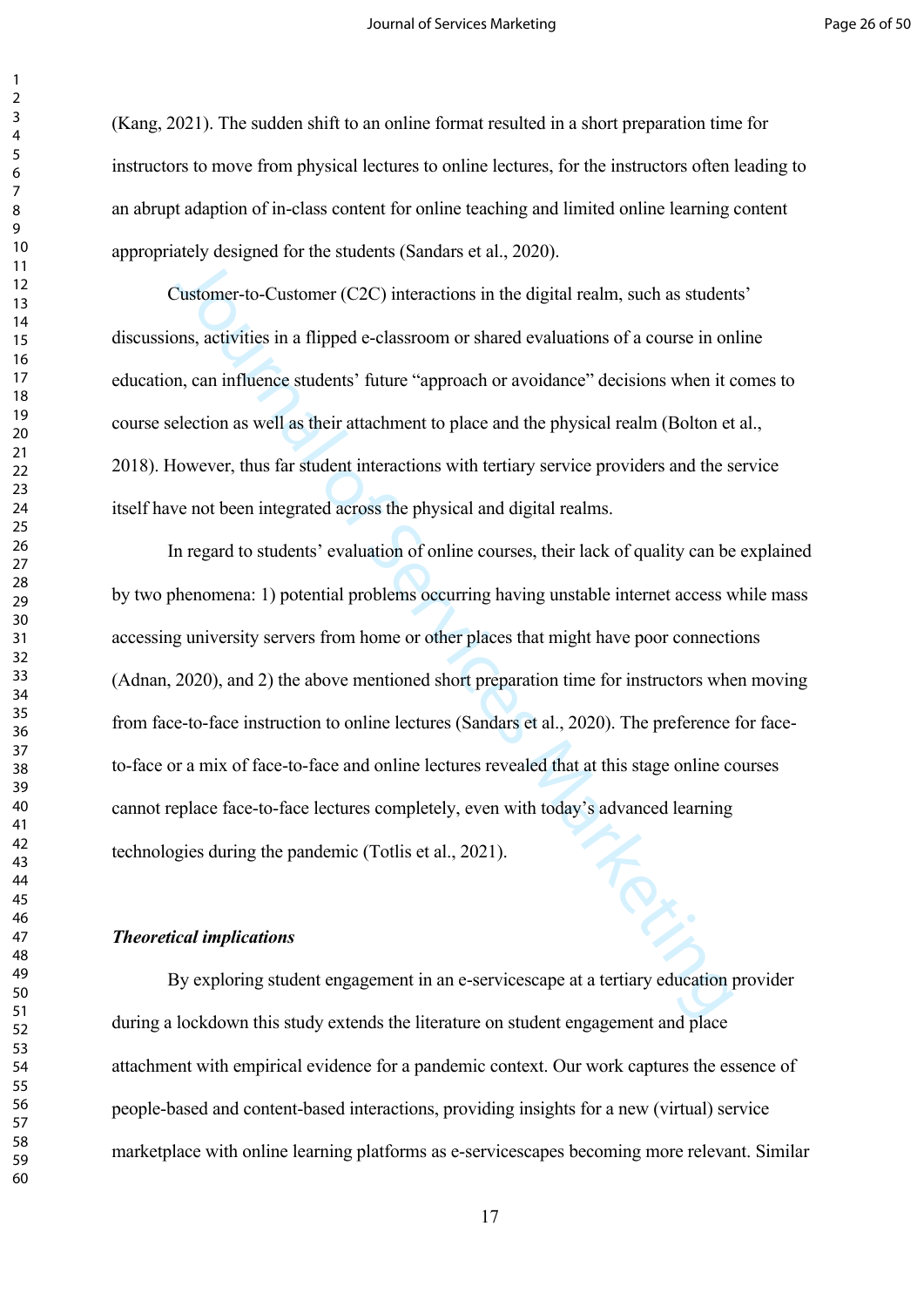#### Page 27 of 50 **Journal of Services Marketing**

to previous studies, the findings indicate that the social realm (both across  $CC \& IC$ ) plays a more important role than the physical dimension (LE) for e-servicescapes (Ballantyne  $\&$ [Nilsson, 2017](#page-24-0); [Basu & Mandal, 2021;](#page-24-5) [Dassanayake & Senevirathne, 2018](#page-27-1)). It also re-iterates the above mentioned near-irreplaceability of physical servicescapes in process-based services like education in relation to place attachment.

Solution in relations and interpretation of Progression Contribution in relation in relation to pla[ce](#page-25-0) attachment.<br>
Station in relation to place attachment.<br>
Station in relation to physical campus. This can be regarded as t Further, this study identifies that student–student interactions in online lectures have positive impact on attachment to physical campus. This can be regarded as the extension of what the place represents symbolically to individuals or communities (McLane & Kozinets, [2019\)](#page-31-5). These interactions were endowed by campus and initially occurred on campus, and they could transform into meaning-making of campus life during a lockdown. For the service literature, this could imply that customer engagement in the digital realm can be integrated with the physical realm via the vehicle of a connecting social realm. Specifically, while service researchers have made progress to identify customer experience at the intersection of the digital, physical, and social realms (Bolton et al., 2018), these have not been linked properly. Moreover, withstanding a replacement of physical servicescapes by e-servicescapes as advocated in service research (Ballantyne & Nilsson, 2017), this study reinforces the importance of the physical servicescape in process-based services like education but permits to connect these two physical and digital realms via C2C interaction.

## *Managerial implications*

Regarding e-servicescapes, such as online lecture spaces and platforms, these could be further enhanced and developed as enhanced and "new" service marketplaces post-pandemic. Virtual learning can become an effective supplementary or even substitutional learning tool as is the case in some universities. The e-servicescape for online lectures has to be integrated seamlessly with the physical campus [\(Ballantyne & Nilsson, 2017](#page-24-0)) by emphasising and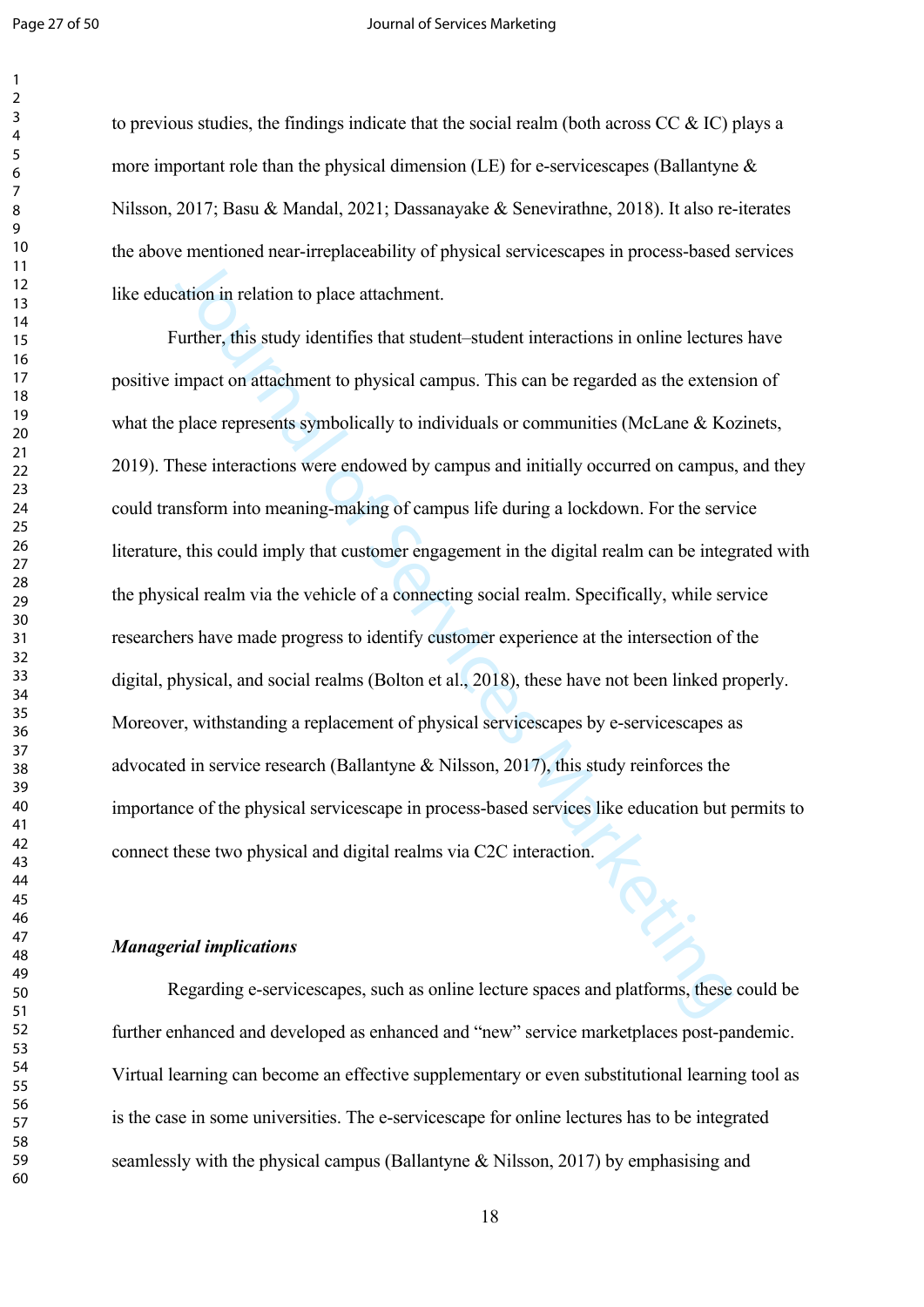enabling social interactions in both the physical and digital realms. Online lectures as a service provided by educational institutions located within a broader service ecosystem, if (re-)designed and customised properly as an alternative servicescape to in-class instruction, can minimise the destructive impact of future crises and explore novel avenues of value and wellbeing co-creation (Chen et al., 2021). While the pandemic has been quite disruptive and not given some tertiary education providers ample opportunities to set up online environments properly which were not in place prior to the disaster, ad-hoc innovations during the pandemic could be capitalised on and integrated into future e-learning and teaching to improve online experience and student engagement.

geo-creation (Chen et al., 2021). While the pandemic has been quite disruption<br>geo-creation (Chen et al., 2021). While the pandemic has been quite disruption<br>some territary education providers ample opportunities to set up Aligned with a service ecosystem approach for a disaster context as proposed by [Finsterwalder and Kuppelwieser \(2020\)](#page-28-0), micro level, meso level, and macro level can be distinguished. For an e-servicescape to become a new (virtual) service marketplace, at the *micro level*, e-learners' collaborative learning and instructors' online teaching strategies should be promoted and trained to reinforce individualised ways of online interacting ([Paulsen &](#page-32-6)  [McCormick, 2020](#page-32-6)). These can result in better study outcomes and wellbeing by strengthening student engagement in online lectures (Chu, 2020), and individual psychological benefits by enhancing campus attachment (Scannell & Gifford, 2017). At the *meso level*, educational service providers should pay more attention to integrating the e-servicescape for online teaching and learning with the physical campus servicescape to improve the student experience. This can be achieved by facilitating student–student interactions in the e-servicescape, such as by designing more discussions, brainstorming sessions or flipped e-classrooms when delivering online lectures. Moreover, student clubs should be encouraged to organise events not only on campus but also online. This can be supported by providing spaces for socialising on campus, having supportive campus services, and creating inclusive campus environments to promote communication among all members on campus ([McLane & Kozinets, 2019](#page-31-5); [Raaper & Brown,](#page-33-4)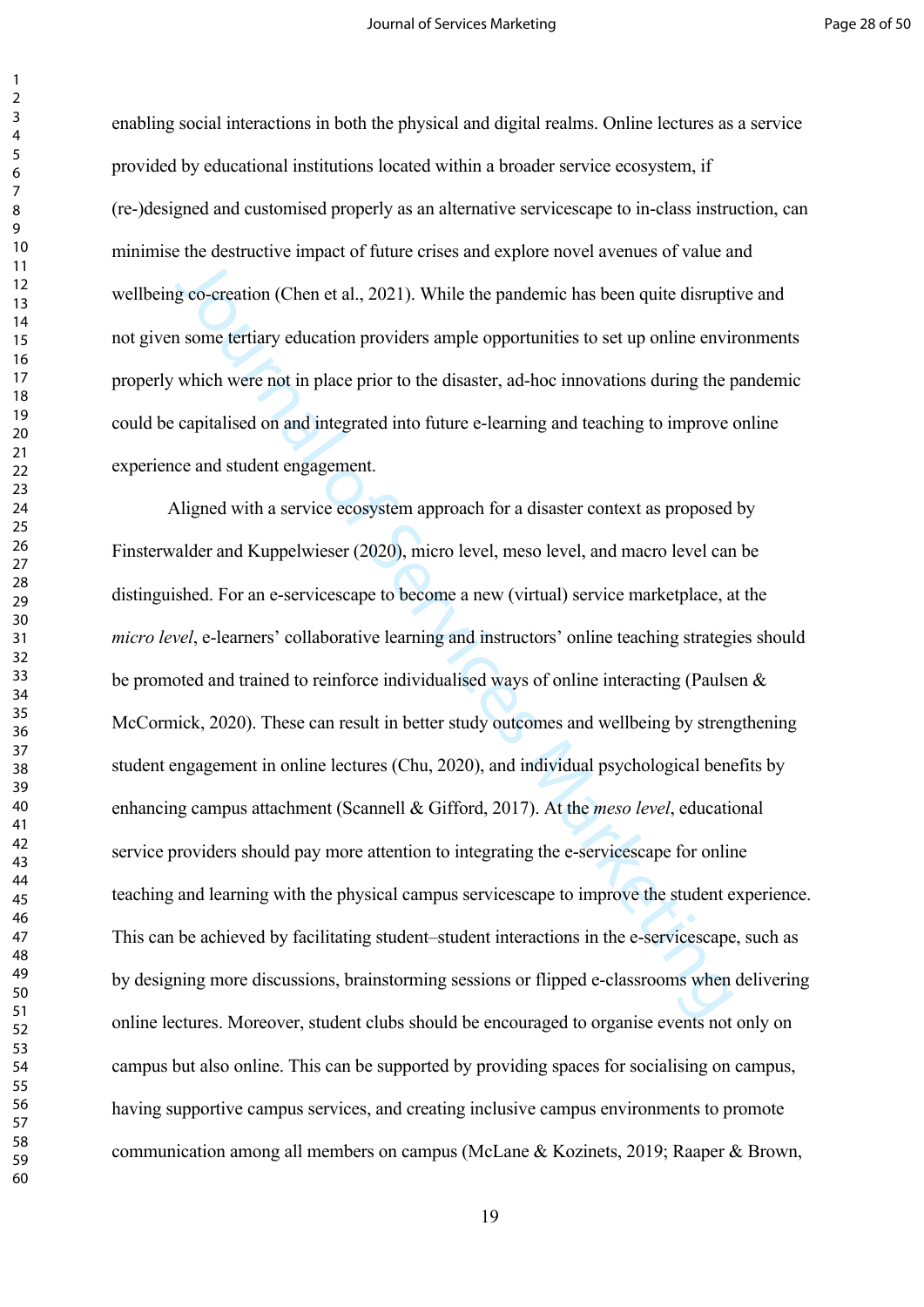#### Page 29 of 50 **Journal of Services Marketing**

as and service domains where providers might struggle to maintain online<br>as and service domains where providers might struggle to maintain online<br>hips with customers. Fostering social interactions with and among groups of [2020\)](#page-33-4). E-servicescape (re-)design should be at the forefront to enable more interaction among students alongside the on-campus experience. Our findings also have wider implications for scholars and service providers of other process-oriented services. The encouraging results that online peer-to-peer interactions can influence place attachment might stimulate research in other areas and service domains where providers might struggle to maintain online relationships with customers. Fostering social interactions with and among groups of customers in e-servicescapes can build a stronger bond to the physical place and possibly also to the brand and may lead to a competitive advantage. For example, hospitality industry is a suitable example to illustrate the challenges brought about by the pandemic. Hospitality providers have learned to create adaptable physical (e.g., outdoor glasshouses for diners) and online servicescapes (e.g., strong social media presence) which may be crucial for the future development of this industry. Hospitality and other service providers should feel encouraged to rethink their online platforms to maintain active engagement with and among their customers, such as by asking customers to share their favourite recipe with others or to jointly decide on a dish of the week they would like the restaurant's chef to cook for them.

At the *macro level*, the transition to online lectures offers an opportunity to reimagine educational practices and interactions. "Each crisis raises the ultimate question of what community or form of 'human living-together' is possible when its (potential) members no longer have anything [physically] in common?" (Raaper & Brown, 2020, p. 344). Educational reforms following the crisis should encourage society, tertiary education providers and government alike to recognise and advance the virtual evolution instigated by the shift from place-based interactions to person-to-person connections ([Raaper & Brown, 2020\)](#page-33-4). To develop and individualise ways of person-to-person interaction in online lectures, namely classmate community in this study, governments, policymakers, and educational institutions could develop related theories and policies to underpin remote practices, facilitate Information and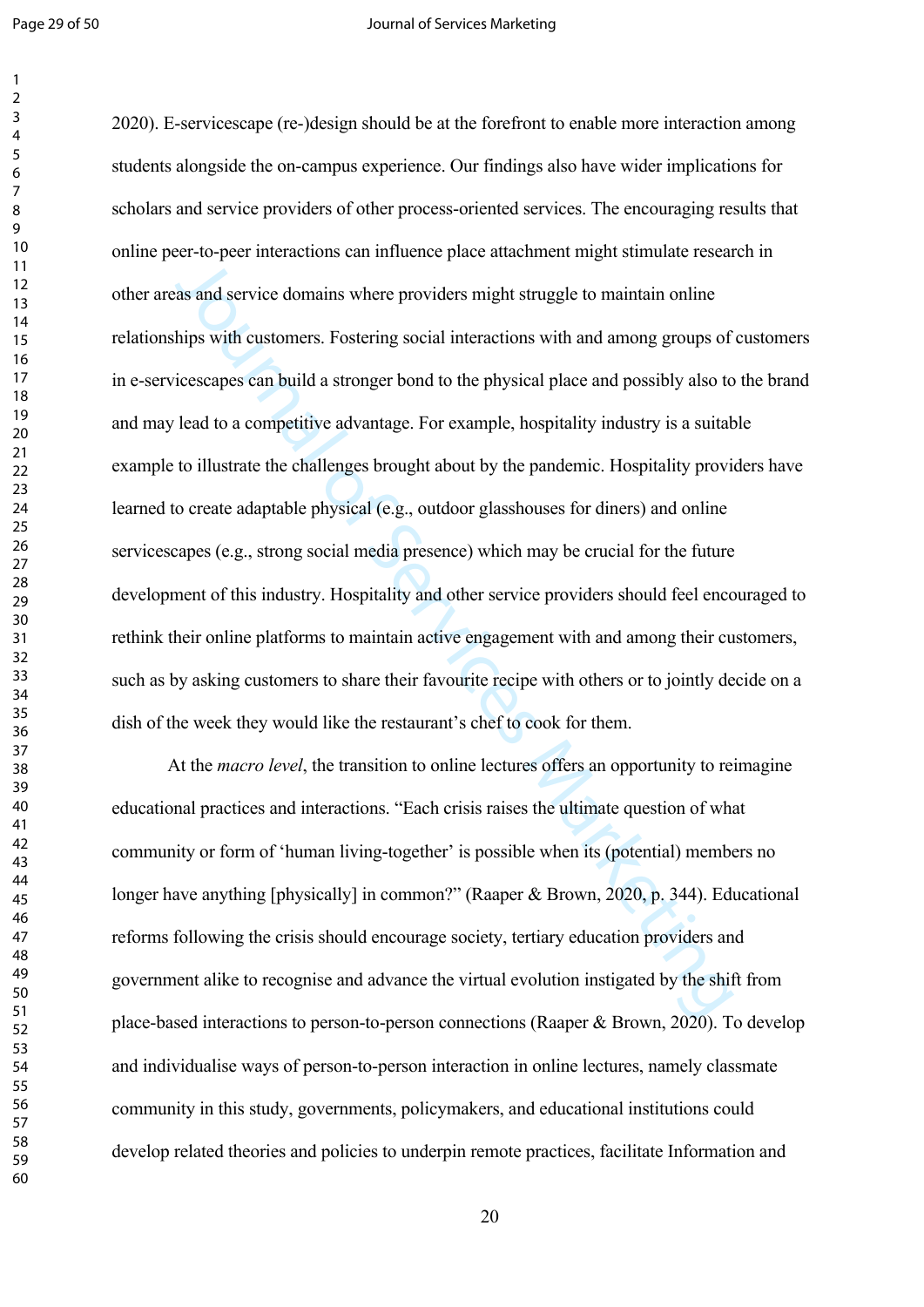Communication Technology (ICT) infrastructure development and implementation, provide technical and pedagogical competencies and training for remote study, improve and accelerate the domain of online learning via technology and market forces [\(Kibuku et al., 2020\)](#page-30-7). Moreover, enhanced student engagement in online lectures and place attachment to campus can encourage lifelong learning, which further benefits societal wellbeing relating to the social fabric (Eynon & Malmberg, 2021).

## **Limitations and future research**

 $\mu$ , summered and and any any annual of the service and place and place and place in the services  $\mu$  is diffelong learning, which further benefits societal wellbeing relating to the synon & Malmberg, 2021).<br> **Ons and f** The study has some limitations. We surveyed undergraduate and postgraduate students at one university with a sample size of 98 responses. This limits the generalisability of the results regarding students at other study levels and other types of educational institutions. In our study, students at different study levels had various types of online lectures. Some students, especially in small-sized classes, were offered live online lectures using online platforms like Zoom. By contrast, students in bigger-sized classes were more likely to watch recorded lectures on the courses' established e-platforms. Live online lectures and recorded lectures might have had different levels of person-to-person interactions regarding student engagement. This is because recorded lectures usually provide fewer interaction opportunities with classmates and instructors compared to live online lectures. Furthermore, the survey was conducted in New Zealand where students experienced some of the shortest lockdowns compared to other countries with more severe outbreaks of COVID-19 in 2020. Therefore, participants in this study might have had higher student engagement in online lectures and a stronger attachment to campus – also due to some on-campus physical presence before and after the lockdown – than students in other countries. Moreover, due to the semesterisation of teaching, research participants with a twosemester study cycle might have experienced a shorter lockdown due to study breaks compared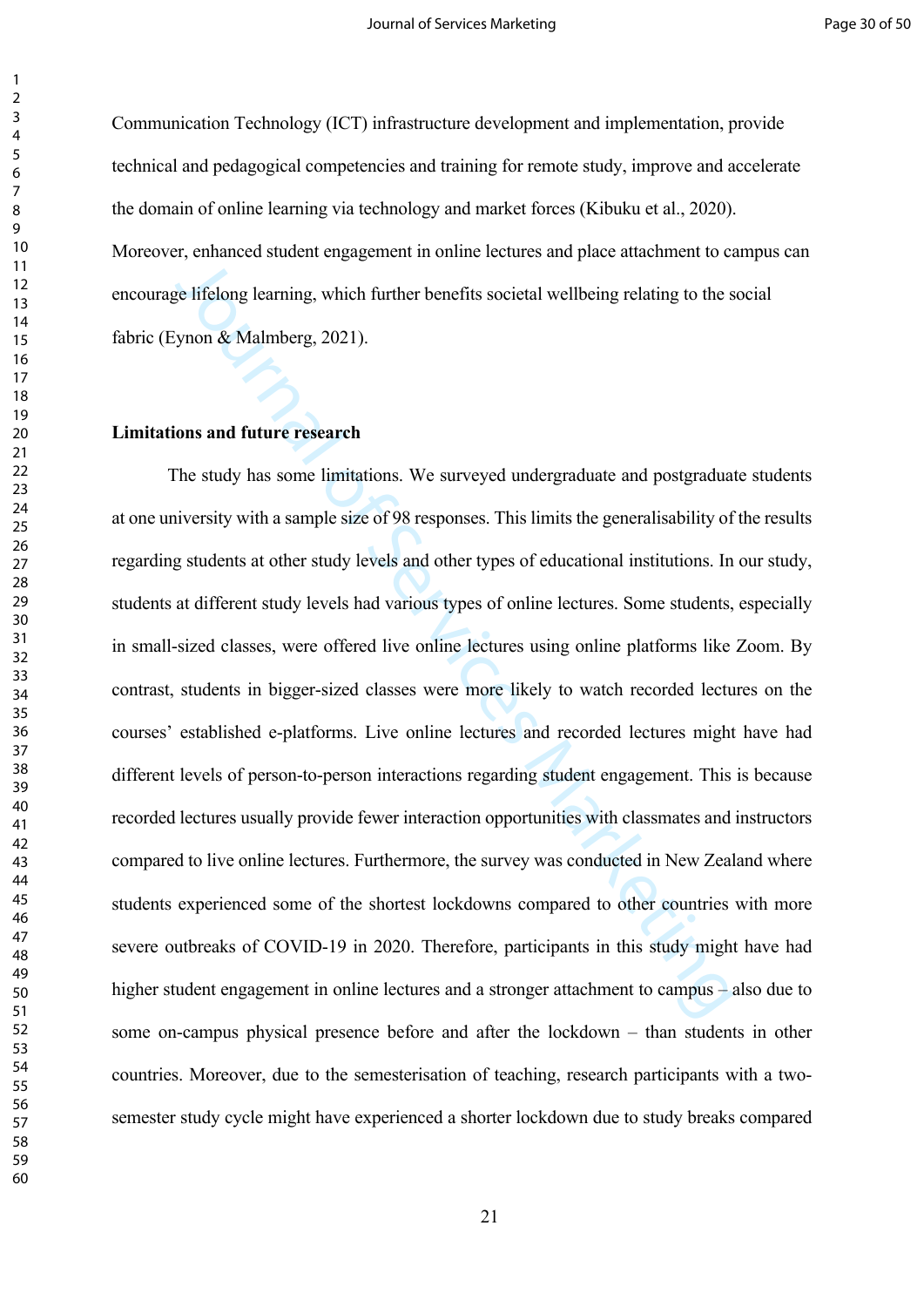to those learning in trimesters at the same institution, which might have also influenced student engagement in virtual classes.

However, apart from student engagement, future studies could develop mo<br>
However, apart from student engagement, future studies could develop mo<br>
necerning students' personal values, capabilities, identities and preference In order to advance the findings from this study, some key areas could be further investigated. First, previous studies have developed evaluation tools for online educational services. However, apart from student engagement, future studies could develop more of these tools concerning students' personal values, capabilities, identities and preferences instead of study outcomes and student performance. Second, for a reshaped educational service marketplace in a post-pandemic world, place attachment in online contexts needs further research. Investigating online place attachment with various antecedents and behavioural outcomes in the education sector would be fruitful. Moreover, as the pandemic accelerates a "new normal" of providing both online and face-to-face lectures in the education sector, the integration of customer engagement across the physical, digital and social realms should be explored in a longitudinal study, further analysing place attachment and the relationship between eservicescape and physical servicescape.

#### **Conclusion**

The pandemic has resulted in the transition to online formats for many service providers, such as tertiary education providers. While the pandemic has been disruptive to people's lives it can be seen as a catalyst in the sense that has started to reconstitute human communities. It also encourages the service ecosystem of tertiary education providers to rethink value co-creation at the micro, meso, and macro levels via different means. By examining student–student, student–instructor, and student–content interactions in online lectures, as well as the people–place interactions on campus during a lockdown, the current study indicates that enhanced C2C interactions in the digital realm can reinforce customers' place attachment to the physical realm. This exploratory study can be viewed as a first important step to better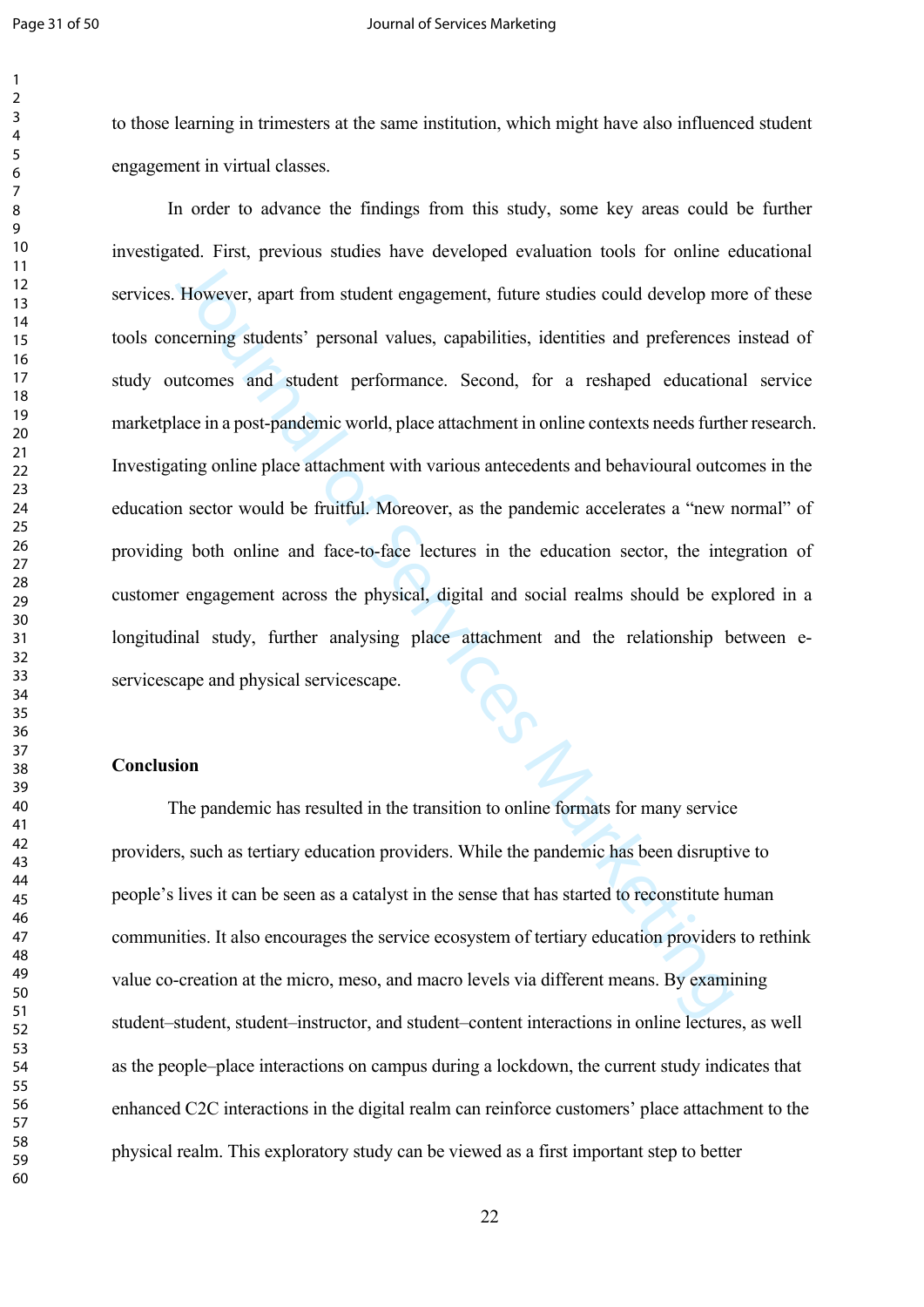understand student engagement and place attachment during extraordinary circumstances to explore opportunities for the future of online service marketplaces. This is to better shape forthcoming interactions in a post-COVID service world.

Journal of Services Marketing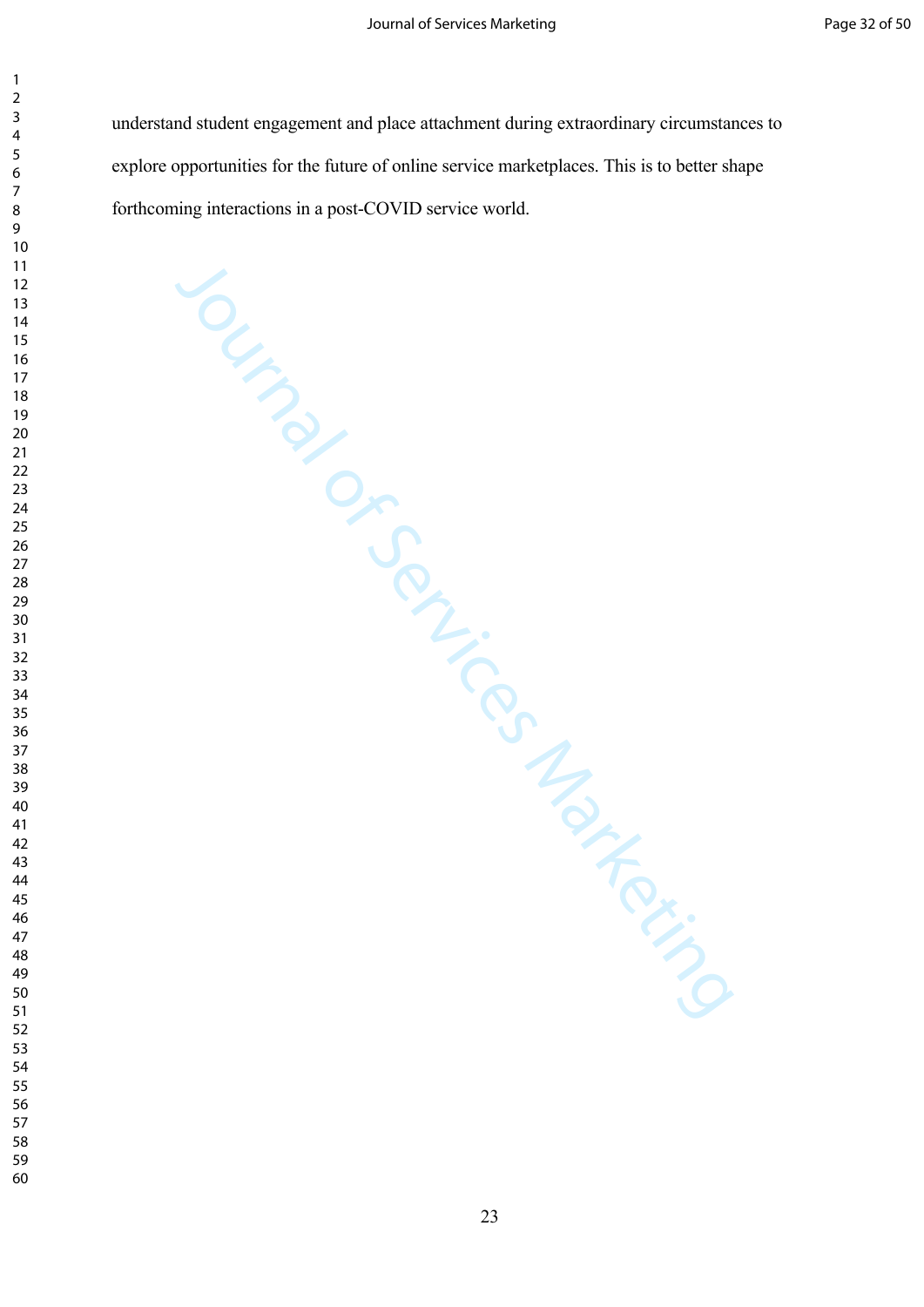#### 

## **References**

Adnan, M. (2020). Online learning amid the COVID-19 pandemic: Students perspectives. *Journal of Pedagogical Sociology and Psychology*, *2*(1), 45-51.

<https://doi.org/10.33902/JPSP.2020261309>

<span id="page-24-1"></span>Akaka, M. A., & Vargo, S. L. (2015). Extending the context of service: From encounters to ecosystems. *Journal of Services Marketing*, *29*(6/7), 453-462.

https://doi.org/10.1108/jsm-03-2015-0126

- <span id="page-24-0"></span>Ballantyne, D., & Nilsson, E. (2017). All that is solid melts into air: The servicescape in digital service space. *Journal of Services Marketing*, *31*(3), 226-235. https://doi.org/10.1108/jsm-03-2016-0115
- <span id="page-24-5"></span><span id="page-24-4"></span>Basu, R., & Mandal, S. (2021). E-Servicescape in service: Theoretical underpinnings and emerging market implications. In A. Adhikari (Ed.), *Services marketing issues in emerging economies* (1st ed., pp. 75-88). Springer Singapore. https://doi.org/10.1007/978-981-15-8787-0\_7
- M. A., & Vargo, S. L. (2015). Extending the context of service: From encod<br>cosystems. Jo[urn](https://doi.org/10.1108/jsm-03-2015-0126)al [of](https://doi.org/10.1108/jsm-03-2016-0115) Servi[ce](https://doi.org/10.1007/978-981-15-8787-0_7)s Marke[tin](https://doi.org/10.2307/1252042)g, 29(6/7), 453-462.<br>ttps://doi.org/10.1108/jsm-03-2015-0126<br>ne, D., & Nilsson, E. (2017). All that is solid Bhati, A. S., Mohammadi, Z., Agarwal, M., Kamble, Z., & Donough-Tan, G. (2020). Motivating or manipulating: The influence of health-protective behaviour and media engagement on post-COVID-19 travel. *Current Issues in Tourism*, *24*(15), 2088-2092. https://doi.org/10.1080/13683500.2020.1819970
- <span id="page-24-3"></span>Bitner, M. J. (1992). Servicescapes: The impact of physical surroundings on customers and employees. *Journal of Marketing*, *56*(2), 57-71. https://doi.org/10.2307/1252042
- <span id="page-24-2"></span>Bogdan, C., Rioux, L., & Negovan, V. (2012). Place attachment, proactive coping and wellbeing in university environment. *Procedia - Social and Behavioral Sciences*, *33*, 865- 869. <https://doi.org/10.1016/j.sbspro.2012.01.245>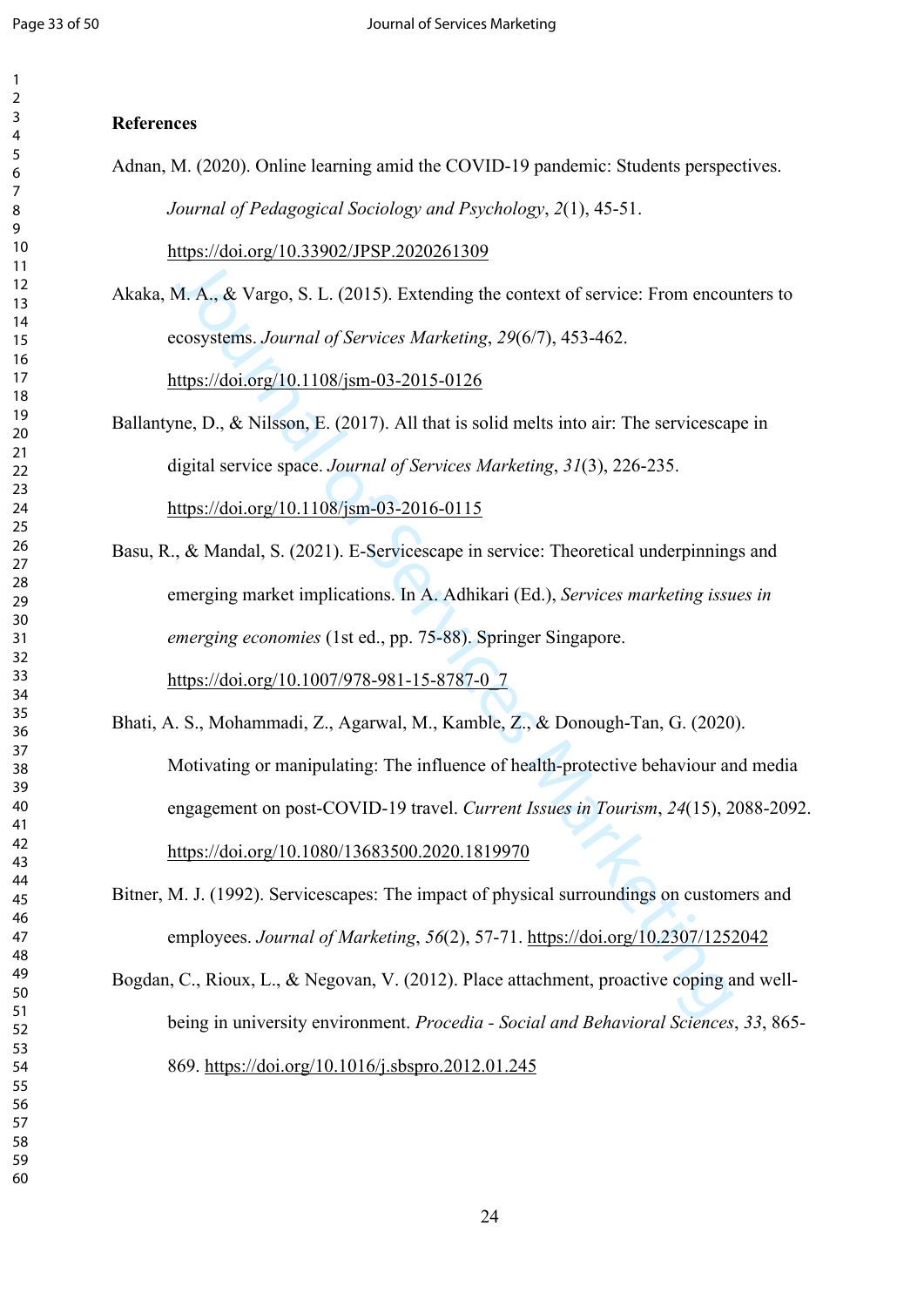<span id="page-25-2"></span>Bolliger, D. U., & Martin, F. (2018). Instructor and student perceptions of online student engagement strategies. *Distance Education*, *39*(4), 568-583. <https://doi.org/10.1080/01587919.2018.1520041>

<span id="page-25-0"></span>Bolton, R. N., McColl-Kennedy, J. R., Cheung, L., Gallan, A., Orsingher, C., Witell, L., & Zaki, M. (2018). Customer experience challenges: Bringing together digital, physical and social realms. *Journal of Service Management*, *29*(5), 776-808. https://doi.org/10.1108/josm-04-2018-0113

- <span id="page-25-6"></span>Brockfeld, T., Müller, B., & Laffolie, J. d. (2018). Video versus live lecture courses: A comparative evaluation of lecture types and results. *Medical Education Online*, *23*(1), 1555434. https://doi.org/10.1080/10872981.2018.1555434
- <span id="page-25-4"></span><span id="page-25-3"></span>Brodie, R. J., Fehrer, J. A., Jaakkola, E., & Conduit, J. (2019). Actor engagement in networks: Defining the conceptual domain. *Journal of Service Research*, *22*(2), 173- 188. https://doi.org/10.1177/1094670519827385

Alth, M. (2018). Customer experience challenges: Bringing together digital,<br>aki, M. (2018). Customer experience challenges: Bringing together digital,<br>and social realms. Jo[urn](https://doi.org/10.1108/josm-04-2018-0113)al [of](https://doi.org/10.1080/10872981.2018.1555434) Ser[vi](https://doi.org/10.1177/1094670519827385)ce [Ma](https://doi.org/10.1016/s0140-6736(20)32642-8)nagement, 29(5), 776-808.<br>ttps Burgess, R. A., Osborne, R. H., Yongabi, K. A., Greenhalgh, T., Gurdasani, D., Kang, G., Falade, A. G., Odone, A., Busse, R., Martin-Moreno, J. M., Reicher, S., & McKee, M. (2021). The COVID-19 vaccines rush: Participatory community engagement matters more than ever. *The Lancet*, *397*(10268), 8-10. https://doi.org/10.1016/s0140- 6736(20)32642-8

- <span id="page-25-1"></span>Butts, F., Heidorn, B., & Mosier, B. (2013). Comparing student engagement in online and face-to-face instruction in health and physical education teacher preparation. *Journal of Education and Learning*, *2*(2), 8-13. https://doi.org/10.5539/jel.v2n2p8
- <span id="page-25-5"></span>Carter, S., & Yeo, A. C.-M. (2016). Students-as-customers' satisfaction, predictive retention with marketing implications: The case of Malaysian higher education business students. *International Journal of Educational Management*, *30*(5), 635-652. <https://doi.org/10.1108/IJEM-09-2014-0129>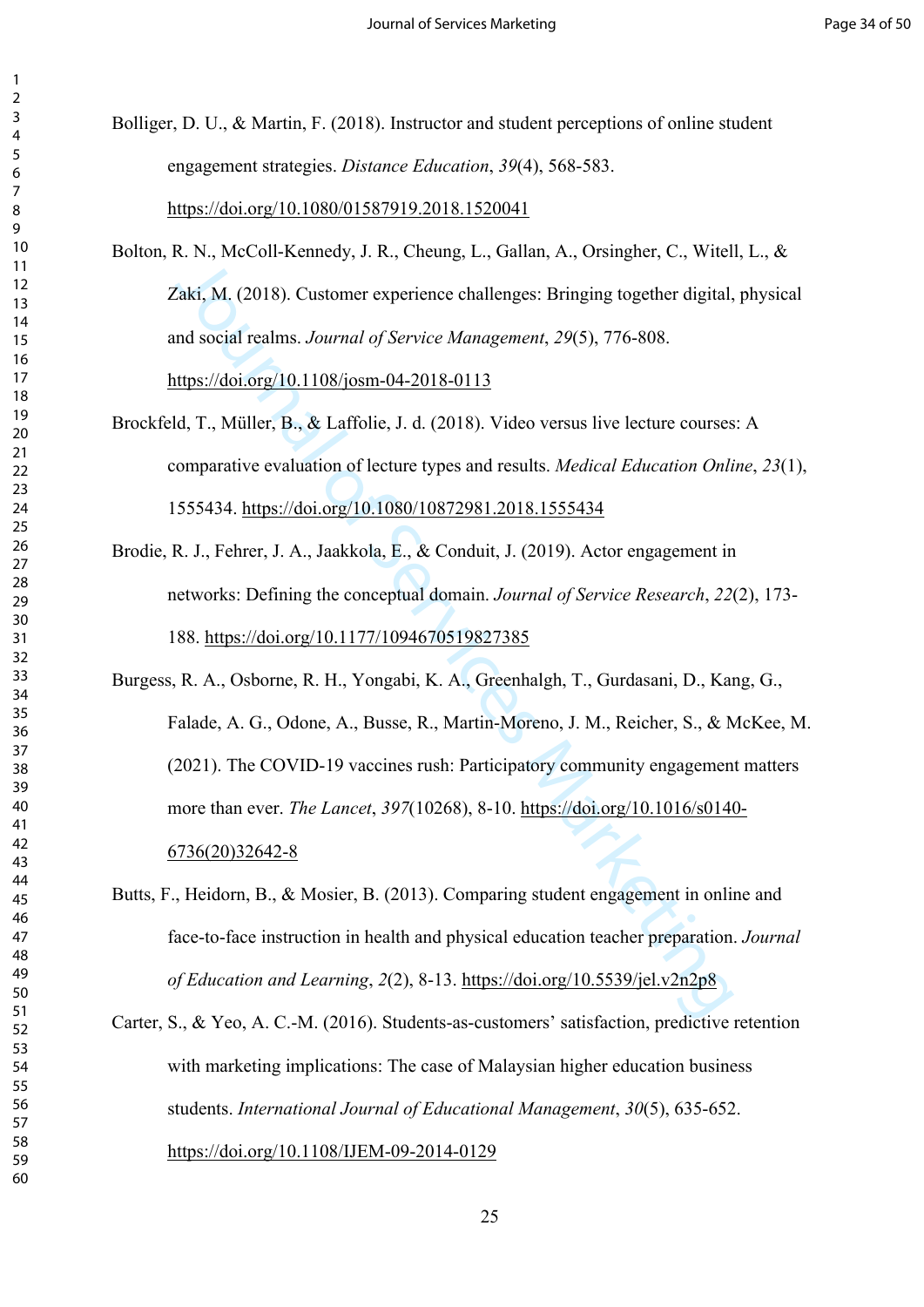- <span id="page-26-2"></span>Chanana, N. (2020). Employee engagement practices during COVID-19 lockdown. *Journal of Public Affairs*, e2508. <https://doi.org/10.1002/pa.2508>
	- Chen, N. C., & Dwyer, L. (2018). Residents' place satisfaction and place attachment on destination brand-building behaviors: Conceptual and empirical differentiation. *Journal of Travel Research*, *57*(8), 1026-1041.

https://doi.org/10.1177/0047287517729760

- <span id="page-26-4"></span>Chen, N. C., Dwyer, L., & Firth, T. (2014). Conceptualization and measurement of dimensionality of place attachment. *Tourism Analysis*, *19*(3), 323-338. https://doi.org/10.3727/108354214X14029467968529
- <span id="page-26-6"></span>Chen, N. C., Dwyer, L., & Firth, T. (2018). Residents' place attachment and word-of-mouth behaviours: A tale of two cities. *Journal of Hospitality and Tourism Management*, *36*, 1-11. https://doi.org/10.1016/j.jhtm.2018.05.001
- <span id="page-26-1"></span>Chen, N. C., Hall, C. M., & Prayag, G. (2021). *Sense of place and place attachment in tourism*. Routledge. https://doi.org/10.4324/9780429279089
- <span id="page-26-3"></span><span id="page-26-0"></span>Chen, P.-S. D., Gonyea, R., & Kuh, G. (2008). Learning at a distance: Engaged or not? *Innovate*, *4*(3), 1-7. https://www.learntechlib.org/p/104252/
- <span id="page-26-5"></span>[ou](https://doi.org/10.1177/0047287517729760)rna[l o](https://doi.org/10.3727/108354214X14029467968529)f Travel Research, 57(8), 1026-1041.<br>
fournal of Travel Research, 57(8), 1026-1041.<br>
Ittps://doi.org/10.1177/0047287517729760<br>
C., Dwy[er](https://doi.org/10.1016/j.jhtm.2018.05.001), L., & Firth, T. (2014). Con[ce](https://doi.org/10.4324/9780429279089)ptualization and measurement of<br>
timesionality Chen, T., Dodds, S., Finsterwalder, J., Witell, L., Cheung, L., Falter, M., Garry, T., Snyder, H. and McColl-Kennedy, J.R. (2021). Dynamics of wellbeing co-creation: a psychological ownership perspective. *Journal of Service Management*, 32(3), 383- 406. https://doi.org/10.1108/JOSM-09-2019-0297
- Chen, T., Peng, L., Yin, X., Rong, J., Yang, J., & Cong, G. (2020). Analysis of user satisfaction with online education platforms in China during the COVID-19 pandemic. *Healthcare*, *8*(3), 1-26. <https://doi.org/10.3390/healthcare8030200>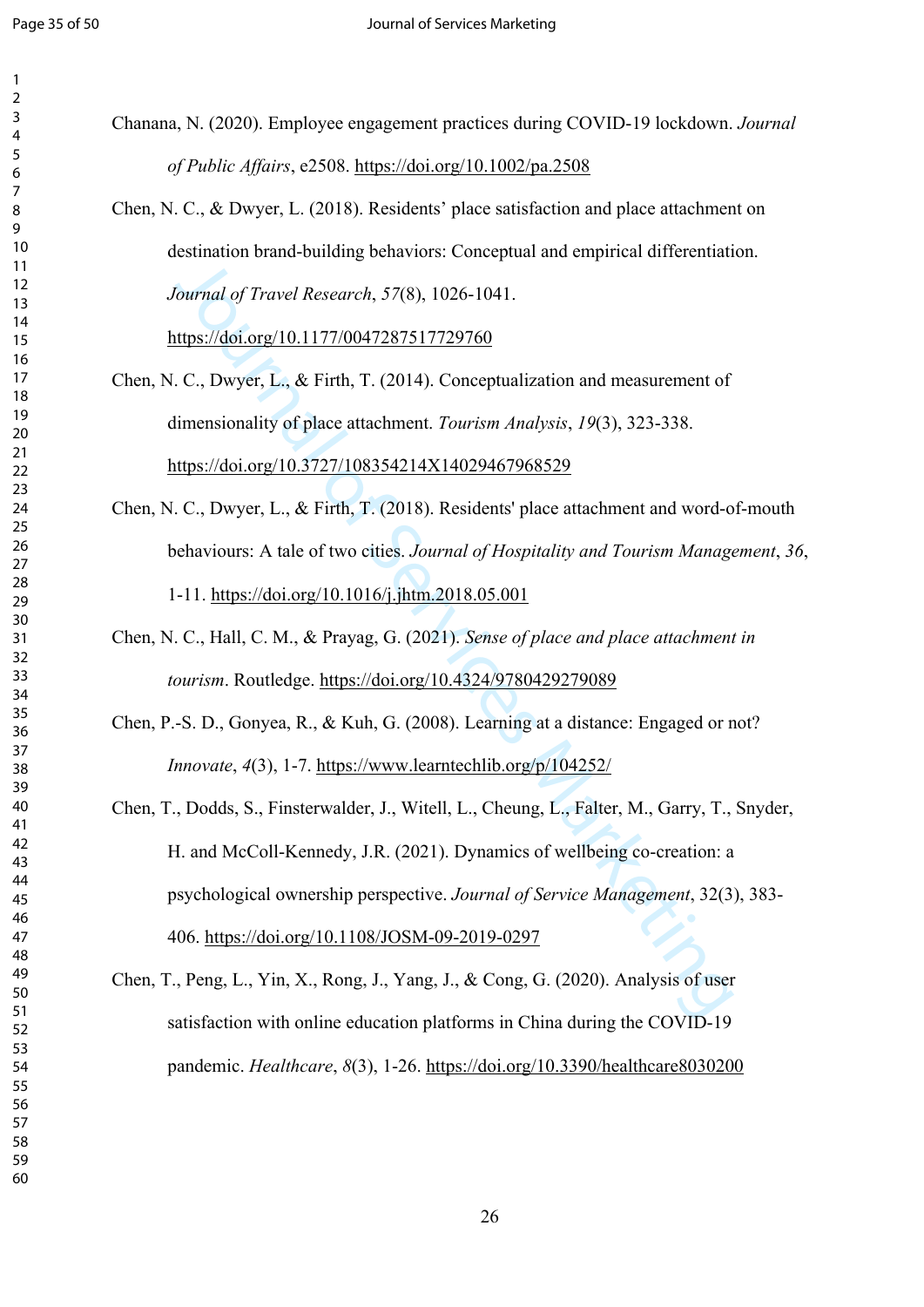<span id="page-27-2"></span>Chu, T. L. A. (2020). Applying positive psychology to foster student engagement and classroom community amid the COVID-19 pandemic and beyond. *Scholarship of Teaching and Learning in Psychology*, 1-10.<https://doi.org/10.1037/stl0000238>

- <span id="page-27-3"></span>Comer, D. R., Lenaghan, J. A., & Sengupta, K. (2015). Factors that affect students' capacity to fulfill the role of online learner. *Journal of Education for Business*, *90*(3), 145-155. https://doi.org/10.1080/08832323.2015.1007906
- <span id="page-27-0"></span>J[ou](https://doi.org/10.1080/08832323.2015.1007906)rnal [of](https://doi.org/10.37074/jalt.2020.3.1.7) Servic[es](https://doi.org/10.1108/aaouj-11-2018-0024) Marketing Crawford, J., Butler-Henderson, K., Rudolph, J., Malkawi, B., Glowatz, M., Burton, R., Magni, P., & Lam, S. (2020). COVID-19: 20 countries' higher education intra-period digital pedagogy responses. *Journal of Applied Learning & Teaching*, *3*(1), 1-20. https://doi.org/10.37074/jalt.2020.3.1.7
- <span id="page-27-6"></span>Cresswell, T. (2015). Introduction: Defining place. In *Place: An introduction* (2nd ed., pp. 1- 22). John Wiley & Sons.
- <span id="page-27-1"></span>Dassanayake, H. C., & Senevirathne, A. (2018). Impact of e-servicescapes on student engagement: Mediating impact of experience quality. *Asian Association of Open Universities Journal*, *13*(2), 203-222. https://doi.org/10.1108/aaouj-11-2018-0024
- <span id="page-27-4"></span>Dendir, S. (2018). Performance differences between face-to-face and online students in economics. *Journal of Education for Business*, *94*(3), 175-184.

https://doi.org/10.1080/08832323.2018.1503586

<span id="page-27-5"></span>Deshmukh, J. (2021). Speculations on the post-pandemic university campus – a global inquiry. *Archnet-IJAR: International Journal of Architectural Research*, *15*(1), 131-

147. https://doi.org/10.1108/arch-10-2020-0245

<span id="page-27-7"></span>Dworkin, A. G. (1986). Burnout, plans to quit, and quitting behavior. In *Teacher burnout in the public schools : Structural causes and consequences for children* (pp. 22-67). State University of New York Press.

<http://ebookcentral.proquest.com/lib/canterbury/detail.action?docID=3406942>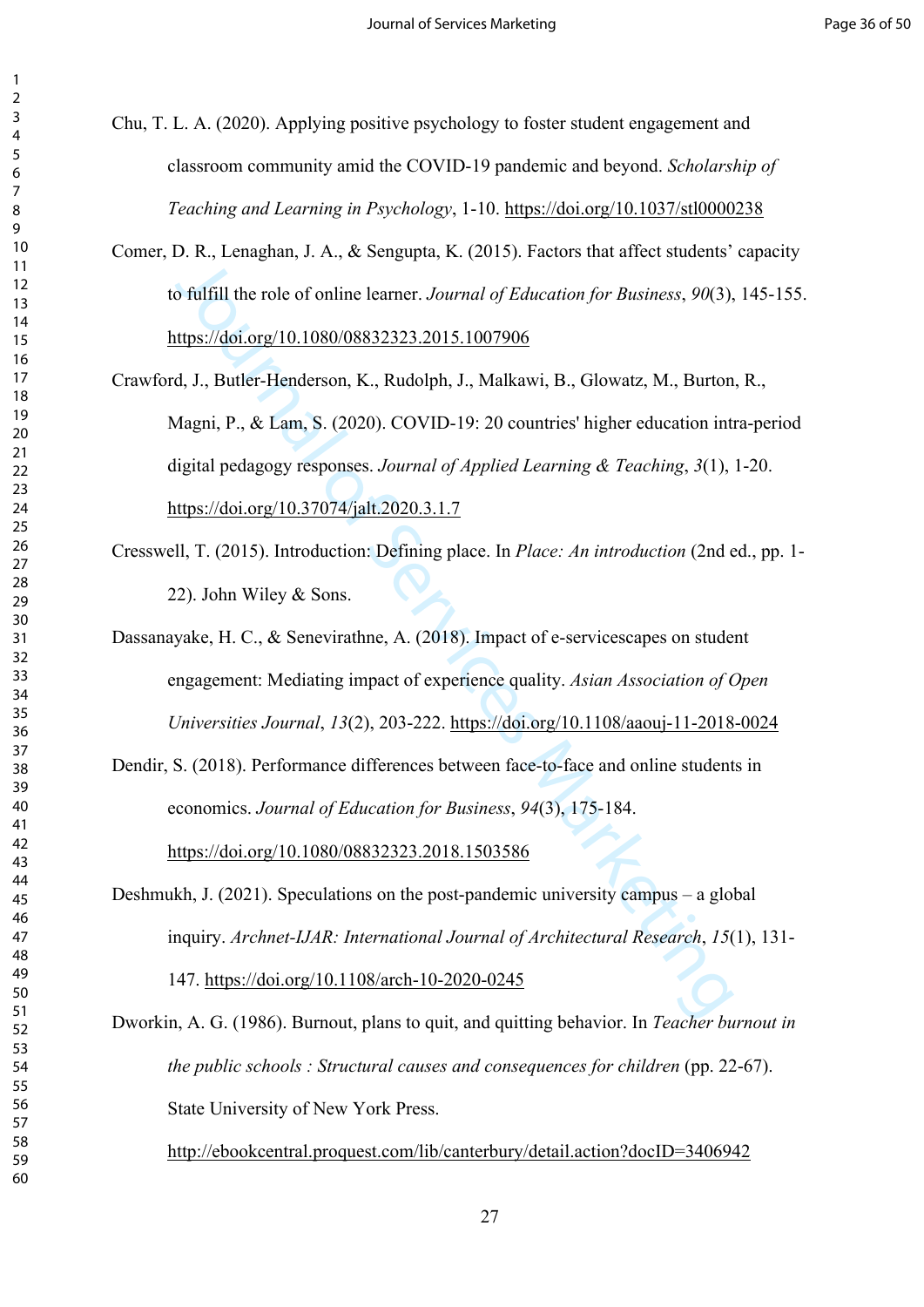$\overline{2}$ 

| 3                                |
|----------------------------------|
| 4                                |
| 5                                |
| 6                                |
|                                  |
| 8                                |
| $\mathbf$                        |
| )                                |
| 10                               |
| 1<br>1                           |
| $\mathbf{1}$<br>フ                |
| 13                               |
| $\overline{14}$                  |
| 15                               |
| 16                               |
| 17                               |
|                                  |
| 18                               |
| 19                               |
| 20                               |
| $\overline{21}$                  |
| $\overline{2}$<br>$\overline{2}$ |
| $\overline{2}$<br>3              |
| $\frac{24}{3}$                   |
| 25                               |
| 26                               |
| 27                               |
|                                  |
| $\overline{28}$                  |
| 29                               |
| 30                               |
| $\overline{\textbf{3}}$          |
| $\overline{\mathbf{3}}$<br>,     |
| $\overline{\mathbf{3}}$<br>ξ     |
| 34                               |
| 35                               |
|                                  |
| 36                               |
| 37                               |
| 38                               |
| 39                               |
| 10                               |
| 41                               |
| 42                               |
| ξ<br>4.                          |
|                                  |
| 44                               |
| 45                               |
| 46                               |
| $\overline{4}$                   |
| 48                               |
| 49<br>€                          |
| 50                               |
| 51                               |
| 5<br>$\overline{2}$              |
| 5.                               |
| ξ                                |
| 54                               |
| 55                               |
| 56                               |
| c<br>5                           |
| 58                               |
| C<br>$\mathbf{S}$                |
|                                  |

<span id="page-28-1"></span>

| Eastman, J. K., & Swift, C. O. (2001). New horizons in distance education: The online |
|---------------------------------------------------------------------------------------|
| learner-centered marketing class. Journal of Marketing Education, 23(1), 25-34.       |
| https://doi.org/10.1177/0273475301231004                                              |

<span id="page-28-2"></span>Eldegwy, A., Elsharnouby, T. H., & Kortam, W. (2018). How sociable is your university brand? An empirical investigation of university social augmenters' brand equity. *International Journal of Educational Management*, *32*(5), 912-930.

https://doi.org/10.1108/ijem-12-2017-0346

<span id="page-28-6"></span>Eynon, R., & Malmberg, L. E. (2021). Lifelong learning and the Internet: Who benefits most from learning online? *British Journal of Educational Technology*, *52*(2), 569-583. https://doi.org/10.1111/bjet.13041

<span id="page-28-5"></span>Field, A. (2013). *Discovering statistics using IBM SPSS statistics* (5th ed.). SAGE.

- Finsterwalder, J. (2021). Social distancing and wellbeing: conceptualizing actor distance and actor safe zone for pandemics. *The Service Industries Journal*, *41*(1-2), 9-31. https://doi.org/10.1080/02642069.2020.1841753
- <span id="page-28-4"></span><span id="page-28-0"></span>Finsterwalder, J., & Kuppelwieser, V. G. (2020). Equilibrating resources and challenges during crises: A framework for service ecosystem well-being. *Journal of Service Management*, *31*(6), 1107-1129. https://doi.org/10.1108/JOSM-06-2020-0201
- (1997) And entrinded and the statements [of](https://doi.org/10.1111/bjet.13041) Servi[ce](https://doi.org/10.1080/02642069.2020.1841753) And the Service And the Meridian of the Services [Ma](https://doi.org/10.1108/JOSM-06-2020-0201)rketing<br>
1997) An empirical investigation of university social augmenters' brand equinements' brand equinement of Educat Geagea, A., Vernon, L., & MacCallum, J. (2019). Creative arts outreach initiatives in schools: Effects on university expectations and discussions about university with important socialisers. *Higher Education Research & Development*, *38*(2), 250-265. https://doi.org/10.1080/07294360.2018.1529025
- <span id="page-28-3"></span>Gilmore, B., Ndejjo, R., Tchetchia, A., de Claro, V., Mago, E., Diallo, A. A., Lopes, C., & Bhattacharyya, S. (2020). Community engagement for COVID-19 prevention and control: A rapid evidence synthesis. *BMJ Global Health*, *5*(10), e003188. <https://doi.org/10.1136/bmjgh-2020-003188>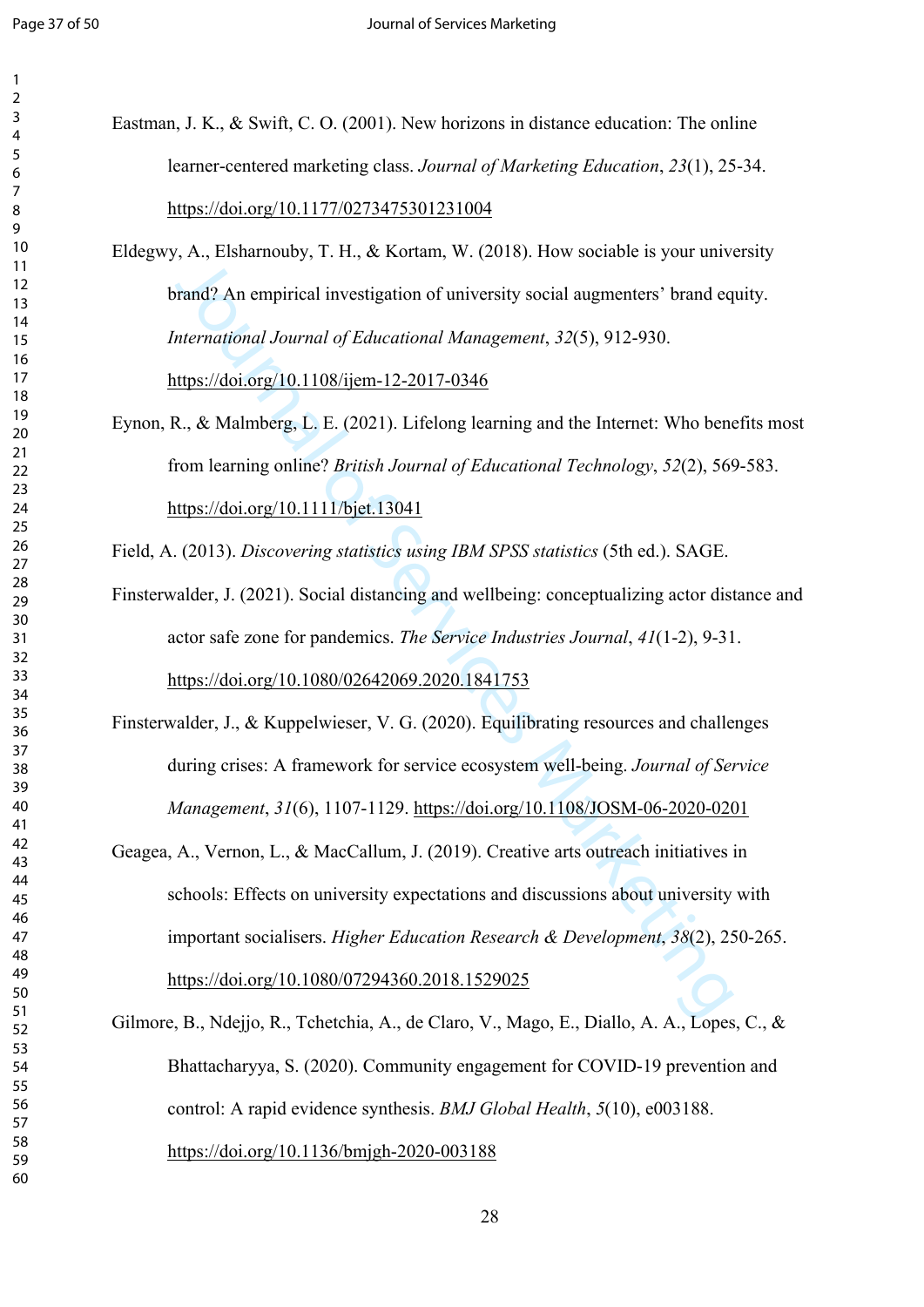<span id="page-29-3"></span>Giuliani, M. V. (2003). Theory of attachment and place attachment. In M. Bonnes & T. Lee (Eds.), *Psychological theories for environmental issues* (pp. 137-170). Routledge. <https://doi.org/10.4324/9781315245720>

<span id="page-29-2"></span>Grocke, C. L., Eversole, R., & Hawkins, C. J. (2021). The influence of place attachment on community leadership and place management. *Journal of Place Management and Development*, *ahead-of-print*, 1-18. https://doi.org/10.1108/jpmd-11-2020-0118

<span id="page-29-4"></span>Hanks, L., Zhang, L., & Line, N. (2020). Perceived similarity in third places: Understanding the effect of place attachment. *International Journal of Hospitality Management*, *86*, 102455. https://doi.org/10.1016/j.ijhm.2020.102455

<span id="page-29-1"></span>Hill, C., Rosehart, P., St. Helene, J., & Sadhra, S. (2020). What kind of educator does the world need today? Reimagining teacher education in post-pandemic Canada. *Journal of Education for Teaching*, *46*(4), 565-575.

https://doi.org/10.1080/02607476.2020.1797439

- Jamieson, P., Fisher, K., Gilding, T., Taylor, P. G., & Trevitt, A. C. F. (2000). Place and space in the design of new learning environments. *Higher Education Research & Development*, *19*(2), 221-236.
- En En, Evisions, ray at Franklin, evisions, the minister of place and<br>tommunity leadership and place management. Journa[l o](https://doi.org/10.1016/j.ijhm.2020.102455)f Place Managemer<br>
Development, ahead-of-print, 1-18. https://doi.org/10.1108/jpmd-11-2020-0<br>
.. Zha Johnson, M. K., Crosnoe, R., & Elder Jr, G. H. (2001). Students' attachment and academic engagement: The role of race and ethnicity. *Sociology of Education*, *74*(4), 318-340. Johnstone, M.-L., & Todd, S. (2012). Servicescapes: The role that place plays in stayat-home mothers' lives. *Journal of Consumer Behaviour*, *11*(6), 443-453. https://doi.org/10.1002/cb.1383
- <span id="page-29-5"></span><span id="page-29-0"></span>Kang, B. (2021). How the COVID-19 pandemic is reshaping the education service. In J. Lee & S. H. Han (Eds.), *The future of service Post-COVID-19 pandemic* (Vol. 1, pp. 15- 36). Springer Nature. [https://doi.org/10.1007/978-981-33-4126-5\\_2](https://doi.org/10.1007/978-981-33-4126-5_2)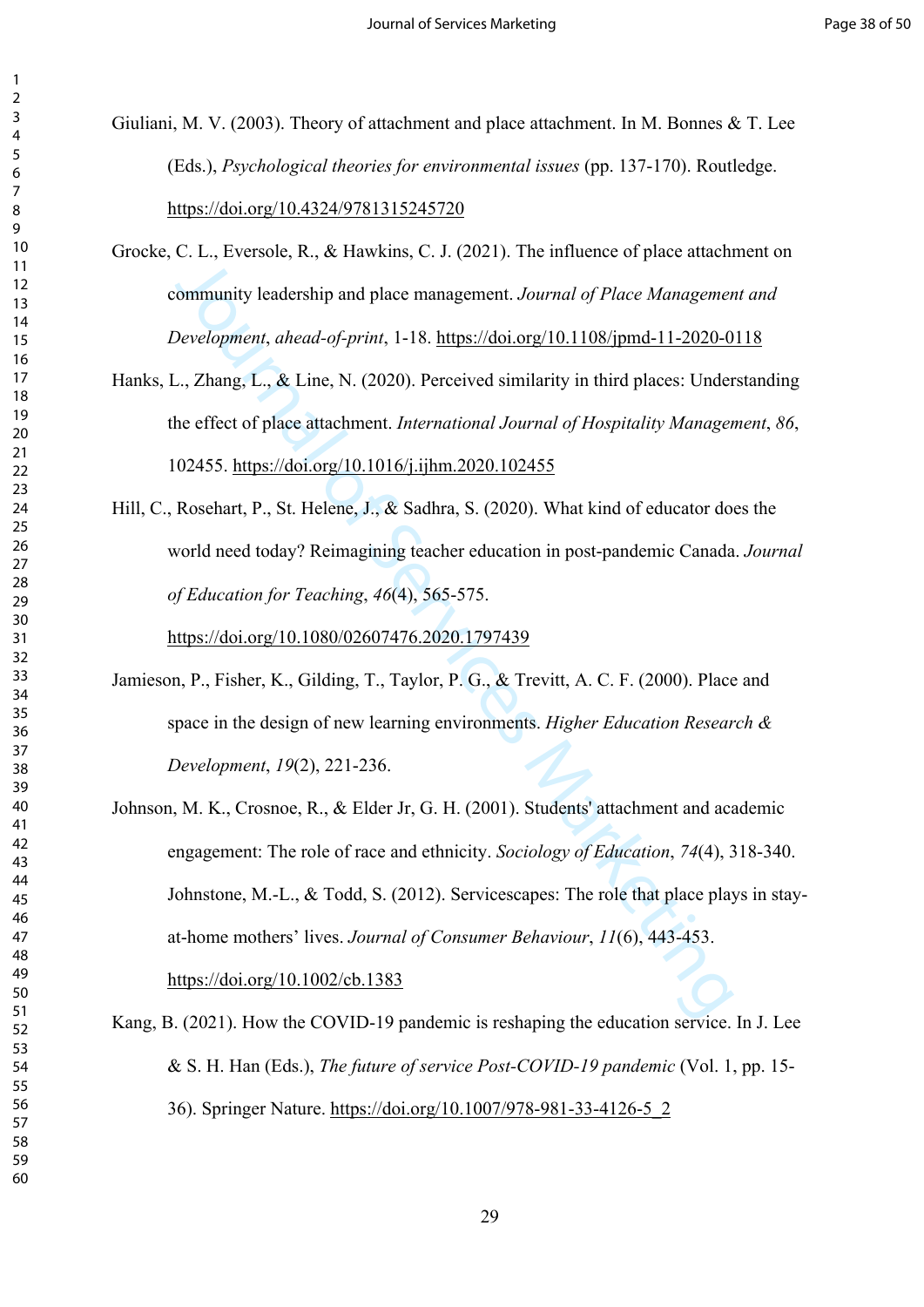| 4                             |
|-------------------------------|
| C                             |
| 6                             |
|                               |
| ξ<br>3                        |
| ¢                             |
| J                             |
| 10                            |
| 1<br>1                        |
| 1<br>,                        |
| I.<br>ξ                       |
| 14                            |
| 15                            |
| 16                            |
| 1                             |
|                               |
| 18                            |
| $\overline{\phantom{a}}$<br>) |
| 20                            |
| $^{21}$                       |
| $\overline{\mathbf{r}}$<br>Č  |
| $\overline{ }$<br>3           |
| $\frac{2}{4}$                 |
| 25                            |
| 26                            |
|                               |
| $\overline{2}$                |
| $^{28}$                       |
| <sup>o</sup><br>)             |
| 30                            |
| $\overline{\textbf{3}}$       |
| š<br>Č                        |
| }<br>$\overline{\mathbf{3}}$  |
| $\frac{34}{3}$                |
| 35                            |
|                               |
| 36                            |
| $\frac{1}{2}$                 |
| šξ<br>3                       |
| 39                            |
| 40                            |
| ļ.<br>I                       |
| 42                            |
| 43                            |
| 44                            |
| 45                            |
|                               |
| 46                            |
| 47                            |
| 48<br>ξ                       |
| 49<br>$\mathfrak z$           |
| C<br>50                       |
| 5<br>1                        |
| 5<br>2                        |
| 5.<br>ξ                       |
| 54                            |
| 55                            |
|                               |
| 56                            |
| 5<br>7                        |
| 58                            |
| 59                            |

<span id="page-30-0"></span>Karpen, I. O., & Conduit, J. (2020). Engaging in times of COVID-19 and beyond: Theorizing customer engagement through different paradigmatic lenses. *Journal of Service Management*, *31*(6), 1163-1174. <https://doi.org/10.1108/JOSM-05-2020-0156>

- <span id="page-30-7"></span>Kibuku, R. N., Ochieng, D. O., & Wausi, A. N. (2020). E-learning challenges faced by universities in Kenya: A literature review. *The Electronic Journal of e-Learning*, (2), 150-161. https://doi.org/10.34190/EJEL.20.18.2.004
- <span id="page-30-5"></span>Kyle, G., & Chick, G. (2007). The social construction of a sense of place. *Leisure Sciences*, (3), 209-225. https://doi.org/10.1080/01490400701257922

<span id="page-30-4"></span><span id="page-30-2"></span>Kyle, G., Graefe, A., & Manning, R. (2005). Testing the dimensionality of place attachment in recreational settings. *Environment and Behavior*, *37*(2), 153-177. https://doi.org/10.1177/0013916504269654

- The Fig. of Marketing Christman (1922) is becausing manisipal and the diversities in Kenya: A literature review. The Electronic Jour[nal](https://doi.org/10.1080/01490400701257922) of [e](https://doi.org/10.1016/j.jenvp.2004.11.001)-Learn<br>
(82), 150-161. https://doi.org/10.34190/EJEL.20.18.2.004<br>
, & Chick, G. ( Kyle, G., Mowen, A., & Tarrant, M. (2004). Linking place preferences with place meaning: An examination of the relationship between place motivation and place attachment. *Journal of Environmental Psychology*, *24*(4), 439-454. https://doi.org/10.1016/j.jenvp.2004.11.001
- <span id="page-30-1"></span>Landrum, B., Bannister, J., Garza, G., & Rhame, S. (2021). A class of one: Students' satisfaction with online learning. *Journal of Education for Business*, *96*(2), 82-88. https://doi.org/10.1080/08832323.2020.1757592

<span id="page-30-3"></span>Lawrence, E. K. (2012). Visitation to natural areas on campus and its relation to place identity and environmentally responsible behaviors. *The Journal of Environmental Education*, *43*(2), 93-106. https://doi.org/10.1080/00958964.2011.604654

<span id="page-30-6"></span>Lin, C.-C., & Lockwood, M. (2014). Forms and sources of place attachment: Evidence from two protected areas. *Geoforum*, *53*, 74-81.

<https://doi.org/10.1016/j.geoforum.2014.02.008>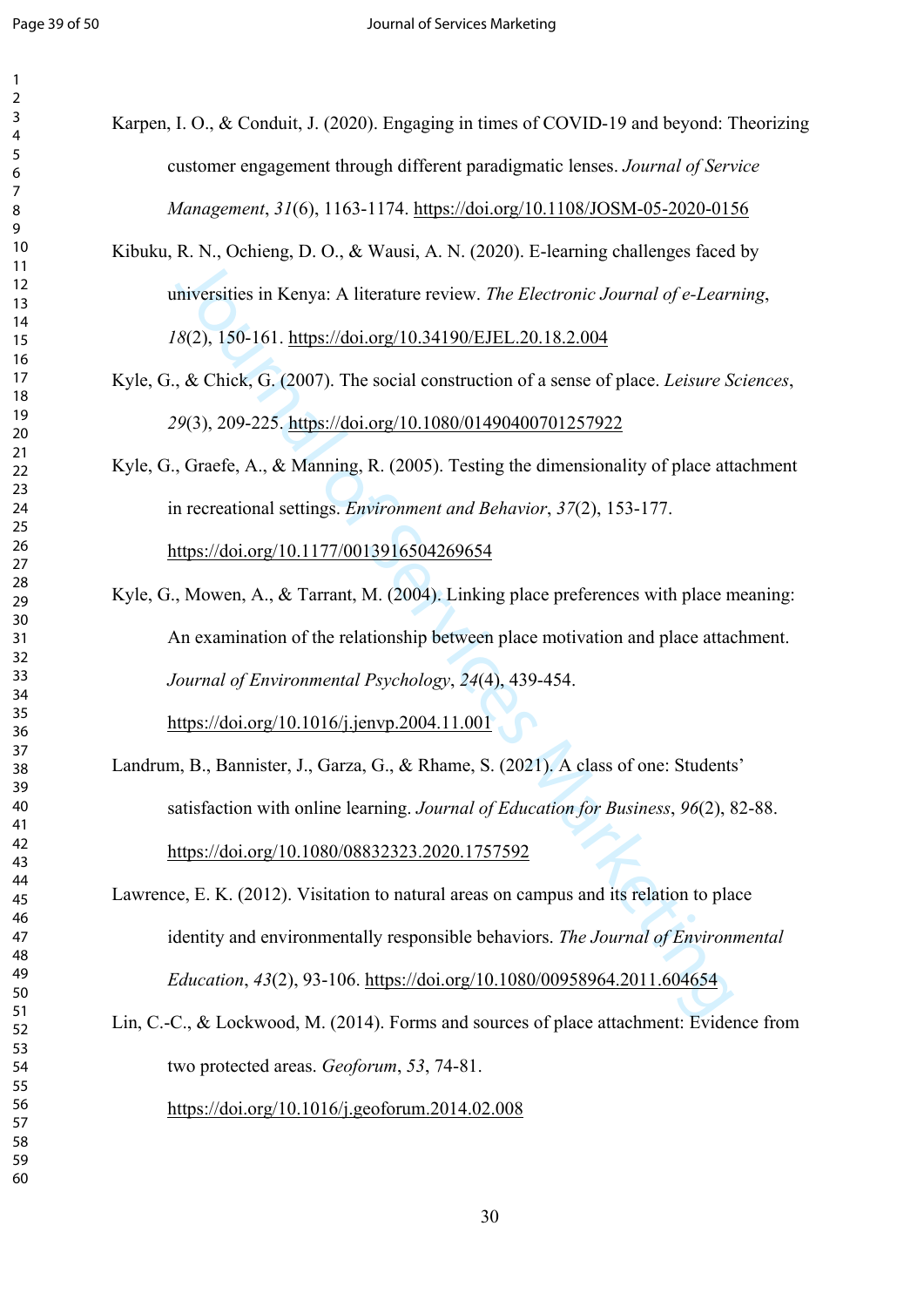- <span id="page-31-1"></span>Lovett, M. G., & Chi, Y. N. (2015). Place attachment among college students related to community engagement through service-learning. *International Journal of Education Research*, *10*(2), 31-42.
- <span id="page-31-7"></span>Low, S. M., & Altman, I. (1992). Place attachment: A conceptual inquiry. In I. Altman & S. M. Low (Eds.), *Place attachment* (Vol. 12, pp. 1-12). Plenum Press.
- <span id="page-31-9"></span>1.1, we haloso, *Place attachment* 1. Leavelphan in party in the tast<br>1. Low (Eds.), *Place attachment* (Vol. 12, pp. 1-12). Plenum Press.<br>1.-J. (2018). Constructing academic identities online: Identity performance<br>sesarch Luzón, M.-J. (2018). Constructing academic identities online: Identity performance in research group blogs written by multilingual scholars. *Journal of English for Academic Purposes*, *33*, 24-39. https://doi.org/10.1016/j.jeap.2018.01.004
- <span id="page-31-6"></span>Manzo, L. C., & Devine-Wright, P. (2020). *Place attachment: Advances in theory, methods and applications* (2nd ed.). Routledge. https://doi.org/10.4324/9780429274442
- <span id="page-31-0"></span>McCabe, D. B., & Meuter, M. L. (2011). A student view of technology in the classroom. *Journal of Marketing Education*, *33*(2), 149-159. https://doi.org/10.1177/0273475311410847
- <span id="page-31-5"></span>McLane, Y., & Kozinets, N. (2019). Spatiality, experiences, and the formation of place attachment at campus student life centers. *College Student Journal*, *53*(1), 78-98.
- <span id="page-31-4"></span>Meagher, B. R., & Cheadle, A. D. (2020). Distant from others, but close to home: The relationship between home attachment and mental health during COVID-19. *Journal of Environmental Psychology*, *72*. https://doi.org/10.1016/j.jenvp.2020.101516
- <span id="page-31-8"></span>Mesch, G. S., & Manor, O. (1998). Social ties, environmental perception, and local attachment. *Environment and Behavior*, *30*(4), 504-519.

https://doi.org/10.1177/001391659803000405

- <span id="page-31-2"></span>Milligan, M. J. (1998). Interactional past and potential: The social construction of place attachment. *Symbolic Interaction*, *21*(1), 1-33. <https://doi.org/10.1525/si.1998.21.1.1>
- <span id="page-31-3"></span>Mundel, J., & Yang, J. (2021). Consumer engagement with brands' COVID-19 messaging on social media: The role of perceived brand–social issue fit and brand opportunism.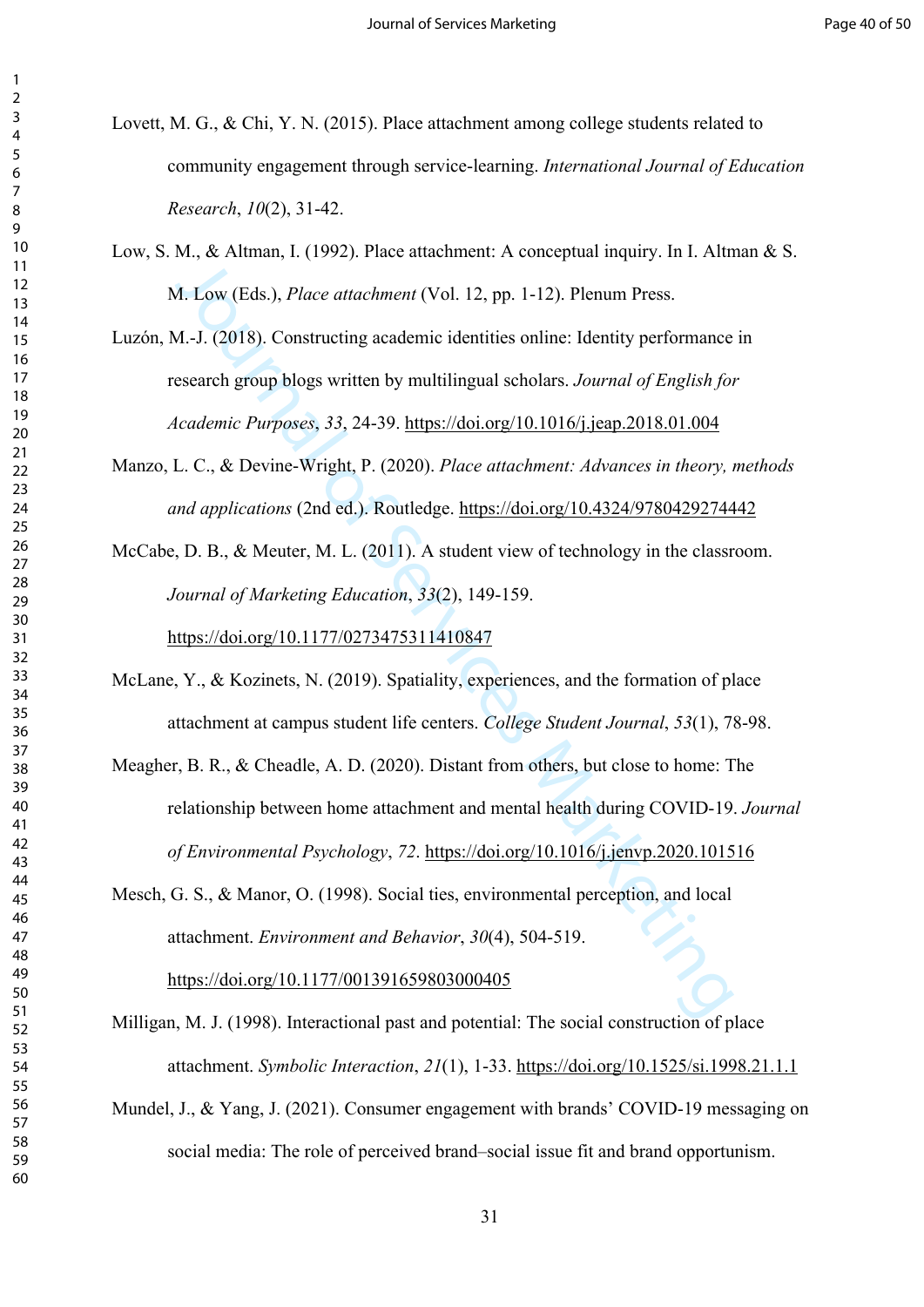$\overline{2}$ 

| 3                            |
|------------------------------|
| 4                            |
| 5                            |
|                              |
| 6                            |
| 7                            |
| 8                            |
| ¢<br>)                       |
|                              |
| 10                           |
| 1<br>1                       |
| 12                           |
| 13                           |
|                              |
| 14                           |
| 15                           |
| 16                           |
| 17                           |
|                              |
| 18                           |
| 19                           |
| 20                           |
|                              |
| $\overline{21}$              |
| $\overline{2}$<br>2          |
| $\overline{2}$<br>3          |
| $\overline{24}$              |
|                              |
| 25                           |
| 26                           |
| $^{27}$                      |
| 28                           |
|                              |
| 29                           |
| 30                           |
| $\overline{\textbf{3}}$      |
| $\overline{\mathbf{3}}$      |
| 2                            |
| $\overline{\mathbf{3}}$<br>3 |
| 34                           |
| 35                           |
|                              |
| 36                           |
| 37                           |
| 38                           |
| 39                           |
|                              |
| 10                           |
| 41                           |
| 42                           |
| 3                            |
| $\overline{\mathbf{r}}$      |
| 44                           |
| 45                           |
| 46                           |
| 47                           |
|                              |
| 48                           |
| 49                           |
| 50                           |
|                              |
| 51                           |
| 5<br>$\overline{c}$          |
| 5.<br>ξ                      |
| 54                           |
|                              |
| 55                           |
| 56                           |
| 57                           |
| 58                           |
|                              |
| 59                           |
|                              |

*Journal of Interactive Advertising*, 1-18.

<https://doi.org/10.1080/15252019.2021.1958274>

- <span id="page-32-1"></span>Murphy, M. P. A. (2020). COVID-19 and emergency eLearning: Consequences of the securitization of higher education for post-pandemic pedagogy. *Contemporary Security Policy*, *41*(3), 492-505. https://doi.org/10.1080/13523260.2020.1761749
- <span id="page-32-5"></span>Nenonen, S., & Danivska, V. (2021). Post-pandemic adaptive university campus management. In T. Jylhä (Ed.), *The 20th EuroFM research symposium: 16-17 June 2021 online conference* (pp. 29-39). European Facility Mnagement Network.
- <span id="page-32-0"></span>Ng, I. C. L., & Forbes, J. (2009). Education as service: The understanding of university experience through the service logic. *Journal of Marketing for Higher Education*, (1), 38-64. https://doi.org/10.1080/08841240902904703
- <span id="page-32-2"></span>O'Rourke, V., & Baldwin, C. (2016). Student engagement in placemaking at an Australian university campus. *Australian Planner*, *53*(2), 103-116. https://doi.org/10.1080/07293682.2015.1135810

<span id="page-32-3"></span>Ogunmokun, O. A., Unverdi‐Creig, G. I., Said, H., Avci, T., & Eluwole, K. K. (2021).

**Servi[ce](https://doi.org/10.1080/07293682.2015.1135810)s Area Consumers** Consumers For producing the proposition of Consumption Consumption Consumption 1, S. S. & Danivska, V. (2021). Post-pandemic adaptive university cannot and the U.S. S. & Danivska, V. (2021). Post Consumer well‐being through engagement and innovation in higher education: A conceptual model and research propositions. *Journal of Public Affairs*, *21*(1), 1-12. https://doi.org/10.1002/pa.2100

- <span id="page-32-4"></span>Parola, A., Rossi, A., Tessitore, F., Troisi, G., & Mannarini, S. (2020). Mental health through the COVID-19 quarantine: A growth curve analysis on Italian young adults. *Frontiers in Psychology*, *11*, 567484. <https://doi.org/10.3389/fpsyg.2020.567484>
- <span id="page-32-6"></span>Paulsen, J., & McCormick, A. C. (2020). Reassessing disparities in online learner student engagement in higher education. *Educational Researcher*, *49*(1), 20-29. <https://doi.org/10.3102/0013189X19898690>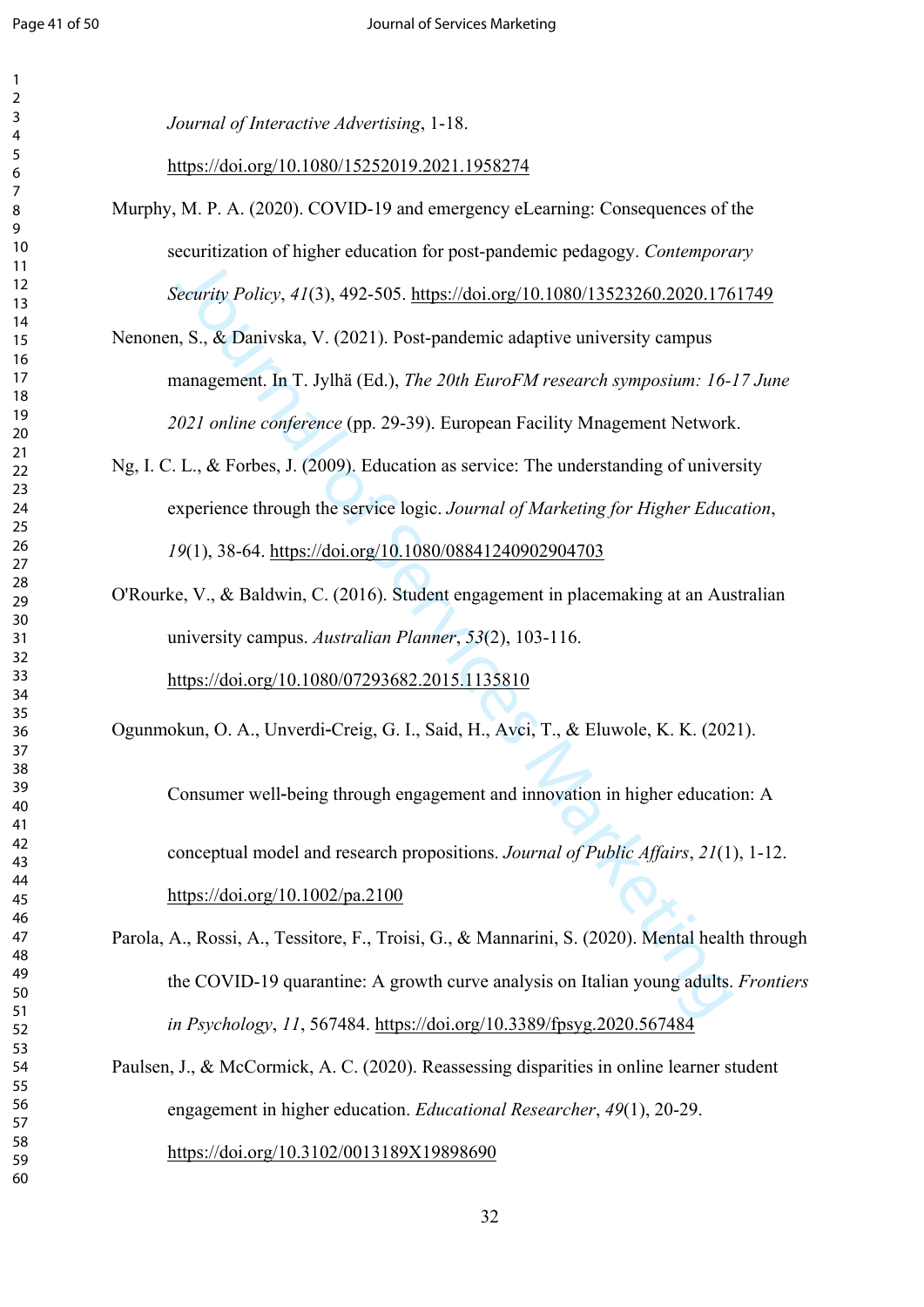- <span id="page-33-1"></span>Priluck, R. (2004). Web-assisted courses for business education: An examination of two sections of principles of marketing. *Journal of Marketing Education*, *26*(2), 161-173. <https://doi.org/10.1177/0273475304265635>
- <span id="page-33-3"></span>Proshansky, H. M., Fabian, A. K., & Kaminoff, R. (1983). Place-identity: Physical world socialization of the self. *Journal of Environmental Psychology*, *3*(1), 57-83. https://doi.org/10.1016/S0272-4944(83)80021-8
- Qingjiu, S., & Maliki, N. Z. (2013). Place attachment and place identity: Undergraduate students' place bonding on campus. *Procedia-Social and Behavioral Sciences*, *91*, 632-639.
- <span id="page-33-4"></span>Raaper, R., & Brown, C. (2020). The Covid-19 pandemic and the dissolution of the university campus: Implications for student support practice. *Journal of Professional Capital and Community*, *5*(3/4), 343-349. [https://doi.org/10.1108/JPCC-06-2020-](https://doi.org/10.1108/JPCC-06-2020-0032)
- orialization of the self. J[ou](https://doi.org/10.1016/S0272-4944(83)80021-8)rnal of Environmental Psychology, 3(1), 57-83.<br>
Inthis. 7/doi.org/10.1016/S0272-4944(83)80021-8<br>
S., & Maliki, N. Z. (2013). Place attachment and place identity: Undergrad<br>
tudents' place bond Radloff, P. (1998). Do we treat time and space seriously enough in teaching and learning? In B. Black & N. Stanley (Eds.), *Teaching and learning in changing times*. Proceedings of the 7th Annual Teaching Learning Forum. Perth: University of Western Australia. Available: http://cleo.murdoch.edu.au/asu/pubs/tlf/tlf98/radloff-p.html
- <span id="page-33-2"></span>Rajabalee, B. Y., Santally, M. I., & Rennie, F. (2020). A study of the relationship between students' engagement and their academic performances in an eLearning environment. *E-Learning and Digital Media*, *17*(1), 1-20.

https://doi.org/10.1177/2042753019882567

<span id="page-33-0"></span>Ramkissoon, H. (2020). COVID-19 place confinement, pro-social, pro-environmental behaviors, and residents' wellbeing: A new conceptual framework. *Frontiers in Psychology*, *11*, 1-11.<https://doi.org/10.3389/fpsyg.2020.02248>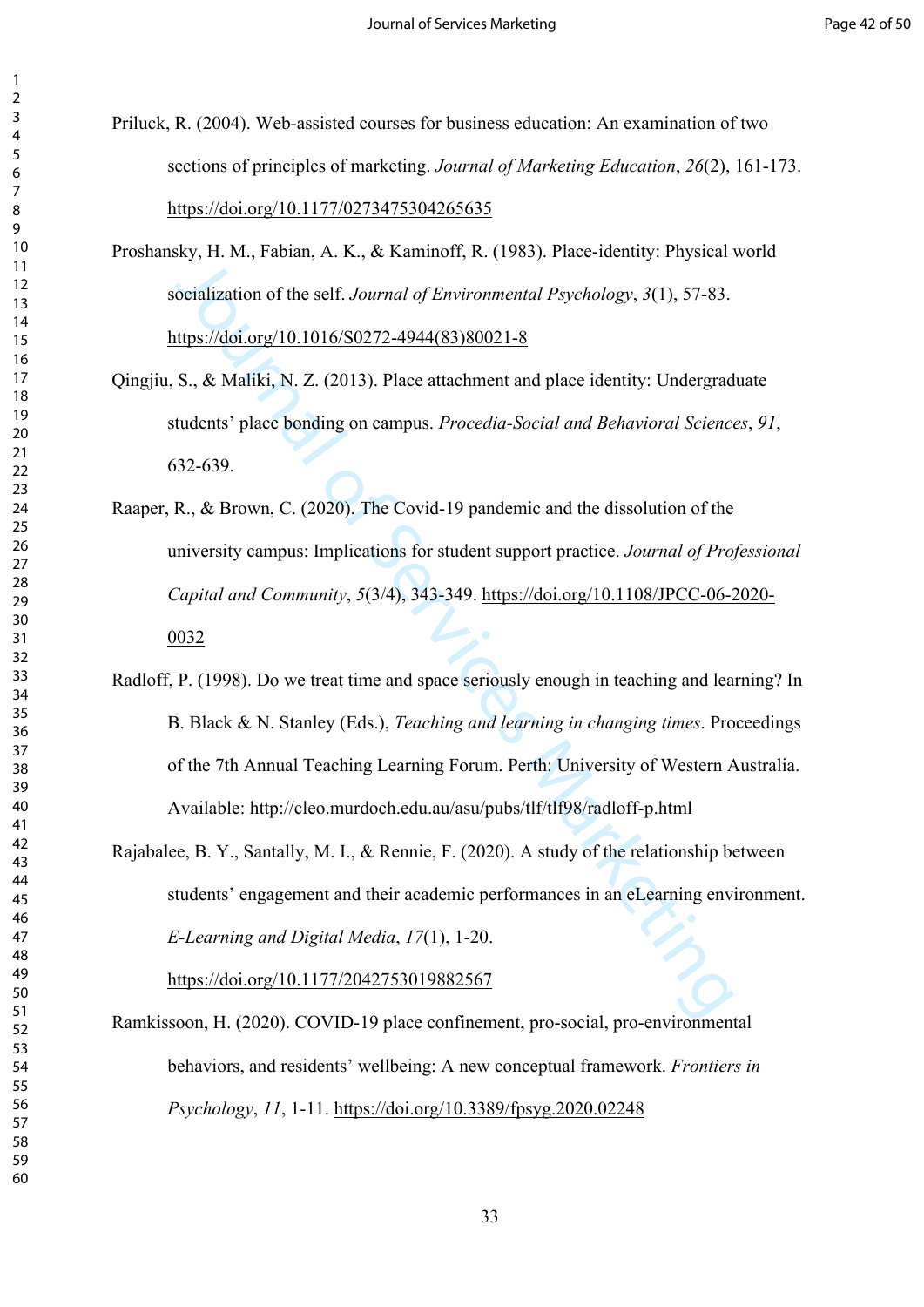<span id="page-34-0"></span>

| Rapanta, C., Botturi, L., Goodyear, P., Guàrdia, L., & Koole, M. (2021). Balancing |
|------------------------------------------------------------------------------------|
| technology, pedagogy and the new normal: Post-pandemic challenges for higher       |
| education. Postdigital Science and Education. https://doi.org/10.1007/s42438-021-  |
| 00249-1                                                                            |

<span id="page-34-3"></span>Rioux, L., Scrima, F., & Werner, C. M. (2017). Space appropriation and place attachment: University students create places. *Journal of Environmental Psychology*, *50*, 60-68. https://doi.org/10.1016/j.jenvp.2017.02.003

<span id="page-34-5"></span><span id="page-34-1"></span>Rosenbaum, M. S., & Massiah, C. (2011). An expanded servicescape perspective. *Journal of Service Management*, *22*(4), 471-490. <https://doi.org/10.1108/09564231111155088>

**Solution**<br>
1. Serima, F., & Werner, C. M. (2017). Space appropriation and place attace<br>
Jniversity students create places. Jo[urn](https://doi.org/10.1016/j.jenvp.2017.02.003)al of En[vi](https://doi.org/10.15694/mep.2020.000082.1)ronmental Psychology, 50.<br>
ttps://doi.org/10.1016/j.jenvp.2017.02.003<br>
1. turns. M Sandars, J., Correia, R., Dankbaar, M., de Jong, P., Goh, P. S., Hege, I., Masters, K., Oh, S.- Y., Patel, R., Premkumar, K., Webb, A., & Pusic, M. (2020). Twelve tips for rapidly migrating to online learning during the COVID-19 pandemic. *MedEdPublish*, *9*(1), 1- 14. https://doi.org/10.15694/mep.2020.000082.1

<span id="page-34-6"></span>Scannell, L., & Gifford, R. (2017). The experienced psychological benefits of place attachment. *Journal of Environmental Psychology*, *51*, 256-269.

https://doi.org/10.1016/j.jenvp.2017.04.001

<span id="page-34-2"></span>Schindler, L. A., Burkholder, G. J., Morad, O. A., & Marsh, C. (2017). Computer-based technology and student engagement: A critical review of the literature. *International Journal of Educational Technology in Higher Education*, *14*(1), 1-28. https://doi.org/10.1186/s41239-017-0063-0

<span id="page-34-4"></span>Scopelliti, M. (2010). Homesickness in university students: The role of multiple place attachment. *Environment and Behavior*, *42*(3), 335-350. <https://doi.org/10.1177/0013916510361872>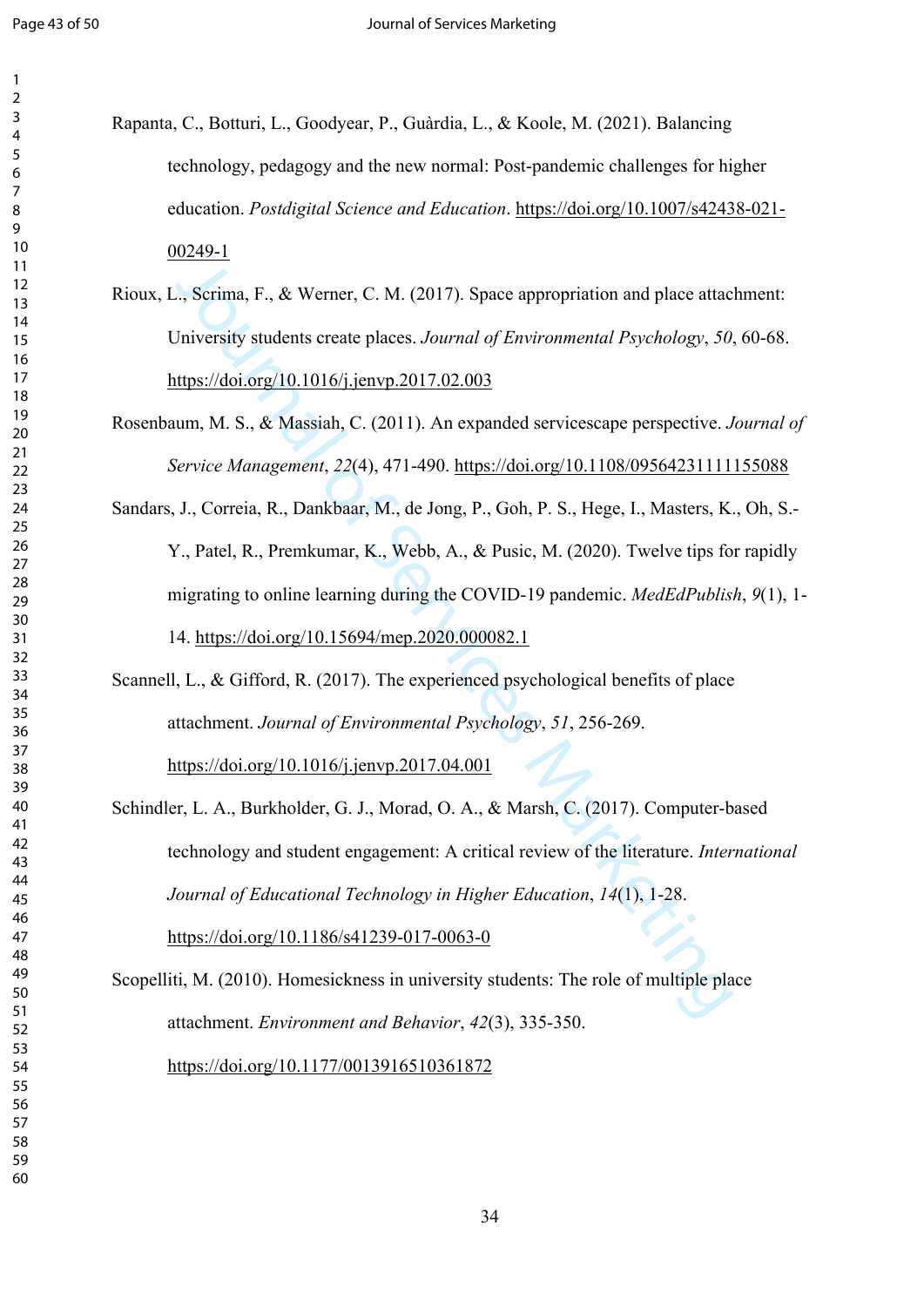<span id="page-35-1"></span>Siguaw, J. A., Mai, E., & Wagner, J. A. (2019). Expanding servicescape dimensions with safety: An exploratory study. *Services Marketing Quarterly*, *40*(2), 123-140. <https://doi.org/10.1080/15332969.2019.1592860>

<span id="page-35-4"></span>Stepich, D. A., & Ertmer, P. A. (2003). Building community as a critical element of online course design. *Educational Technology*, *43*(5), 33-43. http://ezproxy.canterbury.ac.nz/login?url=https://www.jstor.org/stable/44429458

- <span id="page-35-6"></span>11.1, etc., *Eutomia, 1.1.1, Coooyi Danamage Commany* at a critical existention<br>[ou](http://ezproxy.canterbury.ac.nz/login?url=https://www.jstor.org/stable/44429458)rse d[es](https://doi.org/10.5115/acb.21.006)ign. *Educational Technology, 43*(5), 33-43.<br>
Attip://ezproxy.canterbury.ac.nz/login?url=https://www.jstor.org/stable/4442<br>
& Maliki, Sun, Q., & Maliki, N. Z. (2013). Place attachment and place identity: Undergraduate students' place bonding on campus. *Procedia - Social and Behavioral Sciences*, *91*, 632-639. https://doi.org/10.1016/j.sbspro.2013.08.463
- <span id="page-35-3"></span>Swan, K. (2003). Developing social presence in online course discussions. In S. Naidu (Ed.), *Learning and teaching with technology: Principles and practices* (1st ed., pp. 136- 153). Routledge.

Totlis, T., Tishukov, M., Piagkou, M., Kostares, M., & Natsis, K. (2021). Online educational methods vs. traditional teaching of anatomy during the COVID-19 pandemic. *Anatomy & Cell Biology*, 1-8. https://doi.org/10.5115/acb.21.006

<span id="page-35-2"></span>Trowler, V. (2010). Student engagement literature review. *The Higher Education Academy*, (1), 1-15.

<span id="page-35-7"></span>Tuan, Y.-F. (1977). *Space and place: The perspective of experience*. Edward Arnold.

<span id="page-35-0"></span>UNESCO (2020). *COVID-19 educational disruption and response*. UNESCO. https://en.unesco.org/covid19/educationresponse

<span id="page-35-5"></span>Wang, X., Zhang, R., Wang, Z., & Li, T. (2021). How does digital competence preserve university students' psychological well-being during the pandemic? An investigation from self-determined theory. *Frontiers in Psychology*, *12*, 652594. <https://doi.org/10.3389/fpsyg.2021.652594>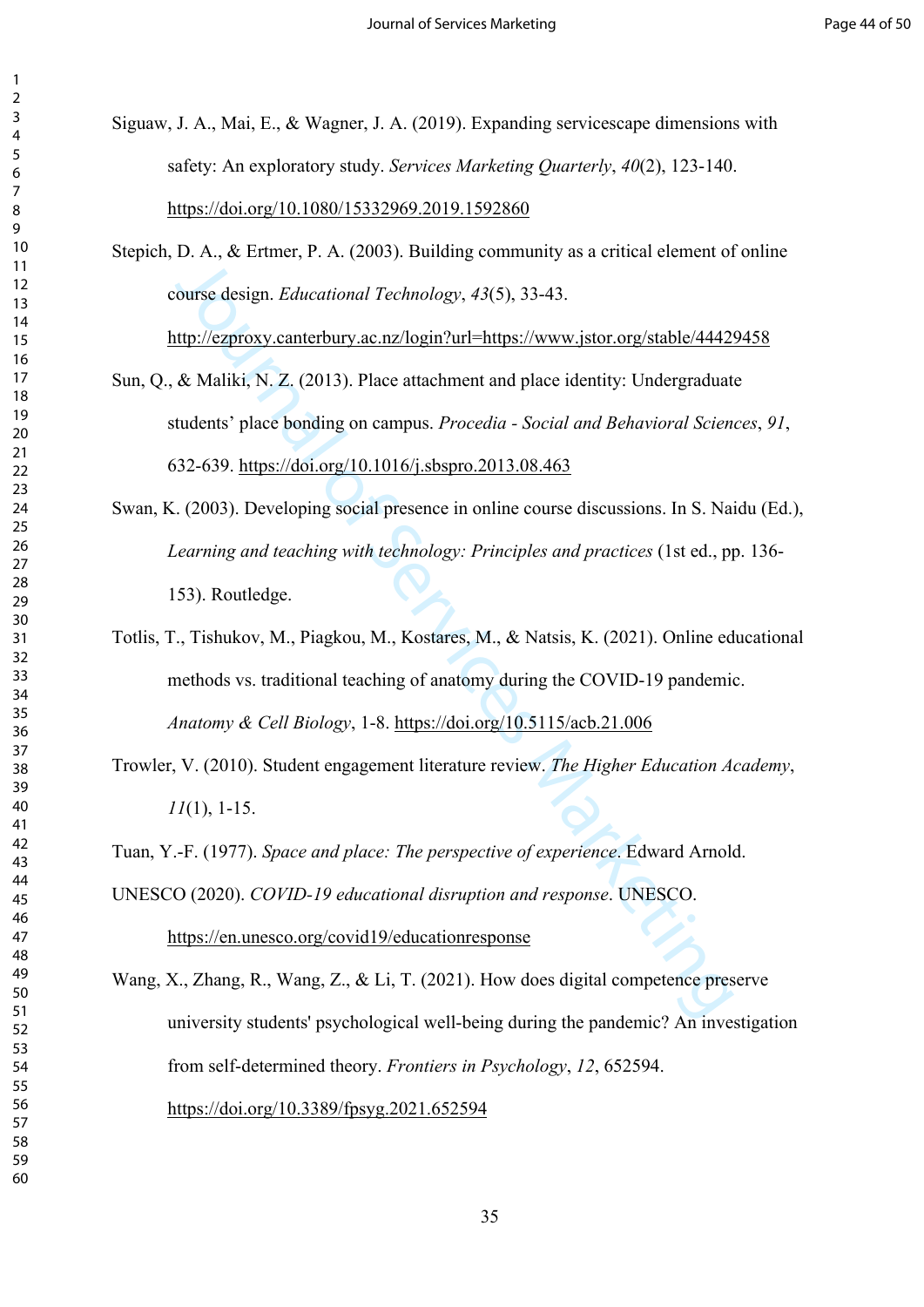<span id="page-36-0"></span>Weldy, T. G. (2018). Traditional, blended, or online: Business student preferences and experience with different course formats. *E-Journal of Business Education and Scholarship of Teaching*, *12*(2), 55-62.<https://eric.ed.gov/?id=EJ1193431>

Wirtz, J., Aksoy, L., den Ambtman, A., Bloemer, J., Horváth, C., Ramaseshan, B., van de Klundert, J., Gurhan Canli, Z., & Kandampully, J. (2013). Managing brands and customer engagement in online brand communities. *Journal of Service Management,*  (3), 223-244.

# <span id="page-36-3"></span>Wnuk, A., & Oleksy, T. (2021). Place attachment and acceptance of smart city technologies. *Proceedings of the 54th Hawaii International Conference on System Sciences*, 2487- 2496. https://doi.org/10.24251/HICSS.2021.305

<span id="page-36-5"></span><span id="page-36-4"></span>Xu, M., de Bakker, M., Strijker, D., & Wu, H. (2015). Effects of distance from home to campus on undergraduate place attachment and university experience in China. *Journal of Environmental Psychology*, *43*, 95-104. https://doi.org/10.1016/j.jenvp.2015.05.013

Final [of](https://doi.org/10.24251/HICSS.2021.305) Servi[ce](https://doi.org/10.1016/j.jenvp.2015.05.013)s Marketing, Final of Service Marketing, Final American American Control of Service Marketing, J., Gurhan Canli, Z., & Kandampully, J. (2013). Managing brands<br>astomer engagement in online brand communities Xu, X., & Gursoy, D. (2020). Exploring the relationship between servicescape, place attachment, and intention to recommend accommodations marketed through sharing economy platforms. *Journal of Travel & Tourism Marketing*, *37*(4), 429-446. https://doi.org/10.1080/10548408.2020.1784365

<span id="page-36-1"></span>Young, S., & Bruce, M. A. (2011). Classroom community and student engagement in online courses. *Journal of Online Learning and Teaching*, *7*(2), 219-230. https://jolt.merlot.org/vol7no2/young\_0611.pdf

<span id="page-36-2"></span>Zhong, Y., Busser, J., Shapoval, V., & Murphy, K. (2021). Hospitality and tourism student engagement and hope during the COVID-19 pandemic. *Journal of Hospitality & Tourism Education*, *33*(3), 194-206.<https://doi.org/10.1080/10963758.2021.1907197>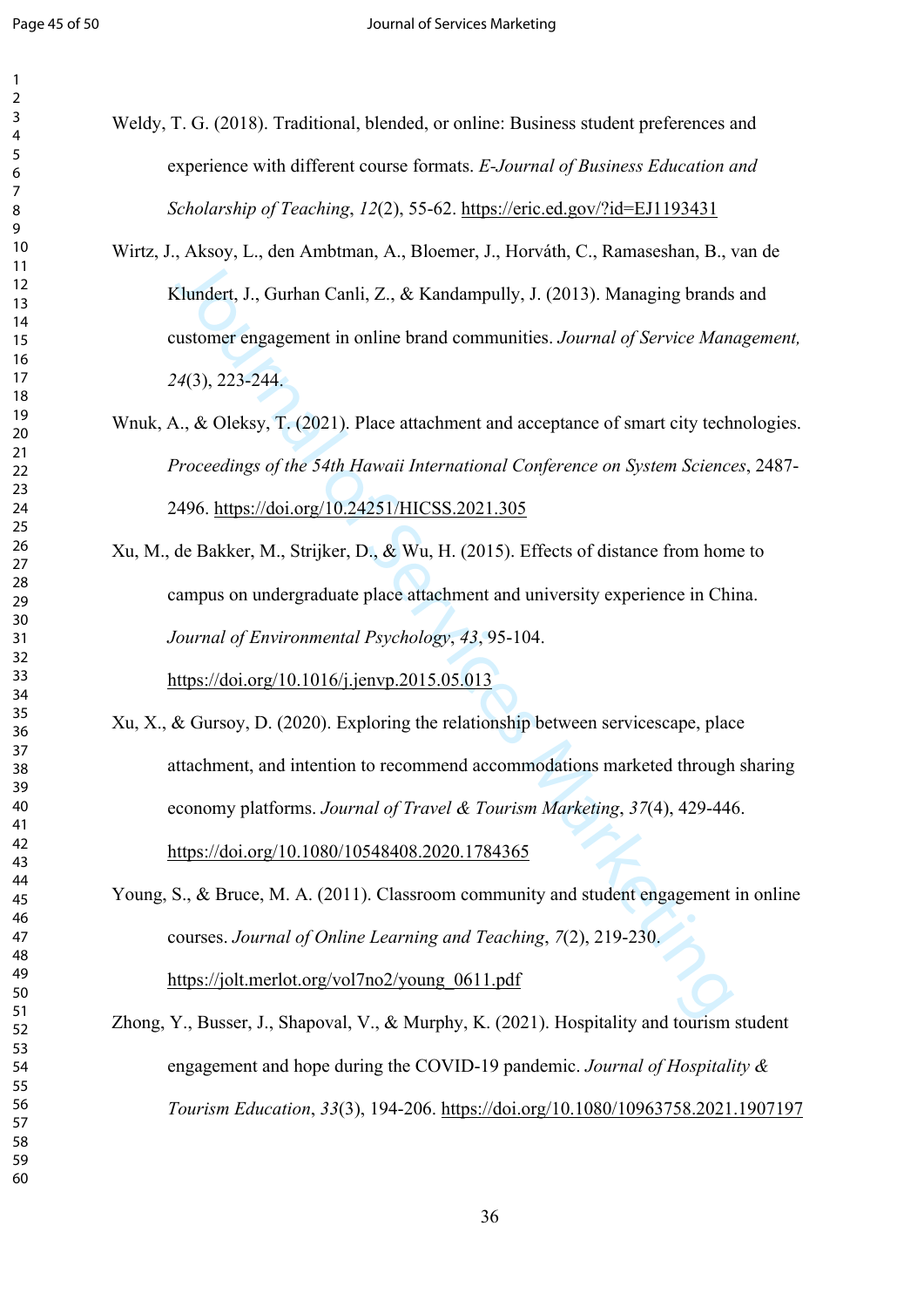| Gender                 | $\mathbf n$  | $\frac{0}{0}$ |
|------------------------|--------------|---------------|
| Female                 | 63           | 64.29         |
| Male                   | 35           | 35.71         |
| Age                    | $\mathbf n$  | $\frac{0}{0}$ |
| Under 20               | 39           | 39.80         |
| $21 - 25$              | 44           | 44.90         |
| Above26                | 15           | 15.31         |
| <b>Study level</b>     | $\mathbf n$  | $\frac{0}{0}$ |
| Undergraduate          | 79           | 80.61         |
| Postgraduate           | 19           | 19.39         |
| <b>Enrolment</b>       | n            | $\frac{0}{0}$ |
| Domestic               | 78           | 79.59         |
| International          | 20           | 20.41         |
| <b>Course Load</b>     | $\mathbf{n}$ | $\frac{0}{0}$ |
| Full-time              | 93           | 94.90         |
| Part-time              | 5            | 5.10          |
| <b>Years on Campus</b> | $\mathbf n$  | $\frac{0}{0}$ |
| Less than 1 year       | 37           | 37.76         |
| 1-2 years              | 10           | 10.20         |
| 2-3 years              | 17           | 17.35         |
| 3-4 years              | 23           | 23.47         |
| More than 4 years      | 11           | 11.22         |
| <b>Accommodation</b>   | $\mathbf{n}$ | $\frac{0}{0}$ |
| Dorms/Halls            | 10           | 10.20         |
| Flatting/Renting       | 49           | 50.00         |
|                        | 39           | 39.80         |

Table 1. Sample demographics  $(n = 98)$ .

Table 2. KMO and Bartlett's test of student engagement in online lectures.

| <b>KMO and Bartlett's Test</b>                  |          |       |
|-------------------------------------------------|----------|-------|
| Kaiser-Meyer-Olkin Measure of Sampling Adequacy | 0.868    |       |
| Bartlett's Test of Sphericity                   | 1456.466 |       |
|                                                 | df       | 253   |
|                                                 | Sig      | 0.000 |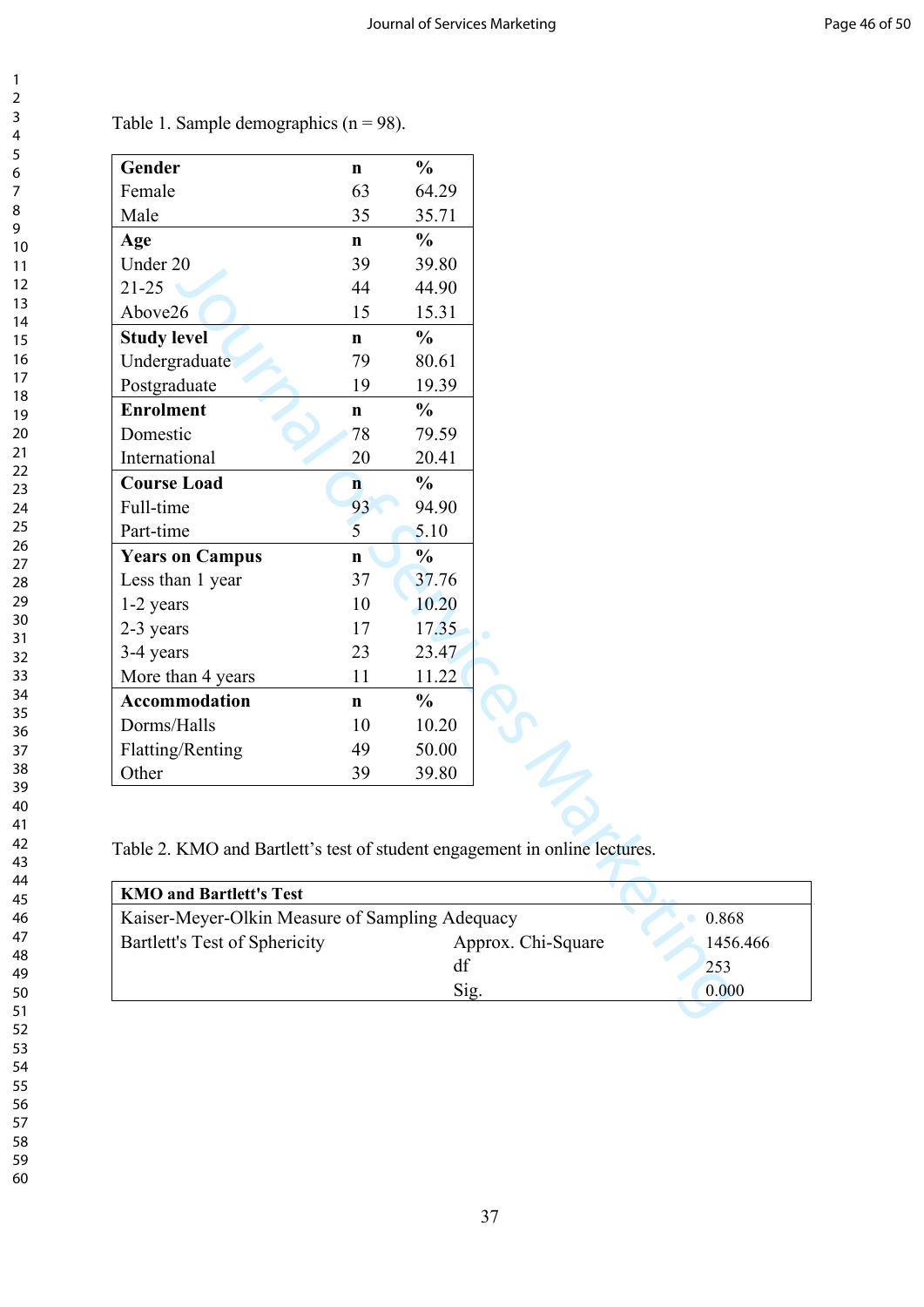| <b>Factor/Items</b><br>$(n=98)$                                               | Factor<br>Loading | Eigen<br>value | $\frac{6}{9}$<br>Variance | of Cumula<br>tive % |
|-------------------------------------------------------------------------------|-------------------|----------------|---------------------------|---------------------|
| <b>Factor 1 - Classmate community</b>                                         |                   | 9.109          | 20.133                    | 20.133              |
| I connected personally with classmates.                                       | 0.902             |                |                           |                     |
| I helped my fellow classmates.                                                | 0.826             |                |                           |                     |
| I interacted with classmates on course                                        |                   |                |                           |                     |
| material.                                                                     | 0.809             |                |                           |                     |
| I shared personal concerns with others.<br>I was committed to working with my | 0.780             |                |                           |                     |
| classmates so that we could help each other<br>learn.                         | 0.737             |                |                           |                     |
| I didn't feel isolated in the class.                                          | 0.606             |                |                           |                     |
|                                                                               | 0.599             |                |                           |                     |
| I enjoyed interacting in my class.<br><b>Factor 2 - Instructor community</b>  |                   | 2.579          | 19.042                    | 39.174              |
| I knew that I could contact my instructor                                     |                   |                |                           |                     |
| when I needed to.                                                             | 0.819             |                |                           |                     |
| My instructor was consistent about enforcing                                  |                   |                |                           |                     |
| course rules.                                                                 | 0.772             |                |                           |                     |
| My instructor was present and active in class                                 |                   |                |                           |                     |
| discussions.                                                                  | 0.762             |                |                           |                     |
| The course rules were clear.                                                  | 0.734             |                |                           |                     |
| My instructor provided a well-organized                                       |                   |                |                           |                     |
| course.                                                                       | 0.714             |                |                           |                     |
| handle<br>instructor<br>trusted<br>my<br>to<br>$\mathbf{I}$                   |                   |                |                           |                     |
| inappropriateness in online class interactions.                               | 0.702             |                |                           |                     |
| My instructor was responsive to me when I                                     |                   |                |                           |                     |
| had questions.                                                                | 0.611             |                |                           |                     |
| <b>Factor 3 - Learning engagement</b>                                         |                   | 2.439          | 18.652                    | 57.826              |
| I was well organized in my learning.                                          | 0.836             |                |                           |                     |
| I gave a great deal of effort to the class.                                   | 0.756             |                |                           |                     |
| I visited the course website regularly.                                       | 0.748             |                |                           |                     |
| I completed all of the assigned class work.                                   | 0.741             |                |                           |                     |
| I earned a good grade in the course.                                          | 0.688             |                |                           |                     |
| I truly desired to learn the course material.                                 | 0.641             |                |                           |                     |
| I stayed caught up on readings.                                               | 0.614             |                |                           |                     |
| <b>Factor 4</b>                                                               |                   | 1.441          | 9.863                     | 67.689              |
| I asked questions in discussions when I didn't                                |                   |                |                           |                     |
| understand.                                                                   | 0.786             |                |                           |                     |
| I participated actively in online discussions.                                | 0.753             | 15.568         | 67.690                    | 67.689              |

Table 3. Factor analysis for student engagement in online lectures (N=98).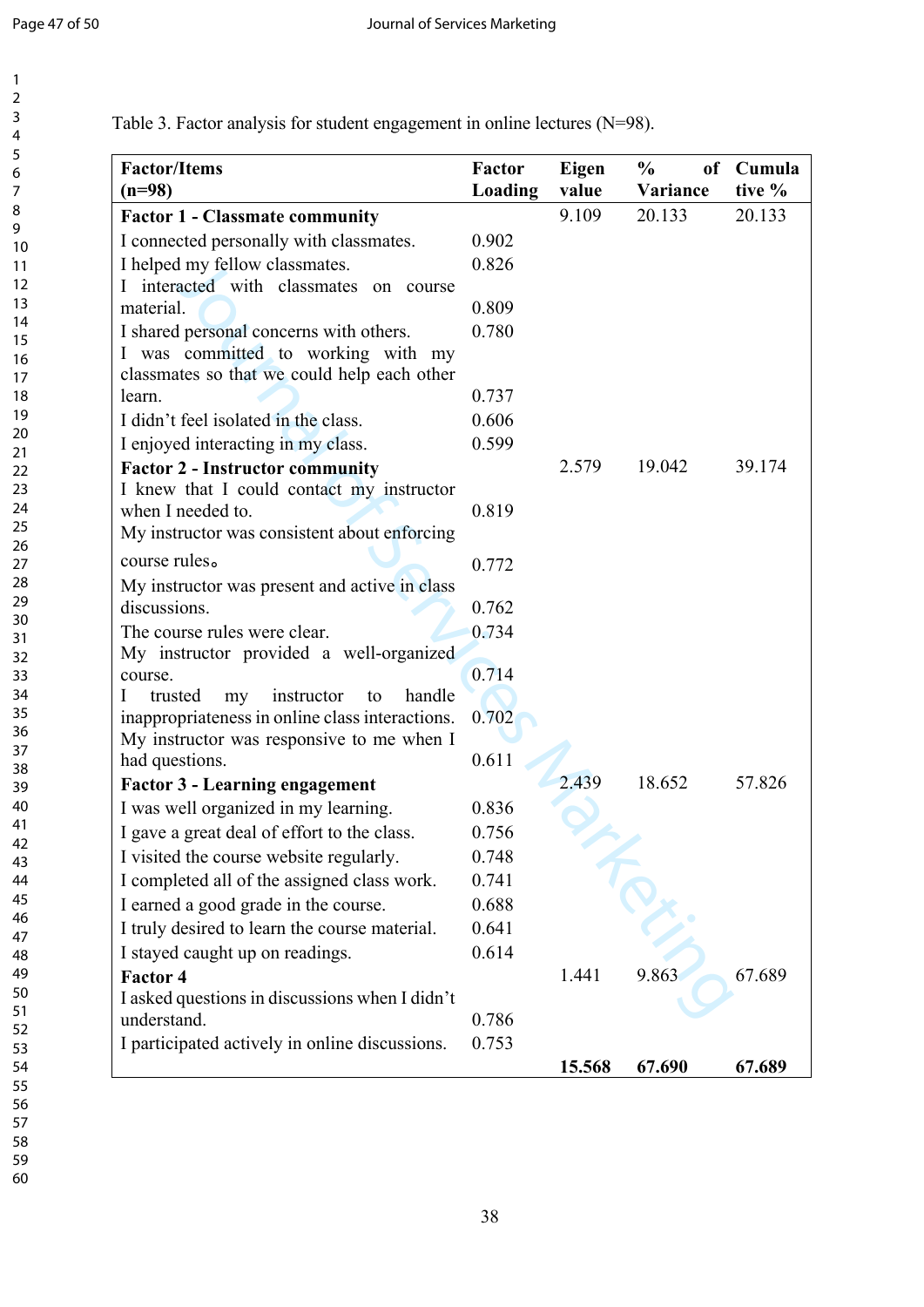Table 4. Means, standard deviations, Cronbach's alpha, and correlations among variables. (n=98).

|           | $\bf CC$   | IC         | LE       | PI         | PD         | AA         | SB         | PM         | PE | Mean | <b>SD</b> | $\alpha$ |
|-----------|------------|------------|----------|------------|------------|------------|------------|------------|----|------|-----------|----------|
| CC        |            |            |          |            |            |            |            |            |    | 2.90 | 1.136     | 0.914    |
| IC        | $0.469***$ |            |          |            |            |            |            |            |    | 3.77 | 0.846     | 0.892    |
| LE        | $0.483***$ | $0.445***$ |          |            |            |            |            |            |    | 3.57 | 0.964     | 0.886    |
| PI        | $0.448***$ | 0.166      | $0.234*$ |            |            |            |            |            |    | 3.37 | 0.974     | 0.902    |
| <b>PD</b> | $0.280**$  | 0.045      | 0.08     | $0.749***$ |            |            |            |            |    | 2.84 | 1.078     | 0.822    |
| AA        | $0.385***$ | 0.082      | 0.194    | $0.850***$ | $0.832***$ |            |            |            |    | 2.95 | 1.048     | 0.878    |
| <b>SB</b> | $0.408***$ | 0.058      | 0.118    | $0.576***$ | $0.498***$ | $0.584***$ | 1          |            |    | 3.46 | 1.024     | 0.743    |
| <b>PM</b> | $0.469***$ | 0.133      | 0.162    | $0.789***$ | $0.760***$ | $0.794***$ | $0.593***$ |            |    | 3.16 | 1.050     | 0.889    |
| PE        | $0.314**$  | $0.207*$   | $0.229*$ | $0.670***$ | $0.589***$ | $0.648***$ | $0.399***$ | $0.614***$ |    | 3.49 | 0.829     | 0.827    |

| PI.       |            | v. 1 vv                                                                                 |          |                  |              |            |              |              |              |      |                | $v \cdot v$ |
|-----------|------------|-----------------------------------------------------------------------------------------|----------|------------------|--------------|------------|--------------|--------------|--------------|------|----------------|-------------|
| PD        | $0.280**$  | 0.045                                                                                   | 0.08     | $0.749***$       | $\mathbf{1}$ |            |              |              |              | 2.84 | 1.078          | 0.82        |
| AA        | $0.385***$ | 0.082                                                                                   | 0.194    | $0.850***$       | $0.832***$   | -1         |              |              |              | 2.95 | 1.048          | 0.87        |
| SB        | $0.408***$ | 0.058                                                                                   | 0.118    | $0.576***$       | $0.498***$   | $0.584***$ | $\mathbf{1}$ |              |              | 3.46 | 1.024          | 0.74        |
| PM        | $0.469***$ | 0.133                                                                                   | 0.162    | $0.789***$       | $0.760***$   | $0.794***$ | 0.593***     | $\mathbf{1}$ |              | 3.16 | 1.050          | 0.88        |
| PE        | $0.314**$  | $0.207*$                                                                                | $0.229*$ | $0.670***$       | 0.589***     | $0.648***$ | $0.399***$   | $0.614***$   | $\mathbf{1}$ | 3.49 | 0.829          | 0.82        |
|           |            | Note: *** $p < 0.001$ ; ** $p < 0.01$ , * $p < 0.05$ .<br>Table 5. Regression analysis. |          |                  |              |            |              |              |              |      |                |             |
|           |            | Dependent Independent Hypotheses                                                        |          |                  |              | $\beta$    | t-test       |              | F-test       |      | $\mathbf{R}^2$ |             |
| PI        |            | CC                                                                                      |          | H <sub>1</sub> a |              | 0.443      | $3.712***$   |              | 3.966***     |      | 0.234          |             |
|           |            | IC                                                                                      |          | H2a              |              | $-0.078$   | $-0.712$     |              |              |      |                |             |
|           |            | LE                                                                                      |          | H <sub>3</sub> a |              | 0.052      | 0.419        |              |              |      |                |             |
| <b>PD</b> |            | CC                                                                                      |          | H <sub>1</sub> b |              | 0.365      | 2.909**      |              | $2.765**$    |      | 0.154          |             |
|           |            | IC                                                                                      |          | H2b              |              | $-0.128$   | $-1.115$     |              |              |      |                |             |
|           |            | LE                                                                                      |          | H <sub>3</sub> b |              | $-0.034$   | $-0.259$     |              |              |      |                |             |
| AA        |            | CC                                                                                      |          | H <sub>1c</sub>  |              | 0.395      | $3.127**$    |              | $2.591**$    |      | 0.141          |             |
|           |            | IC                                                                                      |          | H <sub>2c</sub>  |              | $-0.158$   | $-1.369$     |              |              |      |                |             |
|           |            | LE                                                                                      |          | H <sub>3c</sub>  |              | 0.082      | 0.626        |              |              |      |                |             |
| <b>SB</b> |            | CC                                                                                      |          | H1d              |              | 0.533      | $4.221***$   |              | 2.605**      |      | 0.142          |             |
|           |            | IC                                                                                      |          | H2d              |              | $-0.174$   | $-1.512$     |              |              |      |                |             |
|           |            | $\rm LE$                                                                                |          | H3d              |              | $-0.073$   | $-0.554$     |              |              |      |                |             |
| <b>PM</b> |            | CC                                                                                      |          | H1e              |              | 0.492      | $4.155***$   |              | $4.126***$   |      | 0.244          |             |
|           |            | IC                                                                                      |          | H <sub>2e</sub>  |              | $-0.103$   | $-0.954$     |              |              |      |                |             |
|           |            | LE                                                                                      |          | H <sub>3e</sub>  |              | $-0.019$   | $-0.156$     |              |              |      |                |             |
| PE        |            | CC                                                                                      |          | H <sub>1f</sub>  |              | 0.238      | 1.796        |              | 1.542        |      | 0.053          |             |
|           |            | IC                                                                                      |          | H <sub>2f</sub>  |              | 0.030      | 0.245        |              |              |      |                |             |
|           |            | LE                                                                                      |          | H3f              |              | 0.134      | 0.970        |              |              |      |                |             |
|           |            | Note: *** $p < 0.001$ ; ** $p < 0.01$ , * $p < 0.05$ .                                  |          |                  |              |            |              |              |              |      |                |             |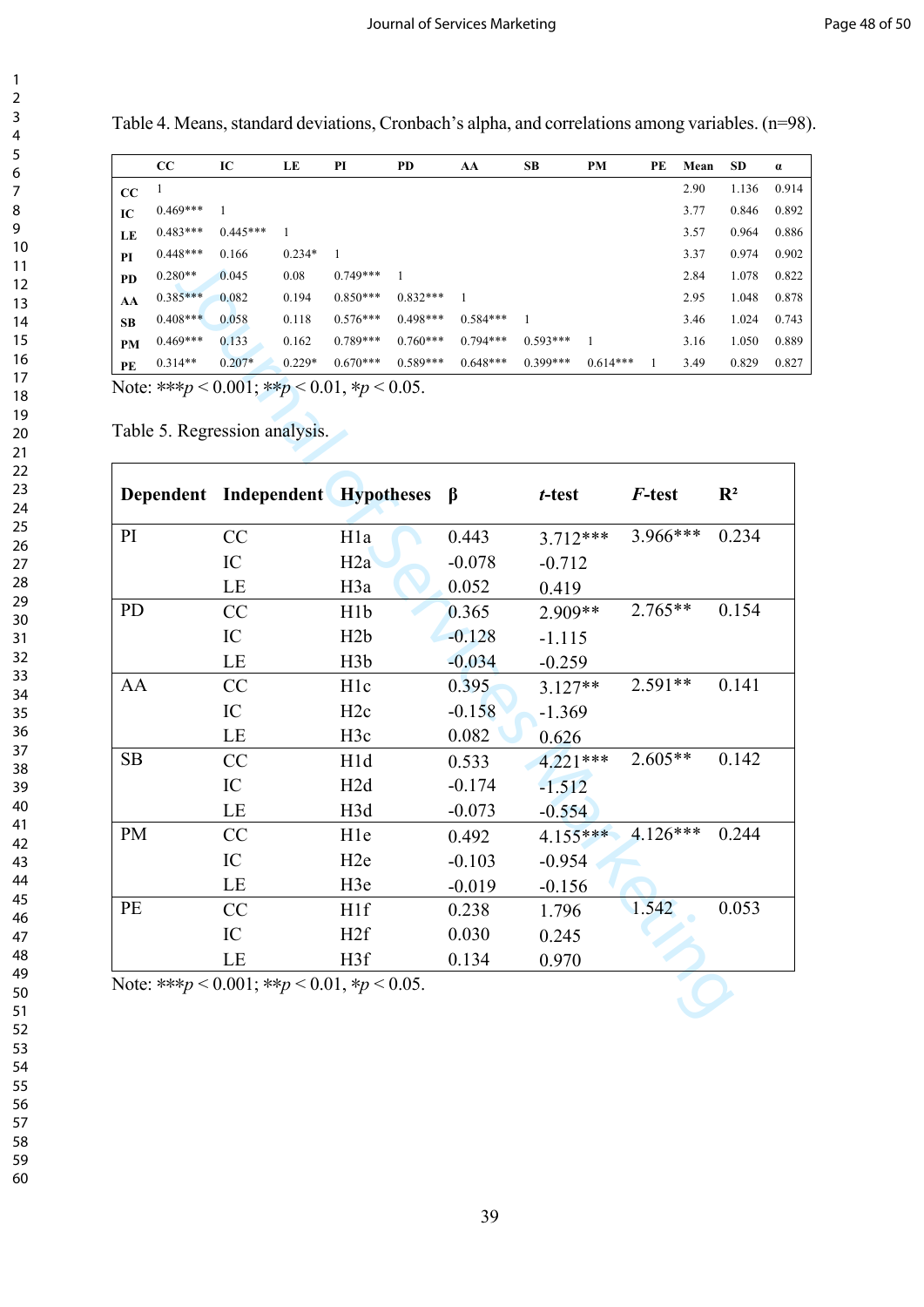Figure 1. Theoretical framework